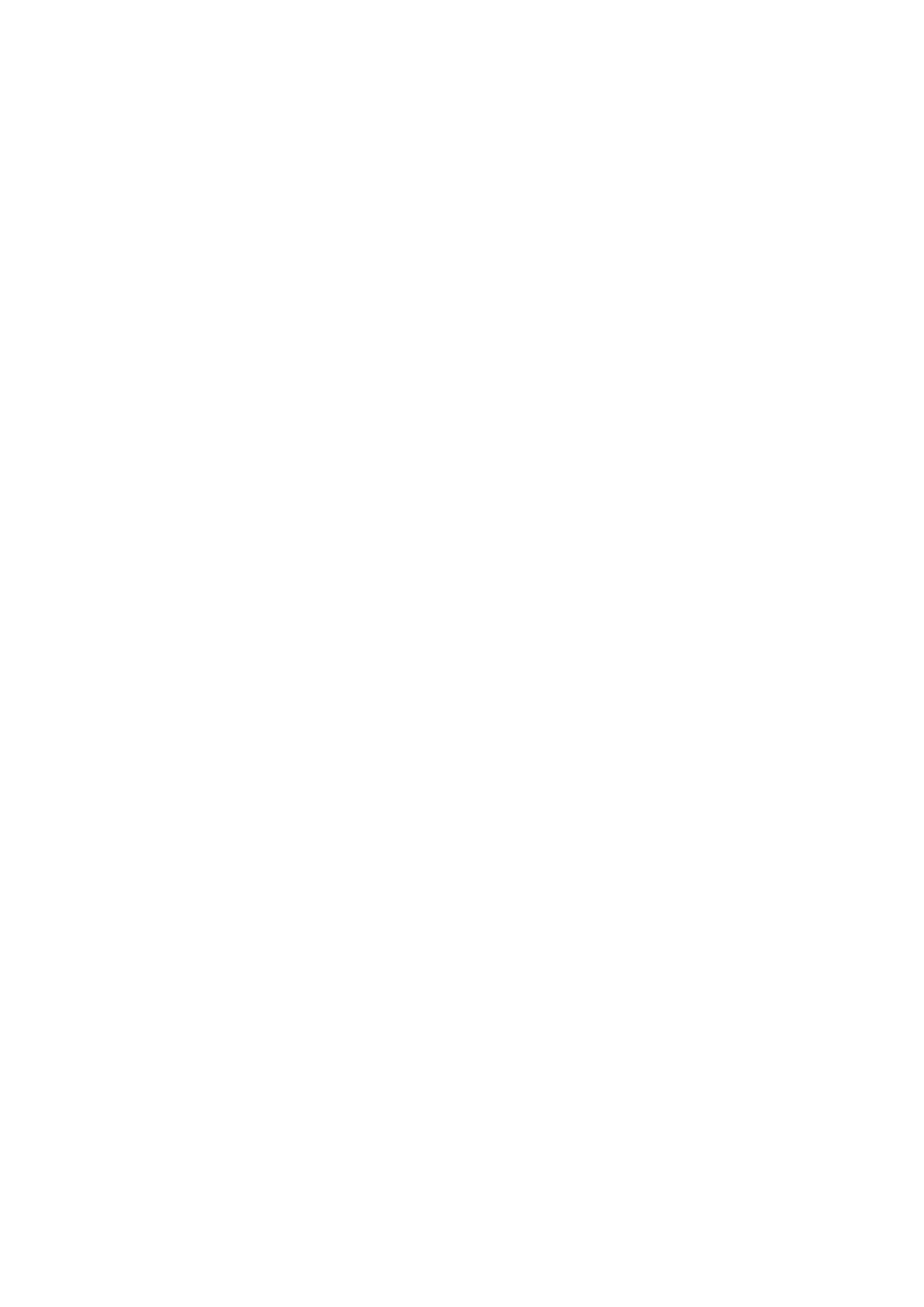## Anne-Sofie Greisen Højlund

# Why (not) paternalism? Perspectives from relational egalitarianism

PhD Dissertation

Politica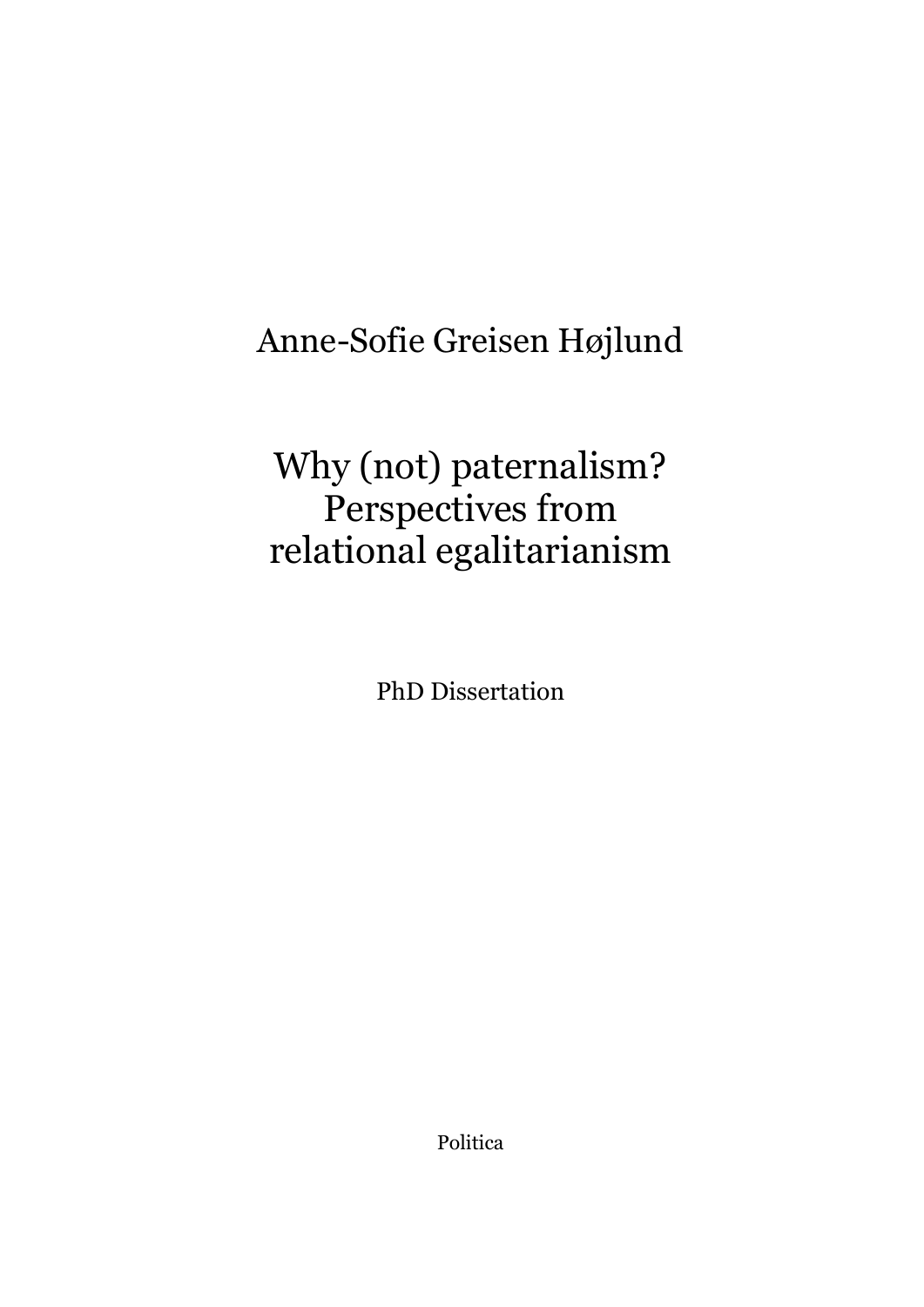© Forlaget Politica and the author 2022

ISBN: 978-87-7335-293-9

Cover: Svend Siune Print: Fællestrykkeriet, Aarhus University Layout: Annette Bruun Andersen

Submitted January 27, 2022 The public defense takes place April 22, 2022 Published April 2022

Forlaget Politica c/o Department of Political Science Aarhus BSS, Aarhus University Bartholins Allé 7 DK-8000 Aarhus C Denmark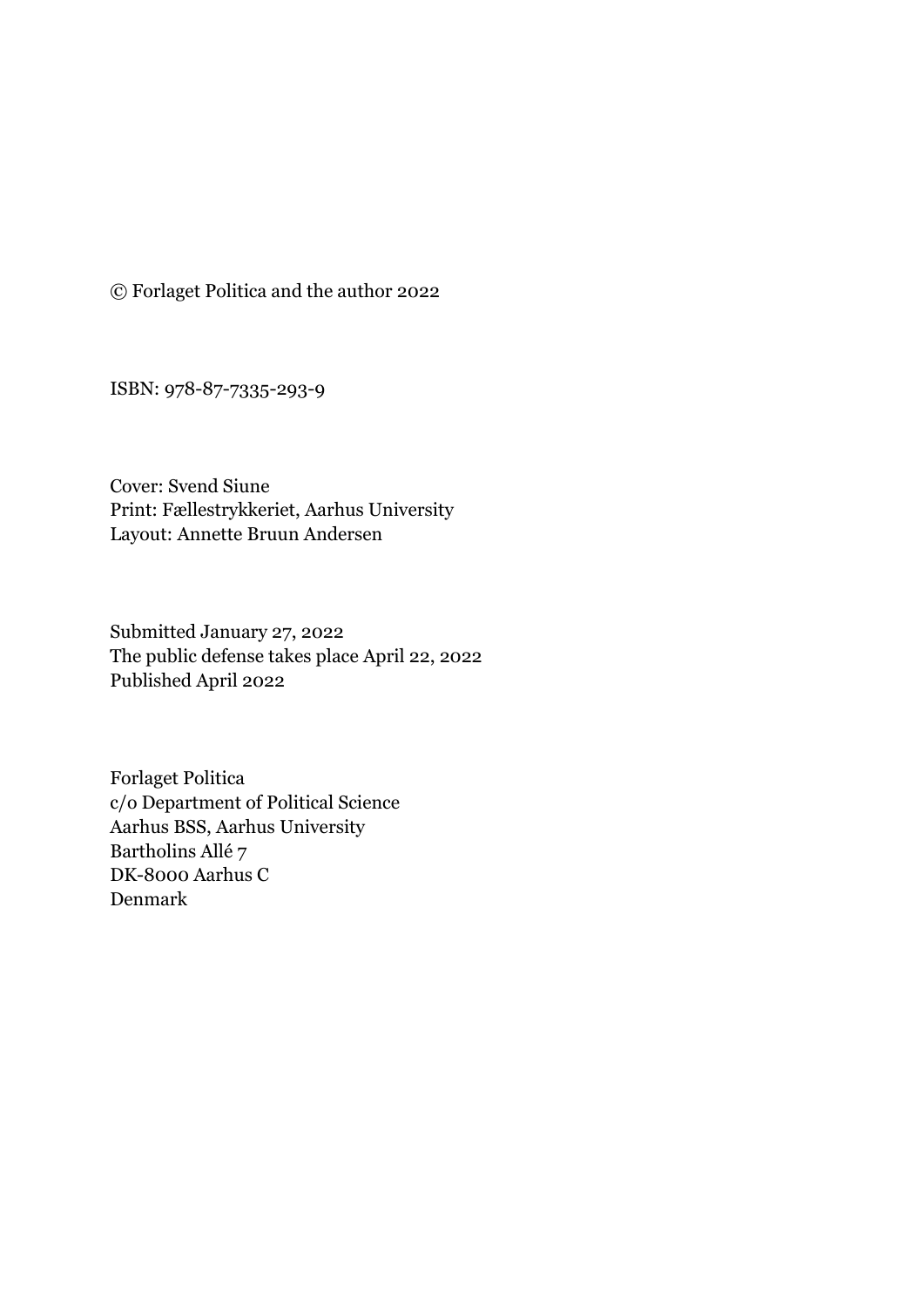### Table of Contents

| 4. Does relational egalitarianism require paternalism? The case of political voice31 |
|--------------------------------------------------------------------------------------|
|                                                                                      |
|                                                                                      |
|                                                                                      |
|                                                                                      |
|                                                                                      |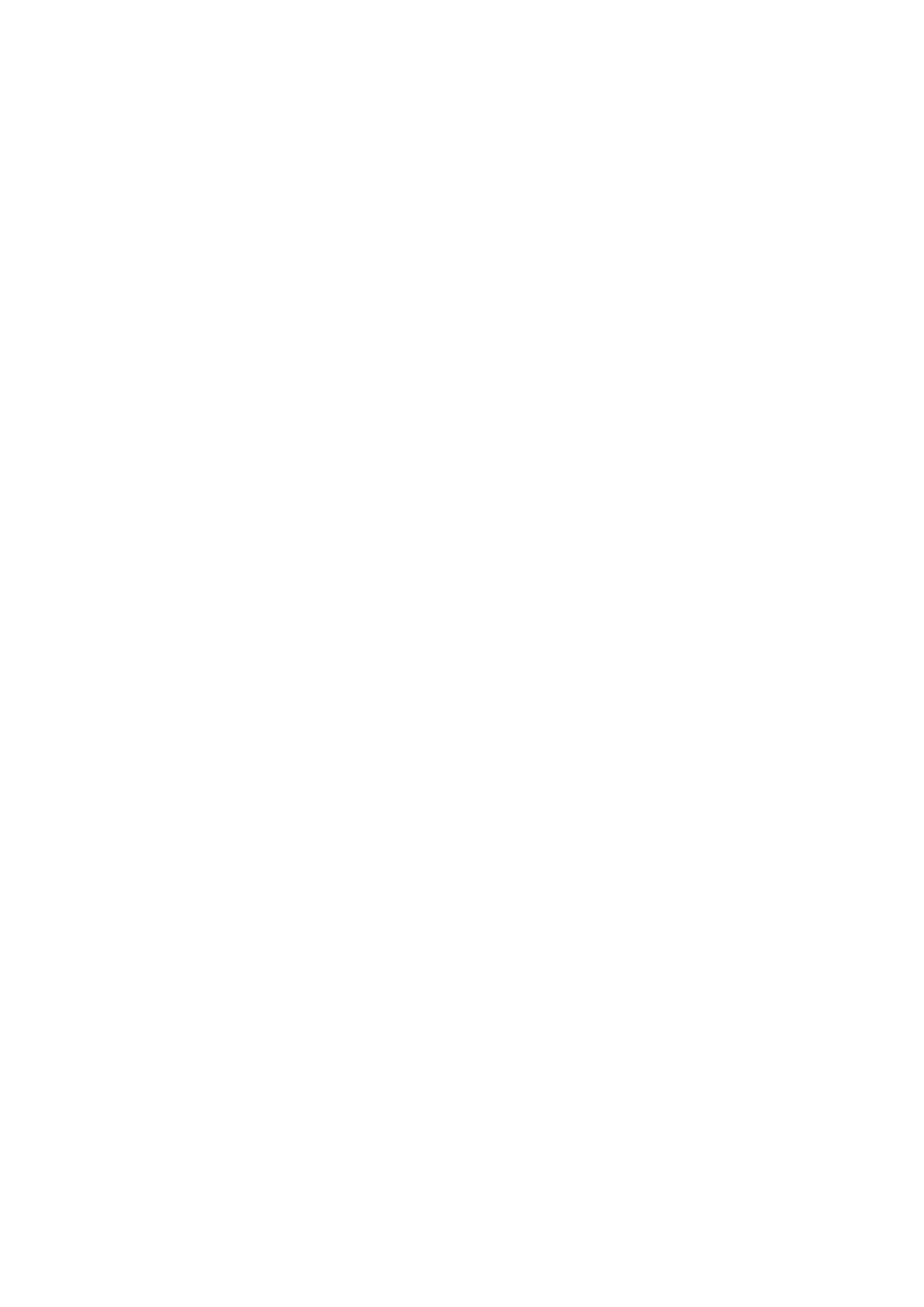# Acknowledgements

<span id="page-6-0"></span>Writing a dissertation can be a lonely task. And when you do so in the age of COVID-19, it almost certainly will be, at least from time to time. Nevertheless, looking back on my time as a PhD fellow, it stands out as being extremely socially rewarding. While working on the topic of social relations, I have become quite attentive to their value (not that I wasn't at all before), and so I want to use this opportunity to thank those who made the past three years a blast, both professionally and privately.

Surely, this dissertation cannot be attributed to me alone. First, I want to thank my two excellent supervisors, who both have a large stake in it. Søren Flinch Midtgaard, you are the best supervisor I could have wished for. Thank you for spending hours and hours reading and commenting on my papers in an always constructive manner, for generously applying your knowledge (which knows no limits as you are a human library) and for making sure that I and the rest of the juniors in the Political Theory section were holding up ok. Kasper Lippert-Rasmussen, I have learned a lot from working with you. Thank you for providing outstanding feedback that has significantly increased the quality of this dissertation. Without it, I would never have solved all the seemingly insoluble problems raised by journal reviewers.

Besides the two of you, I want to thank the other members of the Political Theory section including Andreas Brøgger Albertsen, Anna Christine Dorf, Astrid Fly Oredsson, Didde Boisen Andersen, Fabio Wolkenstein, Göran Duus-Otterström, Ida Nørregaard Nielsen, Simone Sommer Degn, Tore Vincents Olsen and Viki Møller Lyngby Pedersen. It has been a pleasure working with you and getting to know you on off-sites, at workshops and on our daily coffee tracks. I am especially grateful to Andreas Bengtson and Lauritz Munch Aastrup for being excellent colleagues and excellent friends. I have learned a lot from you—as a political theorist and as a person—and you both mean a lot to me.

Annette Bruun Andersen, Birgit Kanstrup and Ruth Ramm, without your patient assistance with manuscript preparation, travel logistics and accounting for expenses (including once at Den Sidste, by mistake of course) I would never have made it through the practicalities of doing a PhD.

To my colleagues at the Philosophy Department in Oslo, thank you for hosting me under unusual circumstances. Feroz Shah, Hallvard Stette, Maria Seim and Yael Friedman, because of you moving to a new city during a global lockdown was a sweet walk in the park. Hanna, being my home for the most part of the PhD, I owe a lot to you. Thank you for inviting me into the undoubtedly most gorgeous home office with a view to Sørlandet's archipelago, for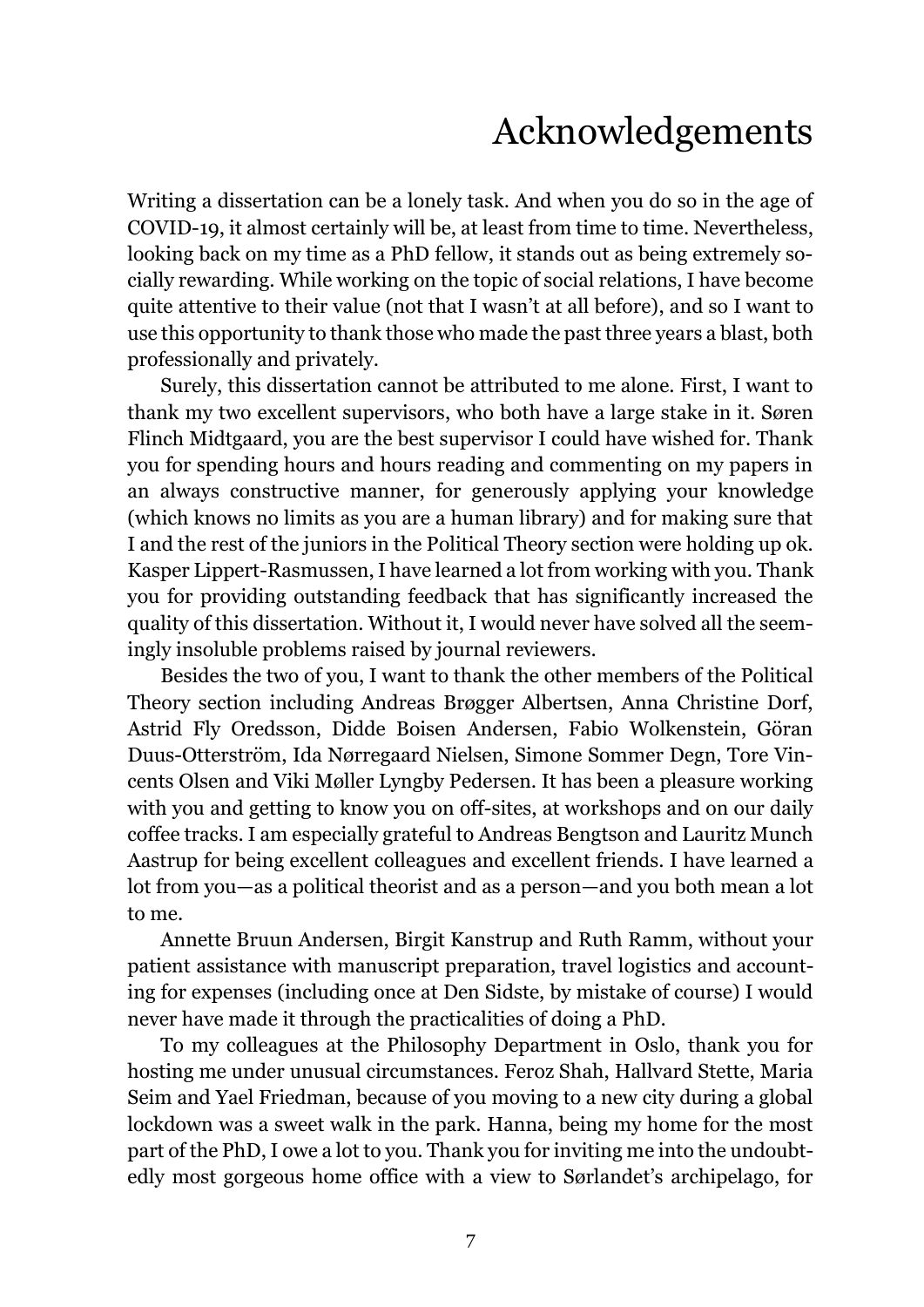cooking a palak paneer to die for and for not only tolerating but actively engaging with and challenging my talk of expressivism, epistemic justification and other dubious matters.

To the PhD group, I am grateful for many outstanding events—trips to Budapest, skinny dipping in Ebeltoft, long nights at Erlings—and for a supportive community. In my view, being part of this group is one of the greatest attractions of PhD life. Special thanks goes to Amalie Trangbæk, Matilde Jeppesen and Mathilde Cecchini for a strong "single ladies" community, to Dani May, Johan Gøtzsche-Astrup and Maiken Gelardi for risking your lives on a Norwegian mountain side for me, to Jens Jørund Tyssedal and Stine Hesstvedt for the best pre-COVID semester I could have wished for and to Jake Lehrle-Fry and Sarah Wagner for making me a better egalitarian—theoretically and in real life.

I am lucky to have close friends outside the department as well—you know who you are—most of whom I have known for quite a while now. I am grateful for our trips to Berlin, Malaga, Brussels, and most lately Kiev (and look forward to many more), for badminton and halloumi on Tuesdays, for countless laughs and confidentiality and for pulling me down on earth when my head is in the clouds.

Last but not least, I want to thank my family. Mads, you are my brother and my best friend. I am grateful for having you in my life and for sharing with you everything from pasta adventures to opinions on the Danish opt-outs of EU cooperation, a genuine love for cats and advice on life (mostly from you to me). To my parents, thank you for your love, support and boundless generosity, for your frequent visits despite the fact that we now live quite far from each other and for your constant reminders that I wear my biking helmet, eat properly (that is, not shakshuka every single day) and don't "burn the candle at both ends". It is fair to say that you prove the point that valuable relationships sometimes call for a certain amount of paternalism.

Anne-Sofie Greisen Højlund Nørrebro, 2022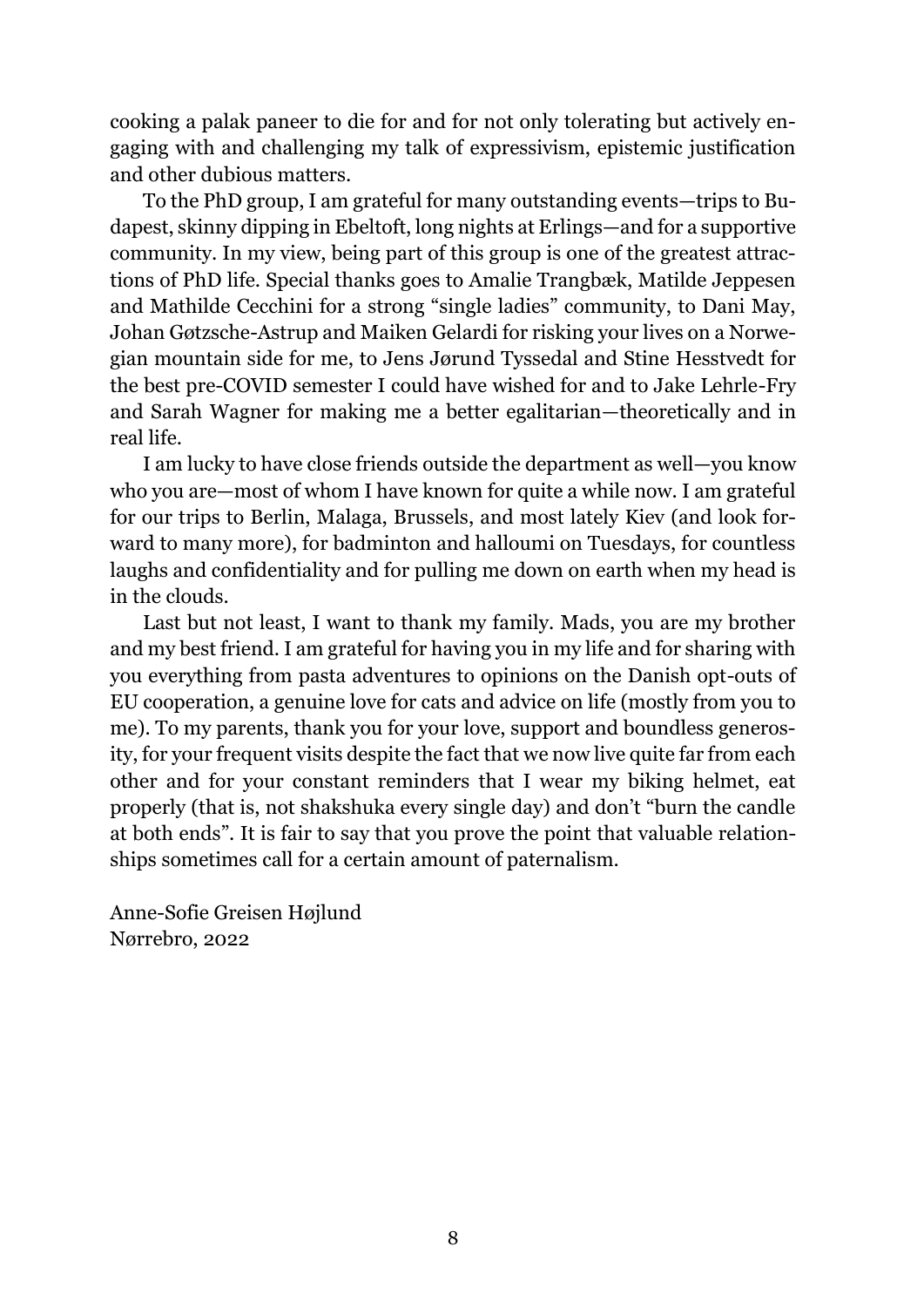## 1. Introduction

<span id="page-8-0"></span>Increasing the price of alcohol and tobacco, adding deterring illustrations to cigarette packages and lowering the salience of fatty and sugary foods in supermarkets are familiar examples of policies that are typically at least partly justified by appeal to the good of those subjected to them. Indeed, they are what we term "paternalistic" policies. Such policies are controversial, both politically and philosophically. To realize this, we need only recall the struggles faced by the former Mayor of New York Michael Bloomberg when he attempted to introduce a limit on soft drink size. Albeit seemingly innocuous, the proposal sparked great opposition and never made it to the implementation phase (Weiner 2013). Paternalism triggers numerous moral questions of which many center on autonomy infringement, which has been discussed at length since John Stuart Mill first articulated that "the only purpose for which power can be rightfully exercised over any member of a civilized community, against his will, is to prevent harm to others. His own good […] is not a sufficient warrant" (Mill 1909: 18; see also Feinberg 1986). However, this dissertation focuses primarily on equality.

It is empirically well documented that behavioral patterns that cause disadvantages tend to track the lines of socially salient groups (Grill 2017: 158). For instance, women are more reluctant than men to run for political office (Fox and Lawless 2011; 2014: 504-505; Pate and Fox 2018; Pfanzelt and Spies 2019: 44), lifestyle-related health deficiencies are more widespread among those with low socioeconomic status (Hatzenbuehler et al. 2013; Marmot 2005; 2017; Marmot and Wilkinson 1999; Smith et al. 1990), and even in aging democracies, voter turnout differs considerably between the ethnic majority population and (descendants of) immigrants (Hansen 2017; see also Schlozman et al. 2018). On this basis, some distributive egalitarians claim that paternalistic policies bear huge potential as they can serve as tools for bringing about a less unequal distribution of health, political influence or whatever one takes to be a valuable good (Arneson 1989; see also Grill 2017). However, relational egalitarians object that justice is not ultimately a matter of securing certain distributions of goods but rather of securing that we relate to each other in a certain way, namely as equals. According to them (and proponents of related views), a state endorsing paternalistic policies fails by this standard. Most prominently, Elizabeth Anderson objects that when the state acts paternalistically, it "effectively [tells] citizens that they are too stupid to run their [own] lives" (1999: 301), thereby treating them as if they were children. Along similar lines of reasoning, Seana Shiffrin holds that paternalism "is special because it represents a positive […] effort by another to insert her will and have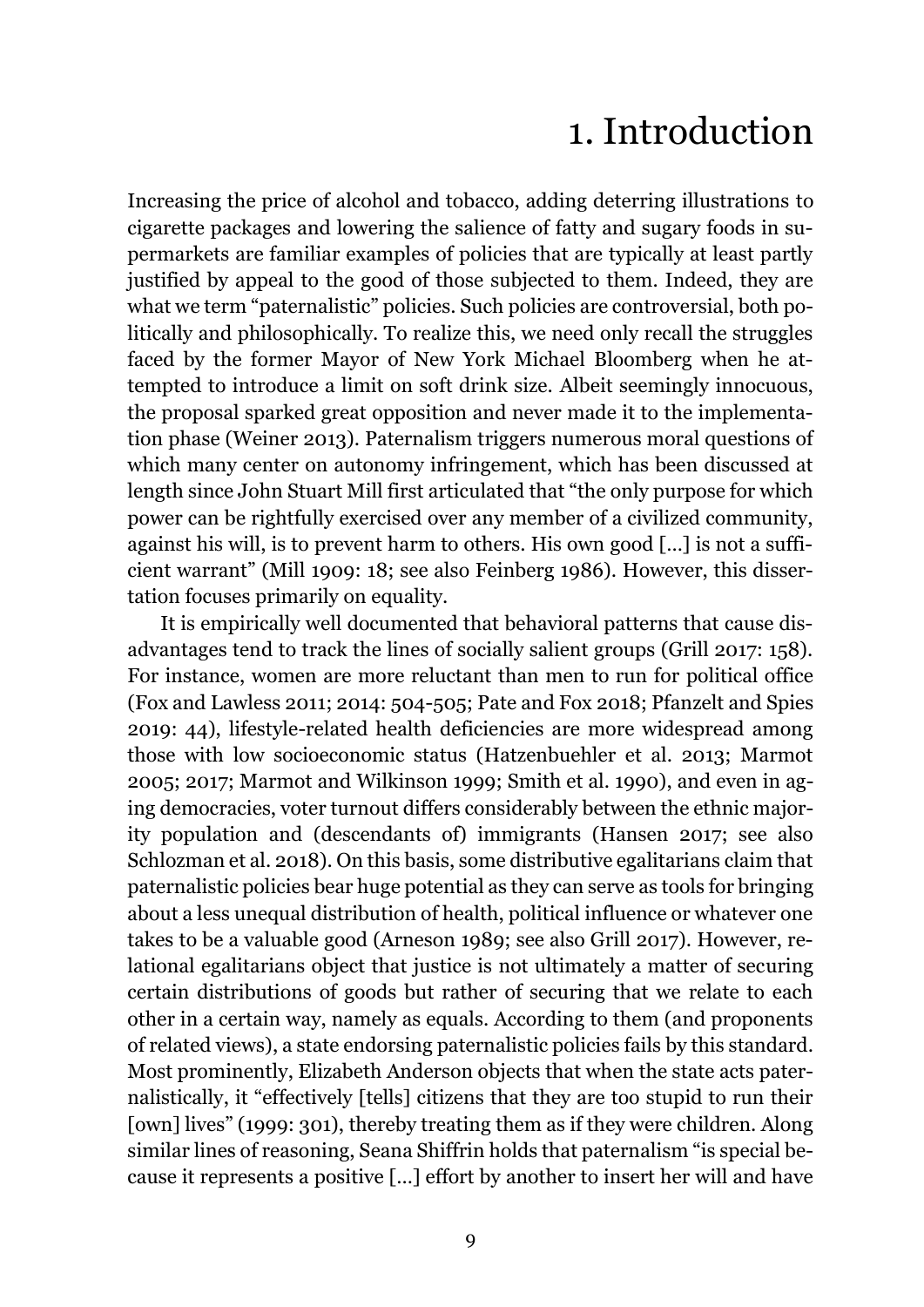it exert control merely because of its (perhaps only alleged) superiority. As such it directly expresses insufficient respect for the underlying valuable capacities, powers and entitlements of the autonomous agent" (2000: 220). The apparent conflict expressed in these views provides the starting point for this dissertation in which I examine the following research question:

Is paternalism compatible with relational egalitarianism?

Why is this an important question? Practically, if one takes relational egalitarianism to be a compelling theory of justice, which many do, the answer to the research question contributes to delineating the scope of permissible (and required) public policies at a non-ideal level. Consider the case of lifestyle-related health deficiencies. If it turns out that the critics are right that paternalism is not compatible with relational egalitarianism, this contradicts a variety of widely endorsed public health initiatives, including those mentioned at the outset of this introduction. Yet, if it turns out that they are not right, this can be taken as indirect support of the implementation of (at least some) seemingly desirable paternalistic policies even in contexts of considerable opposition.<sup>1</sup>

Philosophically, the answer to the research question is important because it sheds light on the plausibility of relational egalitarianism—a rather young but increasingly endorsed theory of justice. To the extent that the investigation reveals that the theory has (im)plausible implications when it comes to the permissibility of paternalism, it is left strengthened (weakened) vis-à-vis competing theories that have more (im)plausible implications. The answer to the research question should thus be of distinctive interest to philosophers with an interest in contemporary egalitarian theorizing, including those who are not so practically minded. While much attention has been dedicated to the ways in which paternalism compromises egalitarian relations, whether it may sometimes promote such relations remains underexplored. In a nutshell, the aim of this dissertation is to cater to both sides of the issue in order to provide a fuller understanding of the relationship. Here is an overview of the papers comprising the dissertation:

- 1. What should egalitarian policies express? The case of paternalism (abb. "What should egalitarian policies express?"). *Journal of Political Philosophy*, 29, 4, 519-538.
- 2. Avoiding stigmatization in paternalistic health policy (abb. "Avoiding stigmatization"). Forthcoming in *Social Theory and Practice*.

 $\overline{a}$ <sup>1</sup> I here speak of "indirect" support, as defeating an objection to paternalism is not the same as arguing in its favor.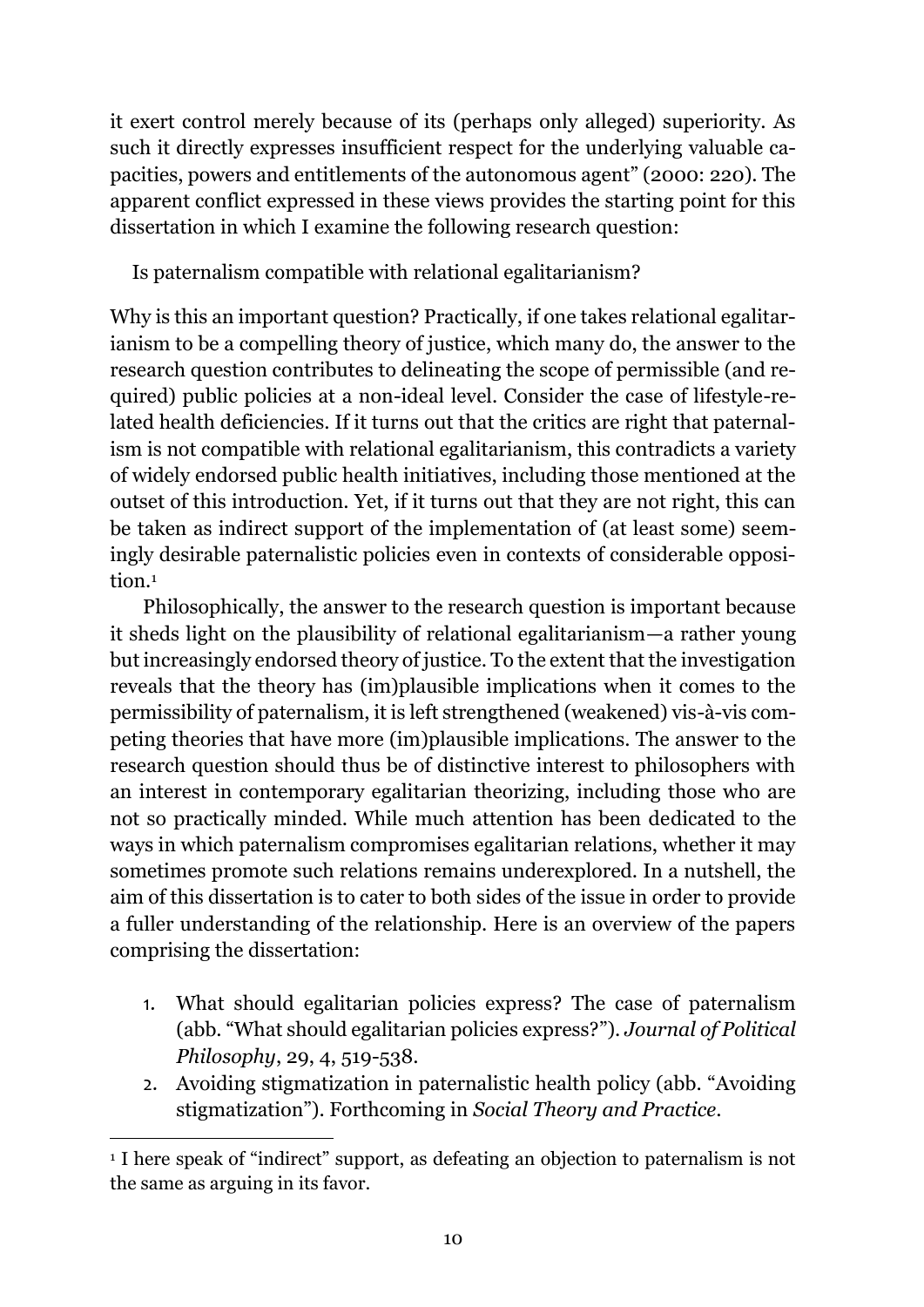- 3. What should relational egalitarians believe? Online first in *Politics, Philosophy & Economics*.
- 4. Mitigating servility: Policies of egalitarian self-relations (abb. "Mitigating servility"). Online first in *British Journal of Political Science*.
- 5. The wrongs and remedies of political inequality (abb. "The wrongs and remedies"). *Under review.*

In the remainder of the summary, I aim to show how these five papers together respond to the research question, proceeding as follows. In chapter 2, I introduce the state of the art in the research field in the interest of showing how the dissertation both builds on the existing literature on paternalism and relational egalitarianism and reacts to the widely held view that the two are incompatible. In chapter 3, I summarize the first three papers and indicate how they contribute to answering the research question. In doing so, I show how they respond to three distinct objections to paternalism that follow from a principled commitment to relational egalitarianism, namely a concern with expressions of attitudes, a concern with stigmatizing effects of such expressions and a concern with the underlying attitudes (or beliefs) that render paternalistic action rational. I defend the claim that paternalism is in fact compatible with relational egalitarianism under certain conditions. In chapter 4, I summarize the last two papers in the interest of showing that paternalism is not only compatible with relational egalitarianism (under certain conditions) but sometimes effectively furthers relational egalitarian goals and more so than alternative measures. To that end, I focus on the case of political voice. In chapter 5, I sketch the methodology underlying the papers to show how I have reached my conclusions.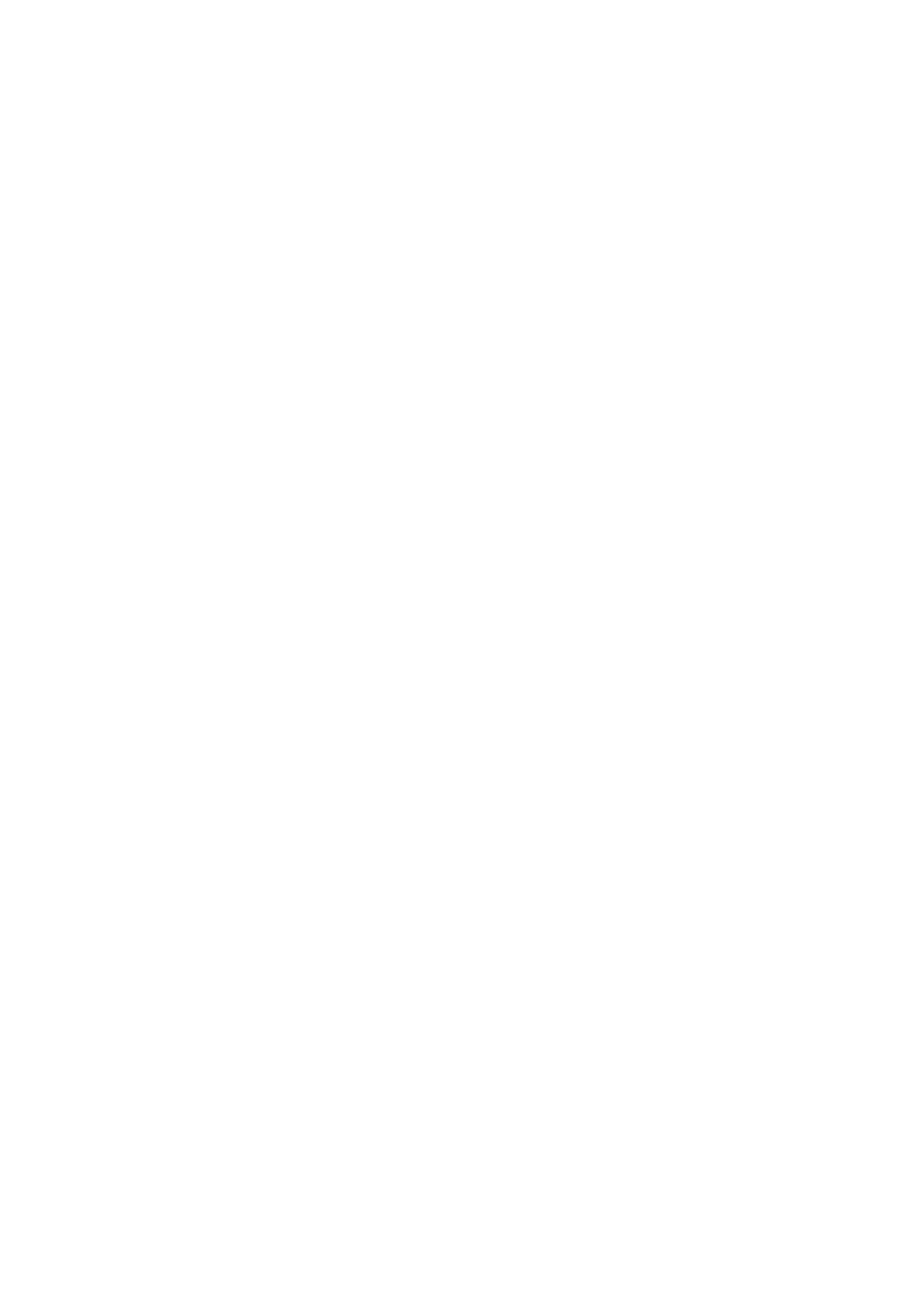# 2. Preliminaries

<span id="page-12-0"></span>Before responding to the research question, it is worthwhile to take a step back to address some of the issues that play an important but to some extent inexplicit role across the five papers. In turn, this will help situate the contribution of the dissertation in relation to two strands of literature: that on relational egalitarianism and that on paternalism. In this chapter, I sketch the contours of each and, on this basis, spell out the apparent conflict.

### <span id="page-12-1"></span>2.1. Relational egalitarianism

Since the publication of Rawls' seminal work *A Theory of Justice* (1971), egalitarian theorizing has been broadly divided between those who prefer luck egalitarianism (e.g. Arneson 1989; Cohen 1989; R. Dworkin 1981; 2002; Knight 2021; Rakowski 1991; Roemer 1996; Segall 2009) and those who prefer relational egalitarianism (e.g. Anderson 1999; 2010a; 2010b; Fourie et al. 2015; Kolodny 2014; McTernan 2018; Miller 1997; Scanlon 2003; Scheffler 2003; 2015; Schemmel 2012; Viehoff 2014; Voigt 2018; Young 1990). <sup>2</sup> According to the former view, a situation is just only if everyone's distributive shares reflect nothing other than their comparative exercise of responsibility (Lippert-Rasmussen 2018: 3). By contrast, according to the latter view, a situation is just only if everyone relates to one another as equals (Lippert-Rasmussen 2018: 7). Crucially, relational inequality can exist even if luck egalitarian justice obtains. To see this, consider a society in which everyone's distributive shares reflect nothing other than their comparative exercise of responsibility, but the prevalence of racial prejudice results in segregation (cp. Anderson 2010a) or systematic misrepresentation of the testimonies of members of certain racial groups (cp. Fricker 2007).<sup>3</sup> Before going deeper into the details

 $\overline{a}$ <sup>2</sup> Some seem to think that this divide is fundamental in the sense that the two traditions of thought are mutually exclusive (Anderson 2010b), whereas others take them to be compatible. The latter view has given rise to ecumenical or hybrid theories of egalitarian justice that build on both distributive and relational elements (Lippert-Rasmussen 2018: 205-210; Moles and Parr 2018).

<sup>3</sup> Proponents of luck egalitarianism have suggested that their framework can in fact capture these seeming relational inequalities as they can be re-described in distributive terms. That is, in terms of an unconventional "good" of having equal standing to that of others that ought to be distributed according to luck egalitarian principles (Lippert-Rasmussen 2015: 238). In response, critics have argued that this strategy ends up mischaracterizing our ultimate concerns with social relations (Axelsen and Bidadanure 2019: 339-341).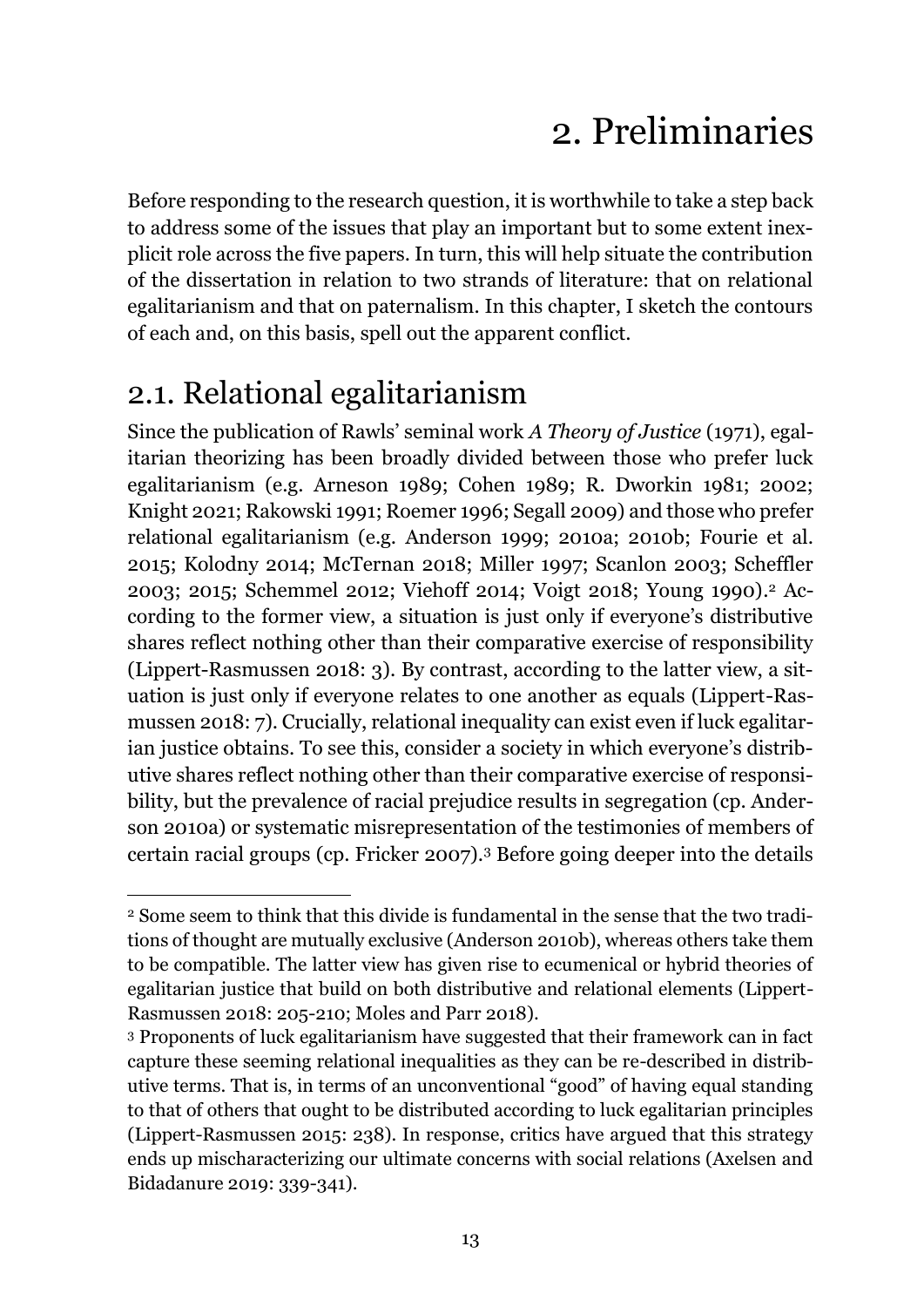of relational egalitarianism, I want to stress that the aim of this chapter is not to defend (any particular version of) this theory vis-à-vis luck egalitarianism, which would indeed require a project of its own, but to introduce some important debates in the field.

The central project of relational egalitarianism can be defined negatively in terms of doing away with paradigmatic inegalitarian relationships such as those entailed by marginalization, status hierarchies, domination, exploitation and cultural imperialism (Young 1990) and positively in terms of achieving a society in which people stand as equals. Admittedly, the latter is a very abstract ideal that can be (and has been) interpreted in various ways. For that reason, in what follows, I present some central distinctions that will help clarify to which versions of relational egalitarianism my arguments speak.

First, the ideal of relating as equals is comprised by two components, namely a behavioral and an attitudinal. Accordingly, we should both treat and regard each other as equals. While it is often the case that the way people regard one another is manifested in the way they treat one another, these two components can come apart. To clarify intuitions, think of a racist employee who regards members of other racial groups as inferiors but nevertheless opportunistically treats them as equals out of fear of being sanctioned at their egalitarian workplace (Lippert-Rasmussen 2018: 71-72). Even though their racist attitude is not manifested in treatment, it seems that the racist employee fails to relate to their coworkers as equals.<sup>4</sup> For this reason, both components are of distinct importance.

Second, internal to the behavioral component, we may distinguish between different notions of what it is to treat others in a certain way. According to Lippert-Rasmussen (2018), we can identify at least five such notions of which I will presently be concerned with two, namely the motivational and the expressive, as they are the ones to which authors most commonly appeal.<sup>5</sup> The motivational notion "requires that [we] act on normative beliefs of a certain kind and that these beliefs are what determine how [we] treat others" (Lippert-Rasmussen 2018: 76). This view is reflected in Samuel Scheffler's (2015: 25) idea of an egalitarian deliberative constraint according to which parties to an egalitarian relationship have a standing disposition to treat each other's

 $\overline{a}$ 

<sup>4</sup> The same is true in the reverse case in which an employee who believes that all people are equals (in the relevant sense) treats members of other racial groups as inferiors out of fear of being sanctioned at their racist workplace.

<sup>5</sup> These are distinct from the normative, the communicative and the presuppositional notions, which I will not say more about here. For a fuller overview, see Lippert-Rasmussen 2018: 73-80.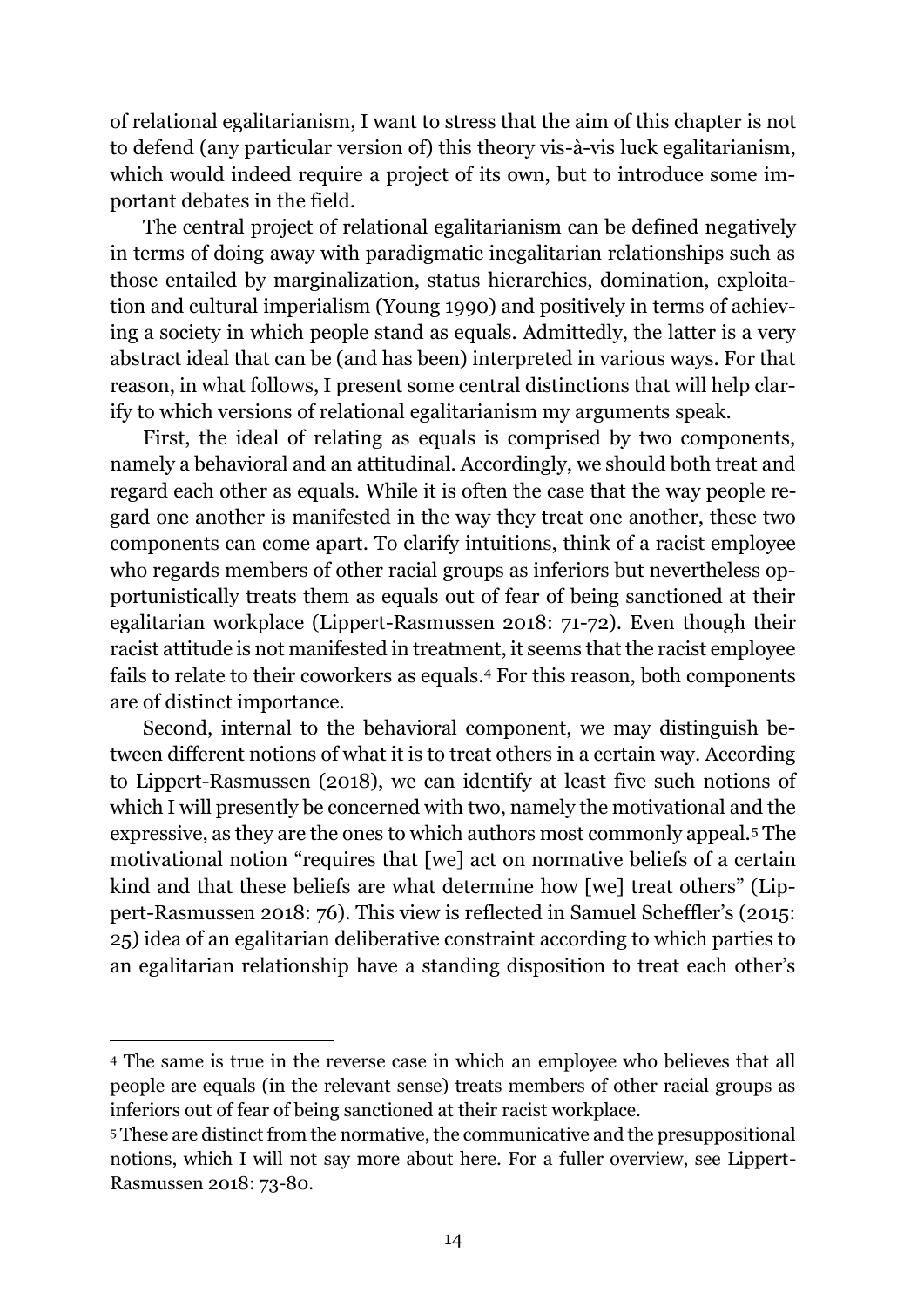strong interests as equally constraining of their joint decisions. On the expressive notion, we should treat others in a way that expresses that they are equals (in the relevant sense). This view is endorsed by Anderson (1999) and Schemmel (2012), of which the latter holds that "what is primarily justice relevant about the way institutions treat people is the *attitude* towards individuals and groups that is *expressed* in institutional action" (Schemmel 2012: 124, italics in original). But how do we determine what treatment expresses? This is a complicated task, and the literature has yet to reach consensus. Some hold that what treatment expresses is determined by its "public meaning," which cannot be reduced to communicative intensions on the one hand or how it is interpreted by others on the other (Anderson and Pildes 2000). Rather, it should be settled by an external normative judgment of how well we express the attitudes we ought to have toward others (ibid: 1513). On another view, we should give greater weight to how others might reasonably understand treatment given the relevant social and cultural context that is shared in a society (Hellman 2008: 59-85; Schemmel 2012: 138). And on a third view, we should let the sender's actual attitudes count in our evaluation of what their treatment of others expresses (Voigt 2018). Why is the distinction between the motivational notion of treatment and the expressive notion of treatment relevant? As others have pointed to, it might be that treating others as equals in the motivational sense—that is, by treating their strong interests as equally constraining—is in tension with treating them as equals in the expressive sense (Lippert-Rasmussen 2018: 78-79). Thus, sometimes, different aspects of what egalitarian treatment entails pull in different directions (Voigt 2018: 447- 448). For example, considering the case of food vouchers and free school meals, Wolff and De-Shalit (2007) suggest that while "these, on the surface, seem an excellent way of addressing poor nutrition or hunger, […] nevertheless they can be stigmatizing if administered in such a way as to make it obvious that some people need to rely on state support."<sup>6</sup>

Third, just as luck egalitarians and other distributive theorists face the question of what it is that should be distributed equally among people, relational egalitarians face the analogous question in which domains we should relate as equals. While much attention has been given to the former matter (see, for instance, Cohen 1989; Sen 1980), relational egalitarians are rarely explicit about what they mean when they claim that we should relate as equals. Plausibly, what most have in mind is that we should relate as equals in terms of moral standing. This dissertation relies on a conjunctive understanding of what this takes. Accordingly, we should relate as equals in terms of the weight

 $\overline{a}$ 

<sup>6</sup> As I explain below, stigmatization cannot be reduced to a matter of expression. However, the latter may provide a basis for the former.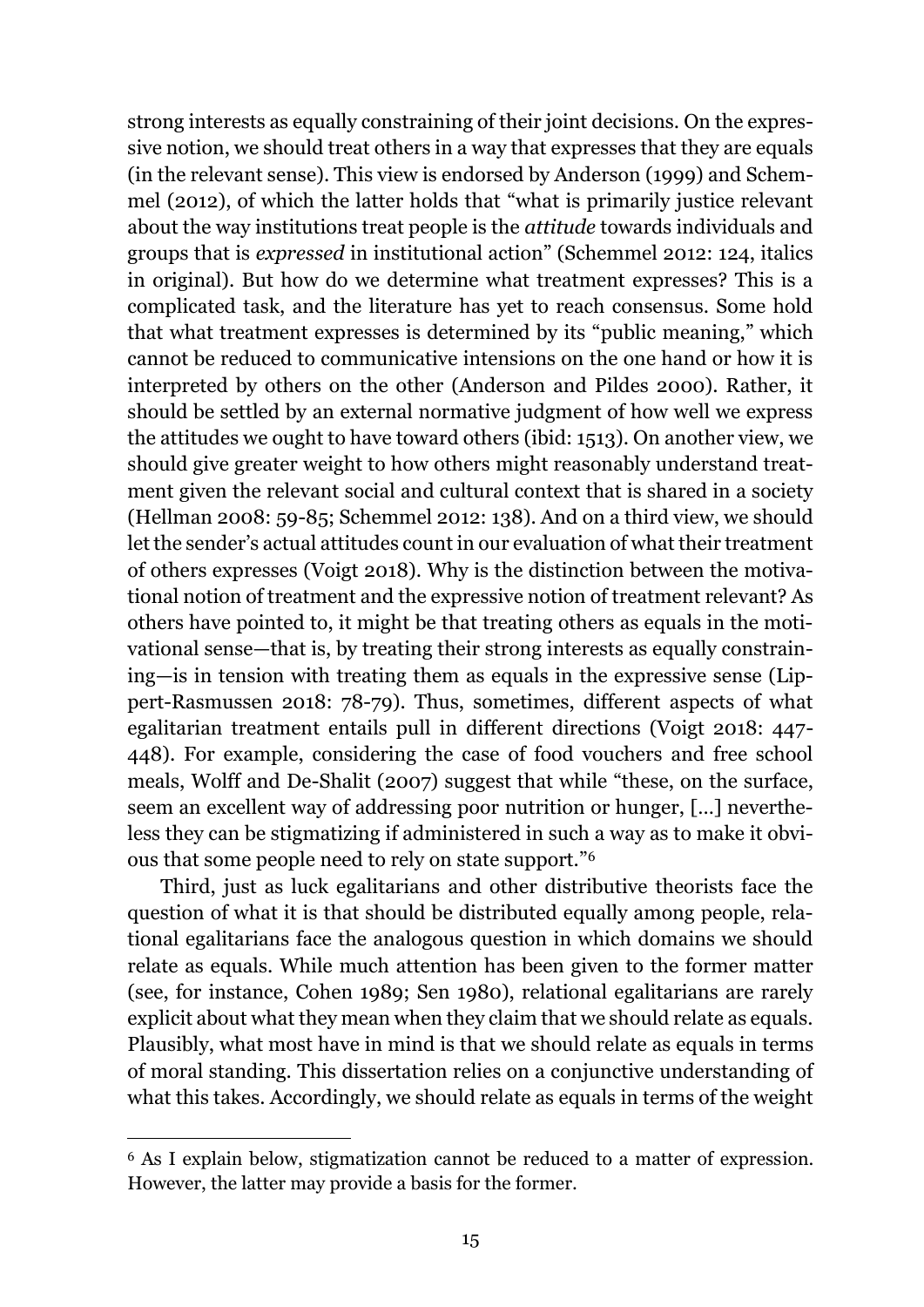of our strong interests and in terms of the weight of our agency. The former concern is reflected in Scheffler's (2015) idea of an egalitarian deliberative constraint (see above). The latter builds on a Rawlsian notion of people having equal moral powers (Anderson 1999: 312; Quong 2011: 100-101; Rawls 2005: 19). As this idea is elaborated in the papers comprising the dissertation (see, in particular, "What should egalitarian policies express?"), I will not say more about it here but instead turn to other domains in which we potentially ought to relate as equals as well. According to Lippert-Rasmussen (2018), these include at least the epistemic domain, the social domain, the aesthetic domain and the empirical domain. Even though there are emerging literatures on inequalities within each of these domains, to date explicit connections to relational egalitarianism have not been made. Yet it seems that relational egalitarians qua relational egalitarians should be concerned about inequalities of epistemic standing such as "the kind of hermeneutical inability of privileged white subjects to recognize and make sense of their racial identities, experiences, and social positionality" (Medina 2012: 201, see also Fricker 2007), inequalities of social standing such as hierarchies of prestige that differentiate academics from people with vocational training (Abrassart and Wolter 2020; Koulaidis et al 2006; Wolf 2011), inequalities of aesthetic standing such as those entailed by "lookism" (Mason 2007; 2021; Mason and Minerva 2020; Minerva 2017; Moreau 2020) and racial profiling (Basu 2019; Hosein 2018; Lever 2011), which might be termed an inequality of empirical standing. Applying insights from relational egalitarianism to these and similar cases seems to bear huge potential for future research projects.

Fourth, in the preceding paragraphs, I have used the terms "people" and "we" to flesh out different notions of treating/relating to others in a certain way. At this point, we may ask who it is that should relate as equals, distinguishing between inter-individual relations and institutional-individual relations. Many accounts of relational egalitarianism focus on relations among individuals. Here are some examples. When describing paradigmatic cases of inequality, Niko Kolodny (2014: 292) writes, "the servant is subordinate to the lord of the manor, the slave subordinate to the master […] the plebian is lower than the patrician, the untouchable lower than the Brahmin." Juliana Bidadanure (2016: 235) asks us to imagine "a city in which elderly people live in miserable retirement homes while younger people flourish in lovely affluent residences." And Emily McTernan takes the case of "clutching [one's] bag closer on seeing a young black man approach on the street" as a point of departure. These are all cases in which an individual or group fails to relate to another individual or group as equals. By contrast, other accounts focus on relations between institutions and individuals. On these accounts, "how institutions treat people has relevance to social justice that is independent of, or at least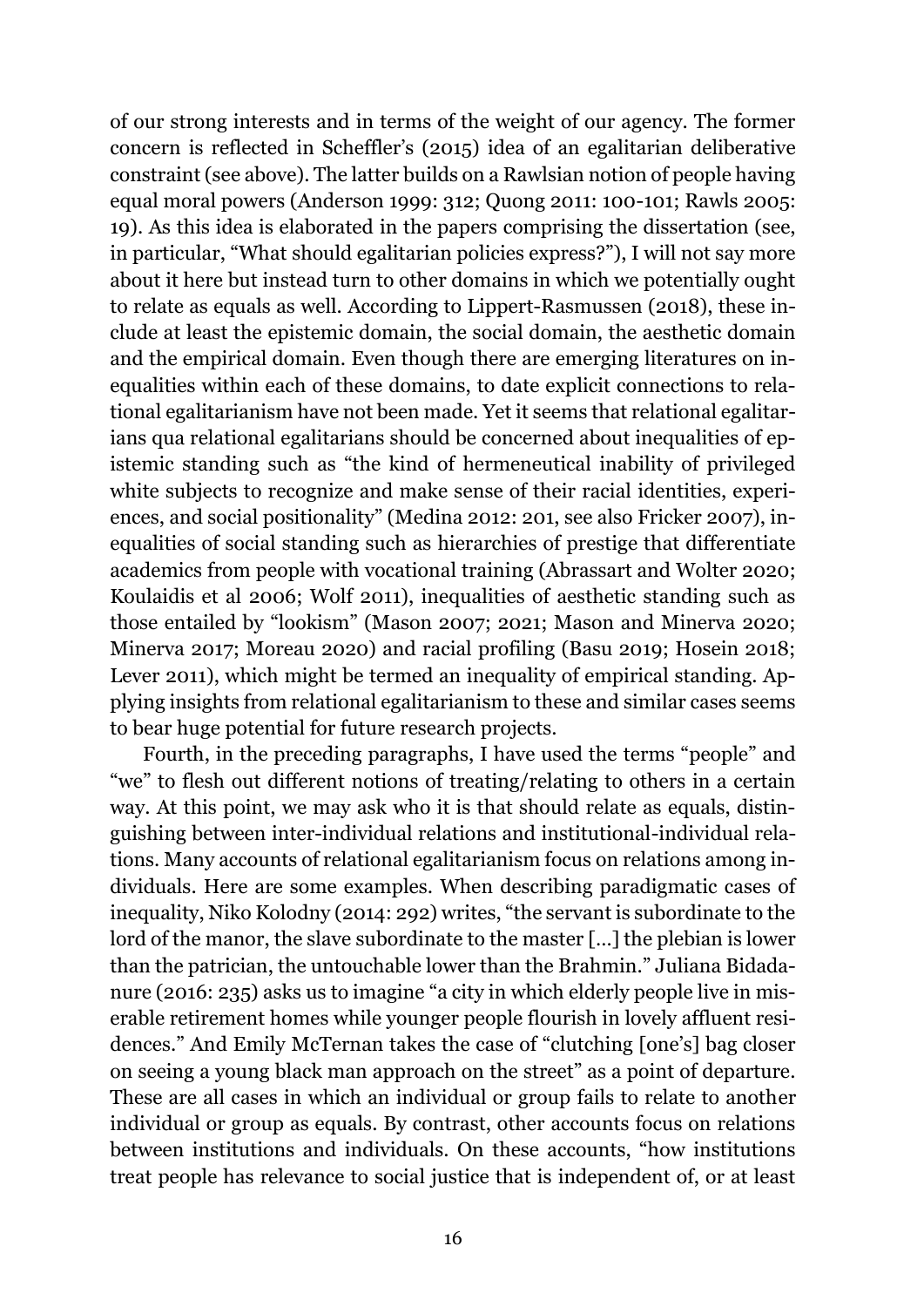not reducible to, the distributive effects of such treatment" (Schemmel 2012: 125). This view resonates with Anderson's (1999: 289) objection to states expressing that some are inferior to others in the worth of their lives, talents and personal qualities. Arguably, a convincing version of relational egalitarianism would require that both the inter-individual and the institutional-individual level are taken into account. While the two levels are clearly not independent (Voigt 2018: 439), they should be treated as distinct for both analytical and practical purposes.<sup>7</sup>

Up to this point, my focus has been on the content of relational egalitarianism. Before concluding this section, I will briefly say something about its justification. After all, why should we relate as equals? In response to this question, we may claim that relating as equals is either valuable or required. We can ascribe the view that relating as equals is valuable to "telic" relational egalitarians. Something can be valuable either personally or impersonally, and it can be so either instrumentally or non-instrumentally. On this basis, we can, at least in principle, distinguish four accounts of the value of relational equality (or the disvalue of relational inequality) (Tomlin 2015: 158). Most telic relational egalitarians believe that relating as equals is personally valuable; that is, it makes people's lives better. For example, Scheffler (2005: 19; cited in Tomlin 2015) holds that inegalitarian "societies compromise human flourishing; they limit personal freedom, corrupt human relationships, undermine self-respect and inhibit truthful living [whereas] an egalitarian society helps to promote the flourishing of its citizens." These are ways in which Scheffler takes egalitarian relations to be personally good in the instrumental sense (see also Anderson 2008: 19; Scanlon 2003). Yet he also seems to think that there is a non-instrumental aspect to their value in claiming that "to live in society as an equal is a good thing in its own right" (ibid). Others believe that relating as equals primarily has impersonal value. Most prominently, Martin O'Neill (2008: 130) has argued:

The reasons to which Non-Intrinsic egalitarianism appeals are themselves generated by distinctively egalitarian concerns with the badness of servility, exploitation, domination, and differences in status. The badness of these outcomes can best be understood by virtue of the contrasting value of certain kinds of fraternal, egalitarian social relations. The existence of these kinds of social relations should itself be seen as intrinsically valuable, independent of the positive effects that such relations may have for individual welfare.

The accounts that seek to defend relational equality by reference to its value thus vary considerably. Yet not everyone thinks that relational equality is primarily valuable. We may term those who endorse the view that relating as

 $\overline{a}$ 

<sup>7</sup> I will return to this point below.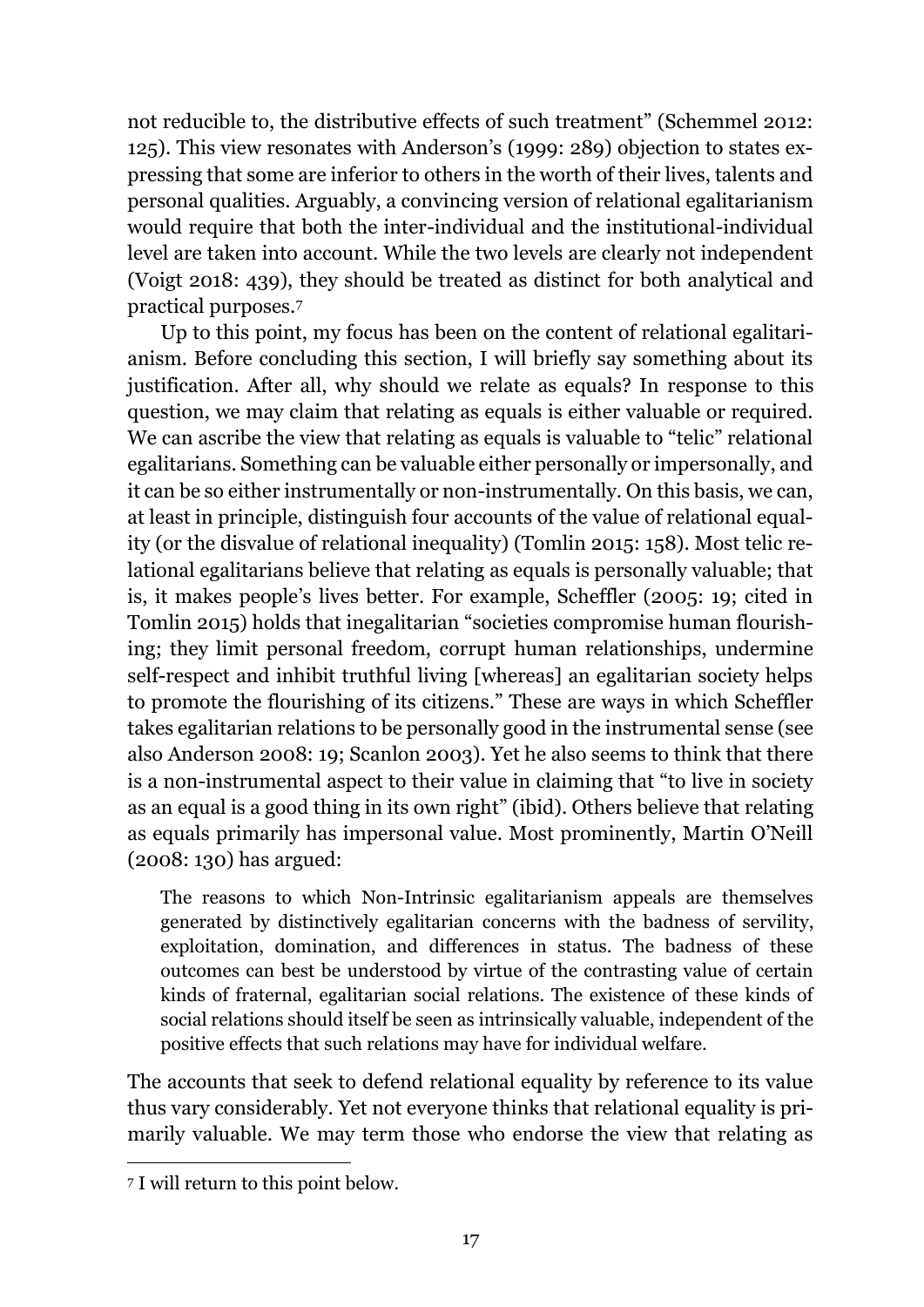equals is morally required "deontic" relational egalitarians.<sup>8</sup> This view entails that since we are moral equals, we should relate as such simply as a matter of justice. For example, Schemmel (2011: 366) holds that "the objection to [inegalitarian] relationships is not merely that they are, in some sense, bad for people, but that they constitute unjust treatment." However, he modifies this point by noting that we should care about egalitarian "relationships 'not merely' because they make people's lives go better but because they are required by justice even when (in an individual instance) they don't make people's lives go better" (Tomlin 2015: 166). Emphasizing "an individual instance" is important as it seems counterintuitive to claim that we should always relate as equals as a matter of justice, even if it were generally bad for people (ibid: footnote 54). This supports the view that a plausible justification of relational egalitarianism should include an appeal to personal value. On this note, I conclude my review of relational egalitarianism and turn to the other core concept of the dissertation, namely paternalism.

### <span id="page-17-0"></span>2.2. Paternalism

The etymology of paternalism, rooted in the Latin "pater," which means "father," refers to a type of behavior by a superior toward an inferior resembling that of a male parent toward his child. While most agree at the level of this rough characterization, the literature includes a broad span of conceptual specifications of paternalism (Arneson 1980; De Marneffe 2006; Dworkin 1971; Feinberg 1986; Gert and Culver 1976; Groll 2012; Le Grand and New 2015; Mill 1909; Quong 2011; Shiffrin 2000; Thaler and Sunstein 2003; Tsai 2014; Vandeveer 1986). In order to make my arguments speak to a broad audience, this dissertation relies on a rather inclusive definition. Thus, by paternalism, I refer to a reason-based understanding of the term according to which the good of a person is accepted as a relevant (not necessarily decisive) reason in favor of bypassing their agency in self-regarding matters (Dworkin 2019; Feinberg 1986: 4; Pedersen and Midtgaard 2018: 773). In this section, I elaborate on each of the central components of the definition with a view to situating it in the existing literature.

First, that a reason is "not necessarily decisive" means that it can be defeated by competing, and stronger, reasons. Crucially, what distinguishes paternalists from anti-paternalists is not that the former believe that we should give ultimate weight to the good of others, but rather that it should count as a reason, alongside others, in our assessments of what would be the morally

 $\overline{a}$ <sup>8</sup> The distinction between telic and deontic egalitarianism was originally coined by Parfit (1998).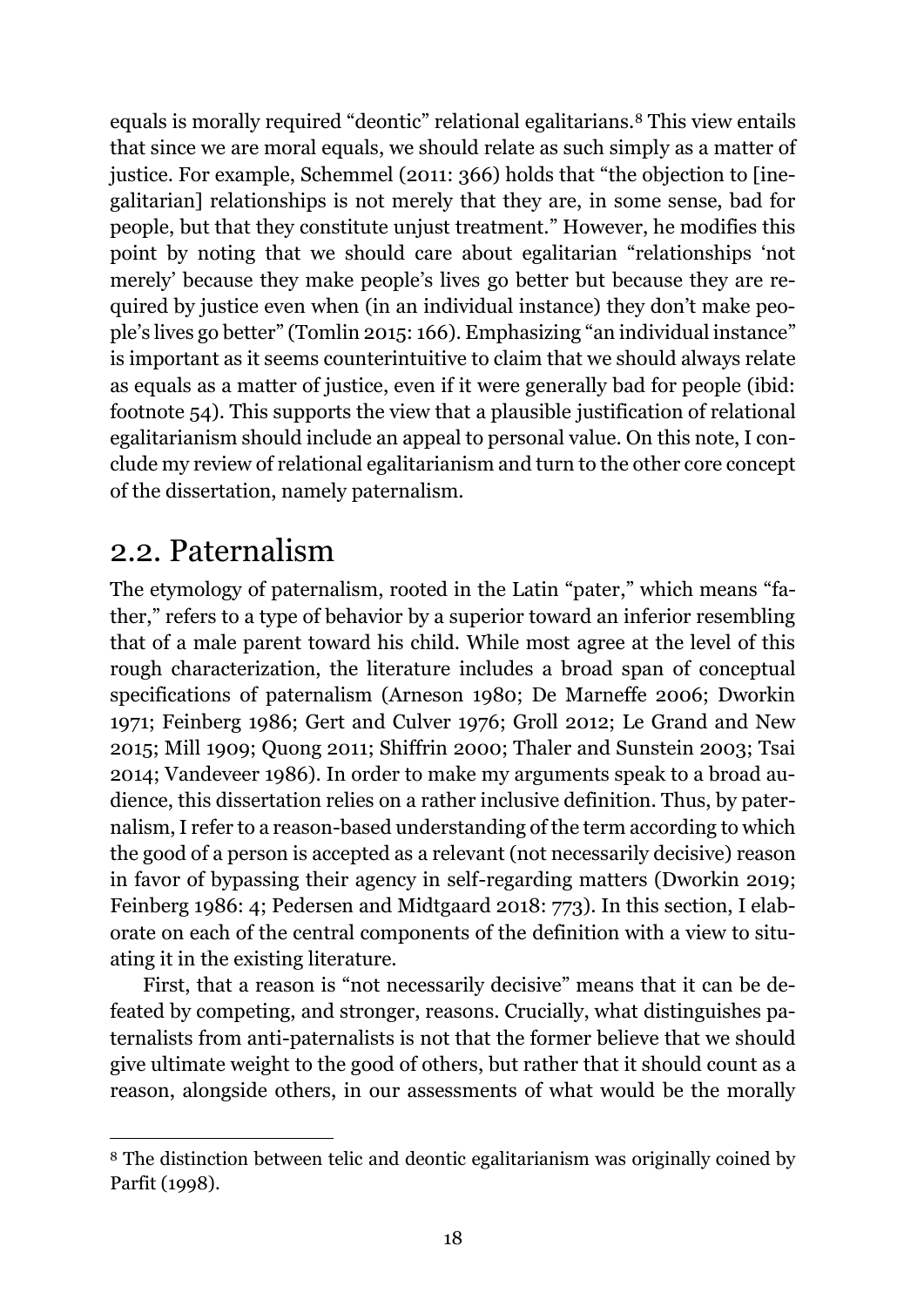right thing to do. In Viki Pedersen's (2019: 36) words, "while anti-paternalists reject paternalistic reasons (or reject these as ever being decisive), no reasonable paternalist would rule out the very likely existence of relevant non-paternalistic reasons." This means that one can be a paternalist and not endorse particular (or even any) paternalistic interventions.

Second, most take an appeal to "the good of people" to be a defining feature of paternalism in either a motivational or a justificatory sense.<sup>9</sup> According to Dworkin (2019), paternalistic reasons can refer to somewhat different ends including the welfare, good, happiness, needs, interests or values of those subjected to an intervention. Some believe that paternalism should always aim at promoting the good in a subjectivist sense, meaning according to people's own conceptions of the good life (Thaler and Sunstein 2003; Le Grand and New 2015: 103-104). They believe that paternalism can be justified to the extent that it can help correct reasoning failures that are empirically evident. As we shall see below, behavioral economists have found that we oftentimes fail to realize our conceptions of the good life (Kahneman 2011). However, it cannot be empirically proved that we fail to have the "right" conceptions of the good life. In Le Grand and New's (2015: 104) words, "this kind of failure would involve not acting in our best interests because, in the judgment of someone other than ourselves, either we have not properly identified our best interests or our identified best interests are simply wrong." While subjectivists find such reasoning overly controversial, not everyone resists it. Indeed, objectivists with respect to the good believe that "what is good for its own sake for a person is fixed independently of her attitudes and opinions toward it" (Arneson 1999; Arneson 2000: 38). In between these two poles, we can identify a moderate position that what is valuable is not what people actually want, choose or enjoy but what they would ideally want, choose or enjoy if they were more instrumentally rational, better informed or better able to imagine alternatives (Sher 1997). There is thus plenty of room for disagreement with respect to the good that paternalistic interventions should promote. However, there is also some disagreement whether promoting the good—however conceptualized—is a necessary condition for paternalistic interventions. Most prominently, Shiffrin (2000) has argued that this is not the case. She points to the example of an interlocutor raising his hand at a talk. Just as he begins articulating his point, another person in the auditorium interrupts and takes over, believing that she is better suited to phrase the question in a clear and eloquent way out of a concern to make progress on the topic being considered

 $\overline{a}$ 

<sup>9</sup> For an act to count as paternalistic on the former view, it must be motivated by a concern for the good of those interfered with, whereas on the latter view, it must be justified by appeal to such a concern (de Marneffe 2006).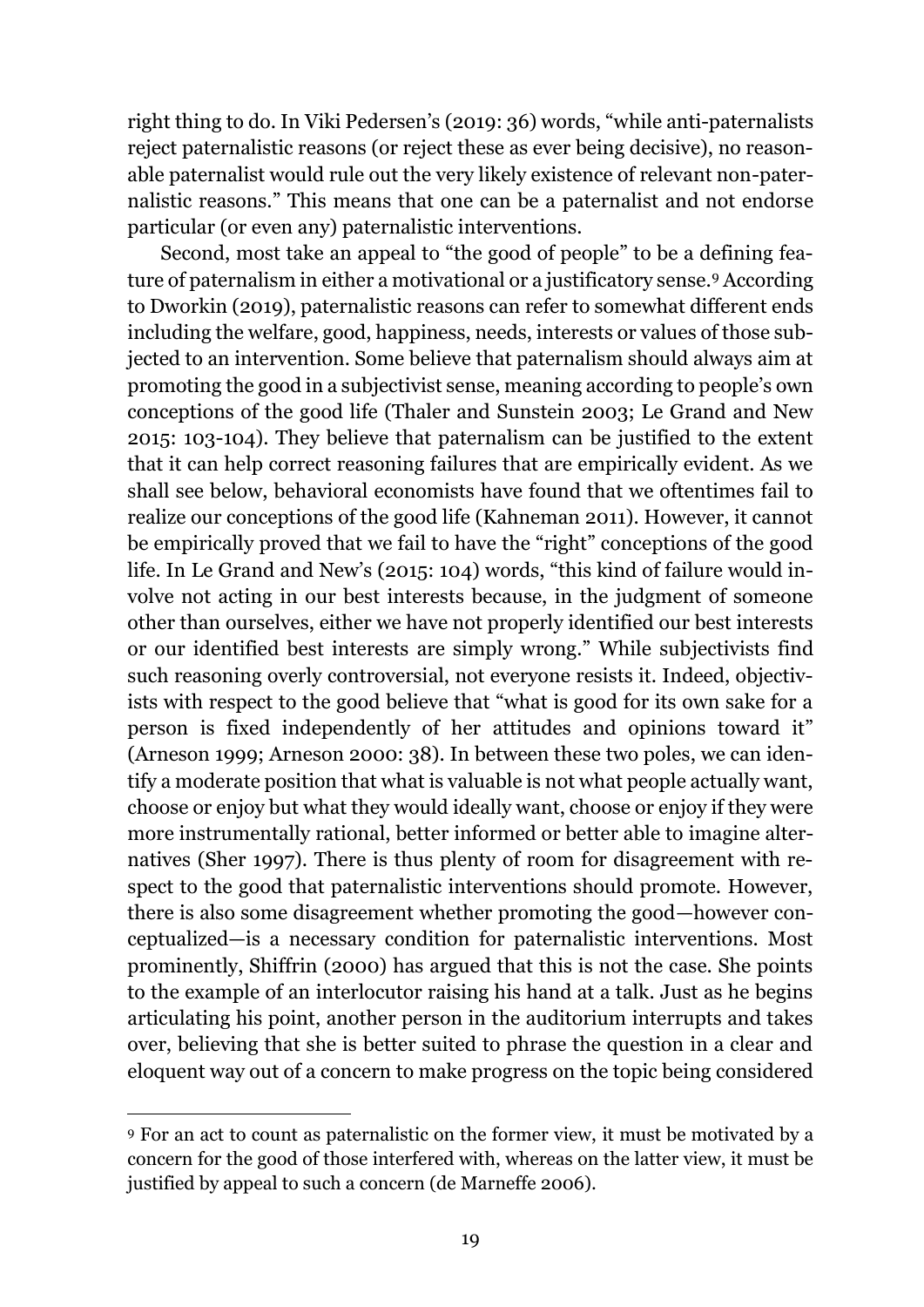(Shiffrin 2000: 217). Finding this an intuitive case of paternalism, Shiffrin claims that paternalistic interventions should be defined in terms of having an effect on others' legitimate sphere of agency as opposed to promoting their good in some sense.

Third, by "their agency" I refer to the judgment or will of those interfered with. This distinction points to two different ways in which we may fail to further our own good effectively. On the one hand, we may suffer from status quo bias and therefore fail to judge correctly how we should prioritize current spending versus future spending; we may underestimate the risk of incurring lung cancer as a result of smoking; and we may decide differently on whether to undergo surgery depending on whether we are told that 90 percent survive or that 10 percent die (Le Grand and New 2015: 82-97). These are all examples of failures of judgment. On the other hand, we may very well know how we should prioritize spending over a lifetime, the objective risks of smoking and the prospects of undergoing surgery while failing to act accordingly. That is, we may suffer from *akrasia*, meaning that we "know what a virtuous person should do and accept this (rather than being simply 'evil' and rejecting virtue as worthless) but suffer from the influence of the emotions or feelings that sometimes override [our] reason" (Le Grand and New 2015: 97-98). On my definition, paternalistic interventions may aim at correcting both kinds of agential failures.

Four, "bypassing" can refer to a variety of means, including removing an option from the choice set, increasing (decreasing) the costs of an option in the choice set and changing the salience of an option in the choice set (cp. Grill 2017). In policy terms, they correspond to legal mandates, incentives offers/disincentives taxes and nudges, which cover subtle interventions in people's choice environments (Thaler and Sunstein 2003; 2009). According to some, we might add to this list attempts at rational persuasion that resemble these other means in the sense that they similarly bypass people's agency (Tsai 2014). Allowing for such a diverse range of means to count as paternalistic makes the definition employed in this dissertation considerably broader than some of the classic ones that presuppose restrictions of liberty. For instance, in some of his early writings, Arneson holds that "[p]aternalistic policies are restrictions on a person's liberty which are justified exclusively by consideration for that person's own good" (1980: 471).<sup>10</sup> Yet it seems that paternalism

 $\overline{a}$ 

<sup>10</sup> A similar notion is found in de Marneffe (2006) as well as in some of the early writings of Dworkin, who understands paternalism as "the interference with a person's liberty of action justified by reasons referring exclusively to the welfare, good, happiness, needs, interests or values of the person being coerced" (Dworkin 1971: 181).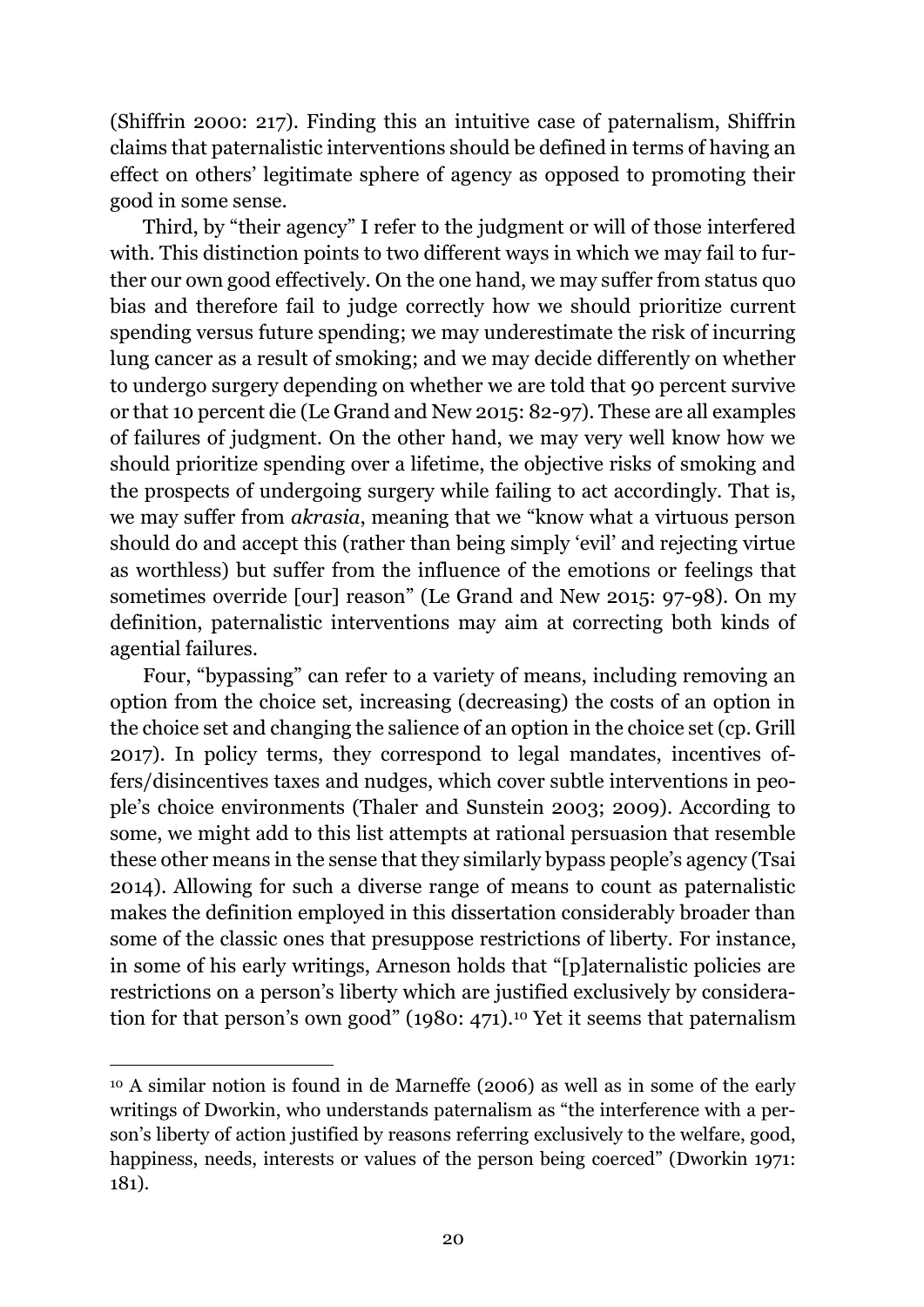might take the form of omissions. Suppose that a friend asks to borrow 100 pounds from me. I have the money and could easily meet their wish, but I suspect that they would spend it on cake, which I believe would not be good for them, so I refuse (cp. Quong 2011: 75). Paternalism might also take the form of offers, such as when the state subsidizes opera tickets on the assumption that consuming highbrow culture will be good for people (Le Grand and New 2015: 12). In fact, as Thaler and Sunstein (2003) have pointed out, interventions that exploit our cognitive biases can count as paternalistic, even though they do not in any way affect the options in the choice set.

As the preceding discussion reveals, defining paternalism is not a straightforward task, and even though the concept has been subject to scholarly attention for centuries, it is still a source of disagreement. Having outlined relational egalitarianism on the one hand and paternalism on the other, in the following section I introduce the apparent conflict between the two.

### <span id="page-20-0"></span>2.3. The apparent conflict

Among relational egalitarians, Elizabeth Anderson explicitly objects to paternalism for implying a hierarchy between moral agents who are in fact equals. Indeed, she claims that acting paternalistically effectively tells others that they are too stupid to run their own lives (Anderson 1999: 301). Many others object to paternalism for similar reasons, although they are not committed to relational egalitarianism (e.g. Flanigan 2016; Quong 2011; Shiffrin 2000). In this section, I take a theorist-centered approach to whether paternalism is compatible with relational egalitarianism by focusing on claims asserted by authors who subscribe to relational egalitarianism (or to related positions). In doing so, I lay out what I term the "apparent conflict." In the next section, I turn to my own work, which takes a more theory-centered approach, by focusing on what follows from a principled commitment to relational egalitarianism.<sup>11</sup>

To bring out the idea that paternalism is objectionable because it implies a hierarchy between moral agents who are in fact equals, consider the following claims. Tsai (2014: 87) writes:

Paternalist distrust by A toward B can consist in A's judgment that B is insufficiently competent to advance B's own interests, or that B is less competent than A to do so.

 $\overline{a}$ <sup>11</sup> For more on the distinction between a *theorist*- and a *theory*-centered approach, see Lippert-Rasmussen (2018: 34).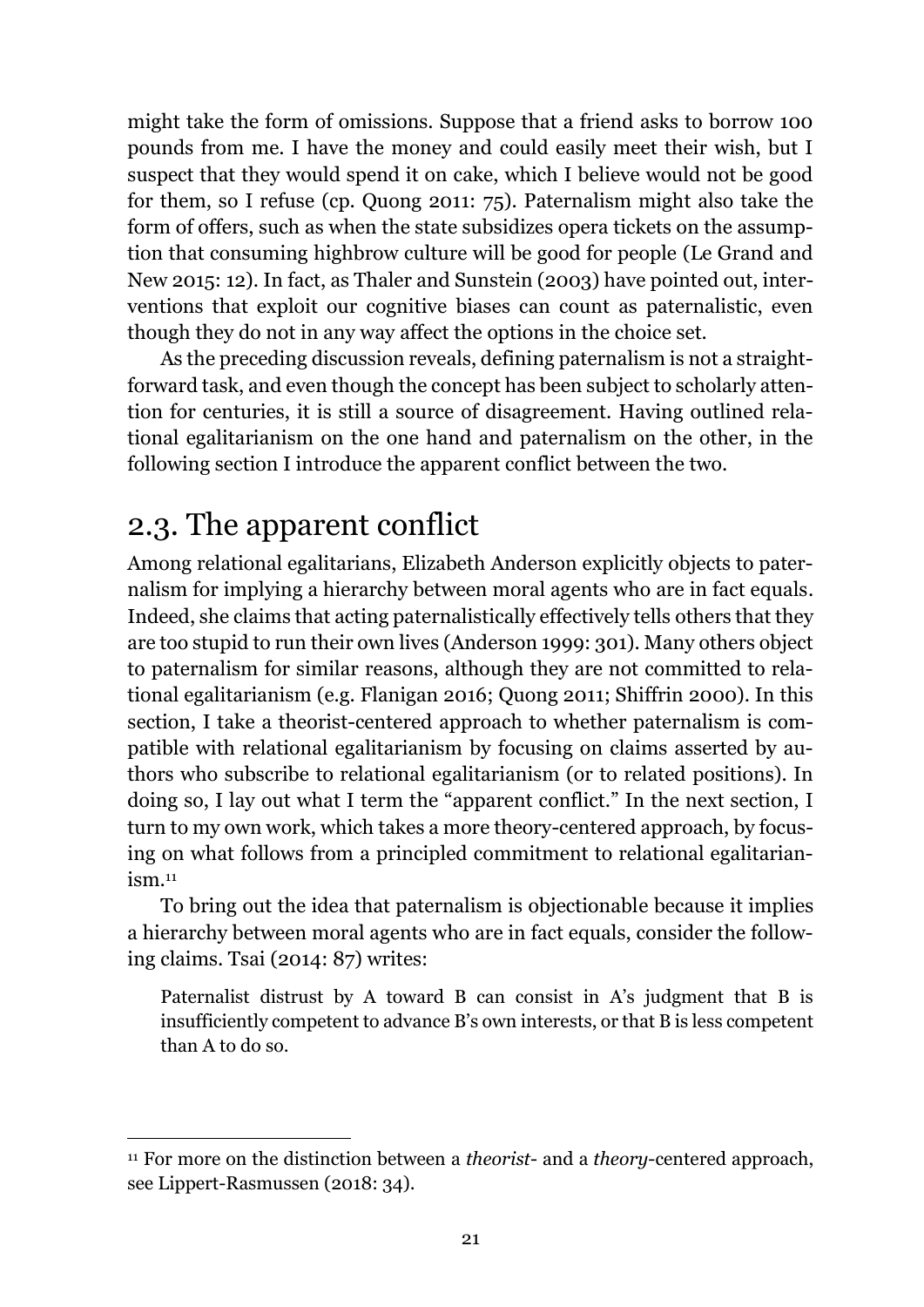Shiffrin (2000: 220) writes:

[Paternalism] is special because it represents a positive […] effort by another to insert her will and have it exert control merely because of its (perhaps only alleged) superiority. As such it directly expresses insufficient respect for the underlying valuable capacities, powers and entitlements of the autonomous agent.

Quong (2011: 105) writes:

[w]hen the state [provides paternalistic financial incentives], it shows citizens a lack of respect by treating them as if they […] lack the ability to learn about and appreciate valuable things without being offered a financial incentive to do so.<sup>12</sup>

Even though only Anderson explicitly subscribes to relational egalitarianism, the quoted authors all object to paternalism on the basis of relational concerns. In short, what is found objectionable about paternalism is internal to the relationship between the agents involved: The paternalist fails to relate to the paternalized as an equal in an important sense by implying that they are unable or unlikely to act in their own best interest. Thus understood, paternalism is insulting, demeaning and disrespectful; it is something that we have strong reason to refrain from in our dealings with others.<sup>13</sup>

This line of objection differs considerably from classic Millian anti-paternalism according to which paternalism is objectionable because it compromises liberty, freedom, self-sovereignty, autonomy or some related notion<sup>14</sup> (e.g. Andersen 2021; Enoch 2016; Feinberg 1986; Mill 1909).<sup>15</sup> In Mill's words,

 $\overline{a}$ <sup>12</sup> See also Cornell: "Paternalistic actions imply that the actor knows better than the subject with regard to a matter within the subject's sphere of control, and paternalistic actions are impermissible insofar as this expression is offensive" (2015, p. 1314f); Flanigan: "Paternalistic public policies (…) express offensive or insulting views of citizens' ability to make their own decisions, which should concern egalitarians and non-egalitarians alike" (2016, p. 9); and Groll: "she [the paternalist] believes the other person is likely to fail to exercise a capacity for sound judgment in the situation at hand" (2012: 718).

<sup>13</sup> While some speak of paternalism being "presumptively" (Quong 2011) or "at least *prima facie*" (Shiffrin 2000) objectionable, others seem to find it nearly always impermissible (Anderson 1999; Flanigan 2016). Among proponents of the latter view, Anderson is open to there being some exceptions from a rule against paternalism, noting that seat belt mandates do not seem insulting (1999: 302), whereas Flanigan (2016) finds *even* seat belt mandates unjustified.

<sup>14</sup> Henceforth, I use "autonomy" as a placeholder for any of these notions.

<sup>15</sup> For discussion, see Arneson (1989; 2005), Conly (2012), Husak (1981) and Scoccia (2008).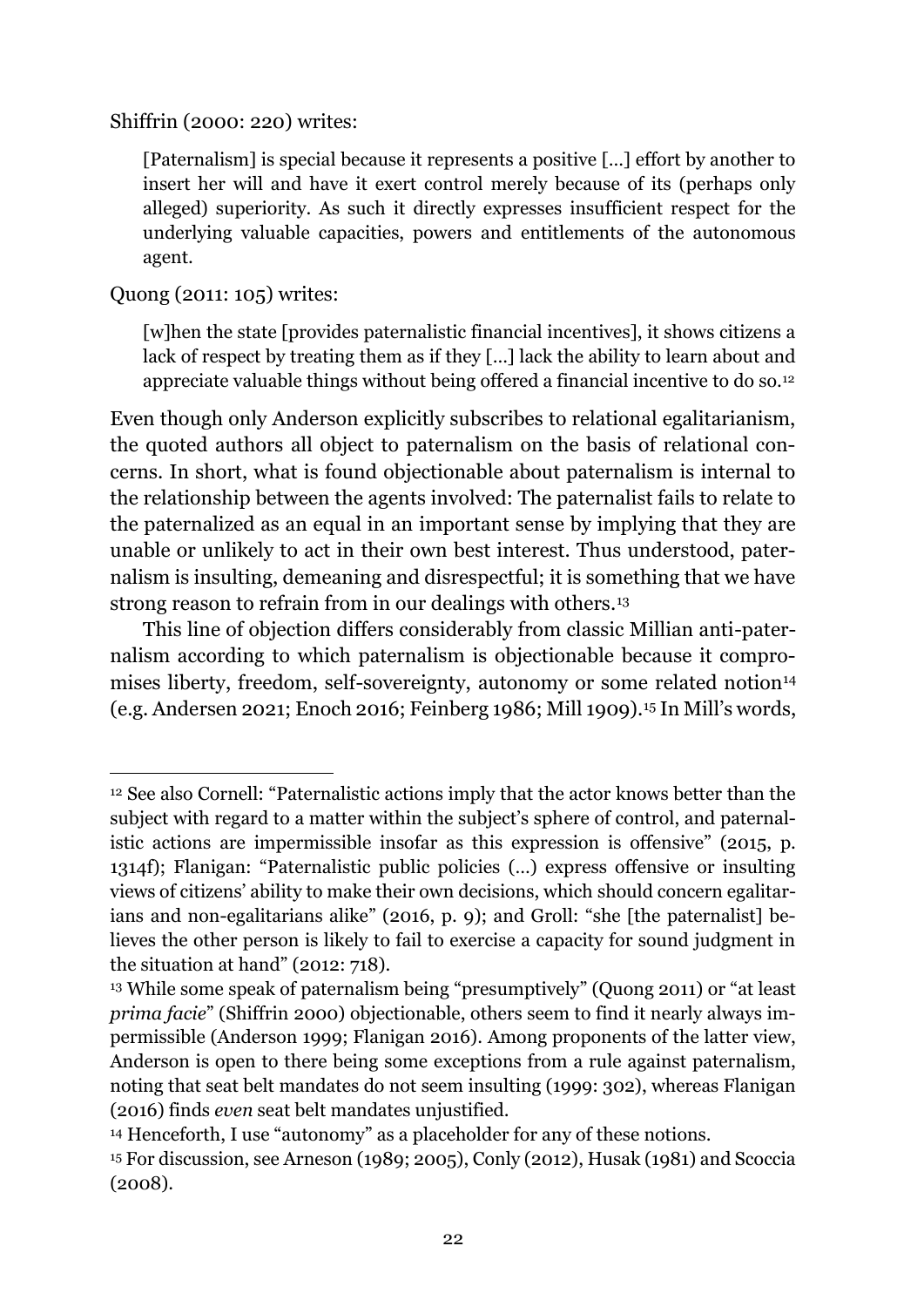"in the part which merely concerns himself, his independence is, of right, absolute. Over himself, over his own body and mind, the individual is sovereign" (1909: 19). What is the relationship between the two lines of objection to paternalism? They are clearly related in the sense that the relational view is also concerned with autonomy, albeit in an indirect sense. That is, paternalism is objectionable not (primarily) because it compromises autonomy but because it implies either that those subjected to it do not, to an equal extent, possess the capacities of autonomous agents or that they are unlikely to exercise them well (Shiffrin 2000: 220). Compared to the autonomy view, the relational view is somewhat broader in scope. This is because it enables us to deem objectionable seemingly paternalistic interventions that do not involve any effect on autonomy whatsoever. To clarify intuitions, Shiffrin (2000: 213) gives the following example:

Suppose B has no valid claim to A's assistance but asks A, an acquaintance, for help building a set of shelves. A refuses, but not because A is too busy or disinclined to help. In fact, A is eager to deploy her carpentry skills. She declines on the grounds that B too often asks for assistance to his own detriment: He is failing to learn for himself the skills that he needs, or perhaps he displays unwarranted insecurity in his own skills.

Intuitively, this is a case of paternalism, and to the extent that it strikes us as objectionable, it cannot be so for reasons having to do with autonomy. Yet it implies the kind of hierarchy between moral agents to which proponents of the relational view object. The same can be said about certain cases of rational persuasion (Tsai 2014) that proponents of the relational view might find more objectionable than proponents of the autonomy view.

Having sketched the central lines of the apparent conflict as it has been articulated in the literature, we are left with a rather gloomy picture of paternalism. Indeed, it looks like something relational egalitarians (and others) have strong reason to resist. Against this backdrop, I turn to discussing my own work. In doing so, I aim to show that a principled commitment to relational egalitarianism does not rule out paternalism. As we shall see, the two are in fact compatible under certain conditions.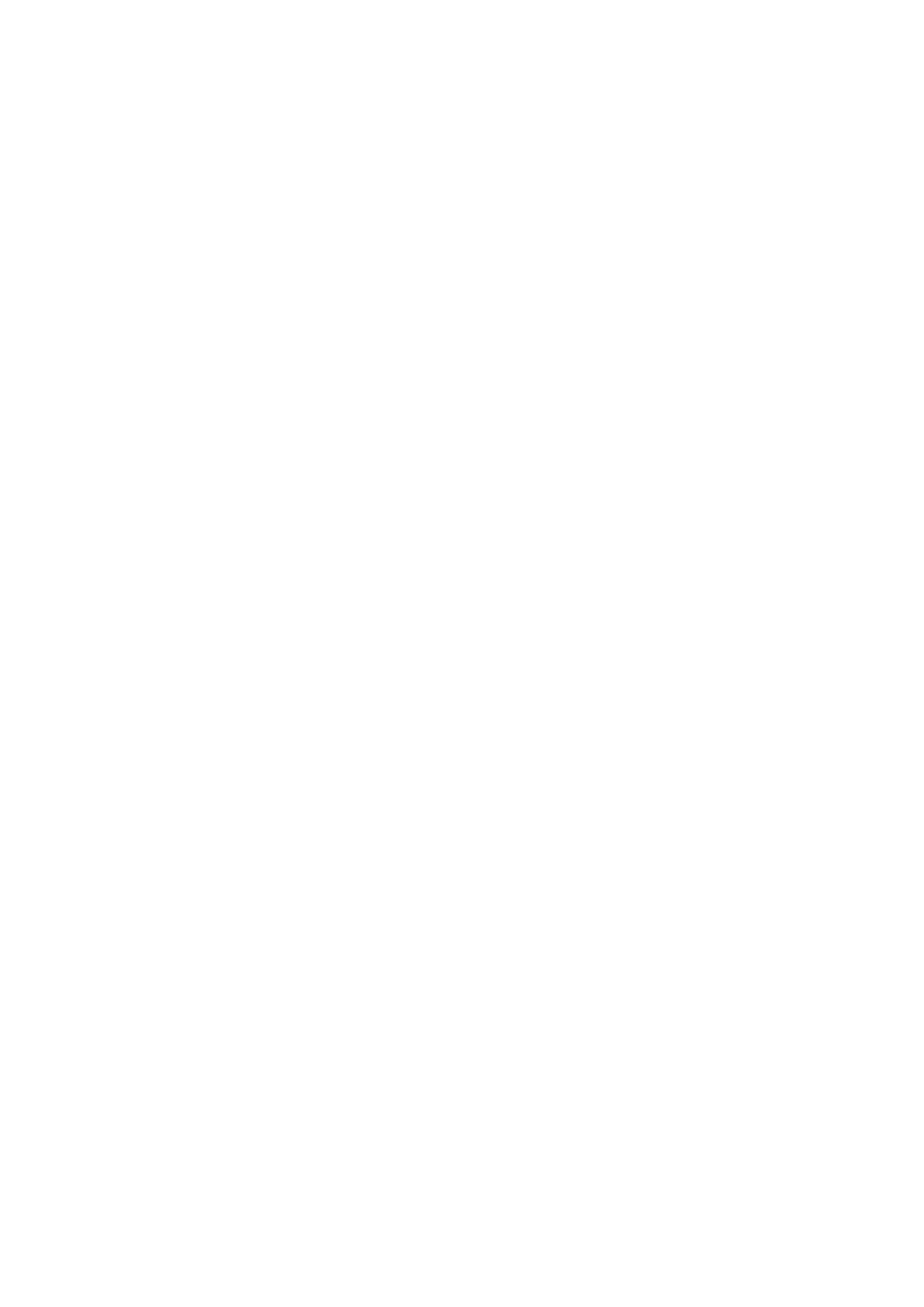# 3. Is paternalism compatible with relational egalitarianism?

<span id="page-24-0"></span>This chapter summarizes my work on the question of whether paternalism is compatible with relational egalitarianism. As noted above, I take a theory-centered approach to answering this question. Accordingly, in "What should egalitarian policies express?," "Avoiding stigmatization" and "What should relational egalitarians believe?," I infer three objections to paternalism from a principled commitment to relational egalitarianism.<sup>16</sup> In turn, I discuss whether, or to what extent, they can be defeated. Before proceeding, a few remarks on the connection between the three papers are in order. "What should egalitarian policies express?" focuses on the expressive content of paternalism in and of itself; what attitudes the state expresses towards people when it acts paternalistically. "Avoiding stigmatization" takes a downstream perspective by focusing on the effects of such expressions in the form of stigmatization, whereas "What should relational egalitarians believe?" takes an upstream perspective by focusing on the beliefs underlying paternalistic action; that is, the doxastic attitudes that make it rational for agents to act paternalistically.

### <span id="page-24-1"></span>3.1. The expressivist objection

In "What should egalitarian policies express?," I elaborate on the apparent conflict within an expressivist framework. That is, I take the commonly held view that paternalistic action is objectionable because it conveys the message that those interfered with are not sufficiently, or equally, capable of effectively furthering their own good (Anderson 1999; Cornell 2015; Flanigan 2016; Quong 2011; Shiffrin 2000) to reflect expressivist concerns.

While some take paternalistic expressions to be (nearly always) impermissible, others take them to provide strong pro tanto reasons against paternalism. Thus, if these authors are right, we should either never act paternalistically, or we would have to come up with strong countervailing reasons to be justified in doing so, at least expressively speaking. Judging from the existing literature, it is not at all clear what, if anything, could defeat the expressivist objection to paternalism. Against this backdrop, "What should egalitarian policies express?" is intended to do two things. First, it reconstructs the apparent conflict by situating it within the framework of relational egalitarianism:

 $\overline{a}$ <sup>16</sup> This is not to say that I have explored all possible objections to paternalism that could be phrased from the perspective of relational egalitarianism.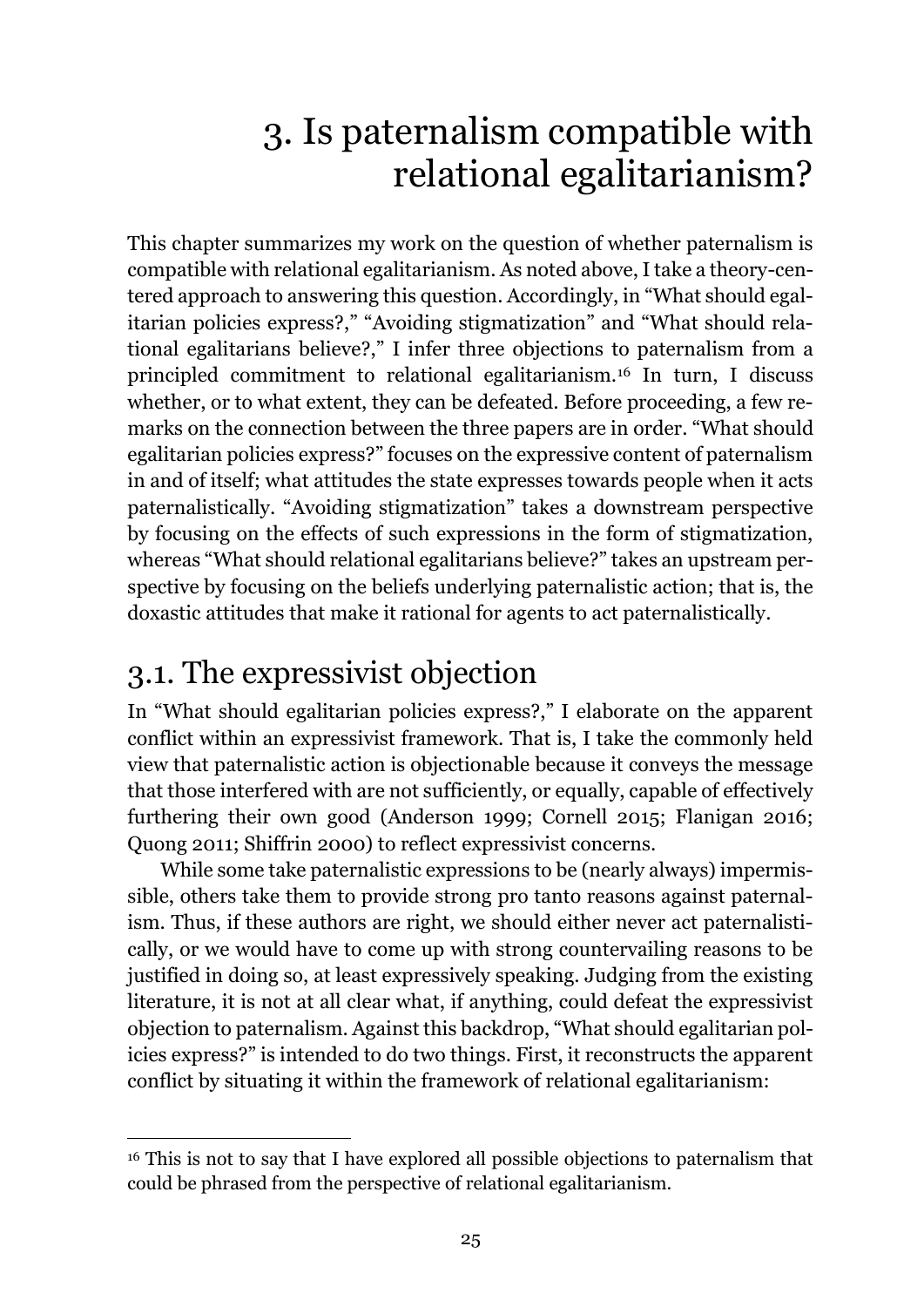**The expressivist objection**: Paternalism is objectionable when and because it expresses that people are not equals in terms of their moral standing.

Second, it shows what it takes to defeat the expressivist objection to paternalism, *within* an expressivist framework. This latter point is crucial, as it might not be uncommon to believe that the expressivist objection to paternalism can be defeated by non-expressivist concerns, such as the substantial benefits a given paternalistic intervention would produce. This might be what, for instance, Quong (2011) and Shiffrin (2000: 220) are after when they claim that paternalism is presumptively or at least prima facie objectionable, respectively. By contrast, the task I have taken on me is to explore whether acting paternalistically is sometimes *expressively* permissible or even required. In doing so, I argue that just as paternalistic policies can be expressively objectionable, so can refraining from adopting such policies in cases where people risk incurring great harm. This is because both kinds of expressive content can come into tension with recognizing people as equals in terms of their moral standing. On the one hand, intervening paternalistically may express that people are not equal moral agents. On the other, not intervening may express that their strong interests do not matter just as much as those of others do—i.e. if we stand idly by when people are about to jump from high cliffs into shallow waters. If the argument is correct, we should not always rule out paternalism on expressivist grounds. Indeed, sometimes acting paternalistically is the right thing to do, even expressively speaking. In those cases, the conflict is only apparent.

## <span id="page-25-0"></span>3.2. The stigmatization objection

In "Avoiding stigmatization," I address a particular type of effect that may result from adopting paternalistic policies, namely stigmatization. Notably, there is a close connection between the expressivist objection and the stigmatization objection as "problematic expression is likely to undermine egalitarian relationships" (Voigt 2018: 448). However, such expression is neither necessary nor sufficient for stigmatization (or other inegalitarian relationships) to occur.<sup>17</sup> Therefore, we should consider the two objections as distinct. We can summarize the stigmatization objection as follows:

 $\overline{a}$ <sup>17</sup> On the one hand, something can be expressively objectionable without having any effects whatsoever. Voigt (2018: 448) mentions the example of a sign saying "white people only," which would be expressively objectionable even if no one ever saw it. On the other hand, stigmatization (or other kinds of inegalitarian interpersonal relationships) can exist in the presence of a state expressing that all people are equals.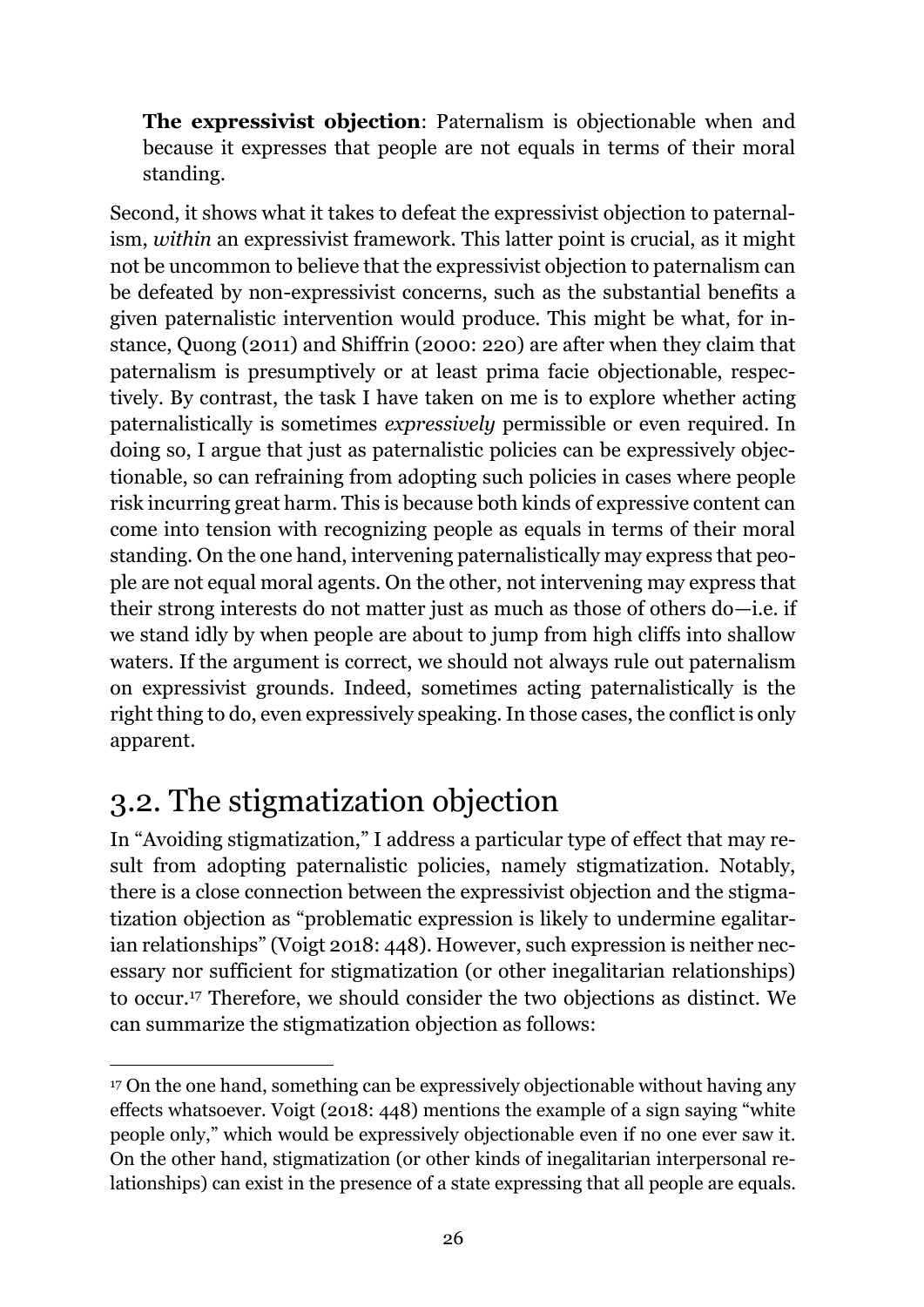**The stigmatization objection:** Paternalism is objectionable when and because it increases stigmatization.

Taking the case of lifestyle diseases as my point of departure, I show that adopting paternalistic policies as a means to combat such diseases sometimes—intended or not—contributes to stigmatizing those they are supposed to benefit. This, I argue, provides a strong, albeit not decisive, objection to such policies. The argument speaks to two prominent views in the literature. On the one hand, Arneson (2007: 33), who represents a consequentialist position and enjoins certain stigmatizing policies, claims that

By bringing it about that members of society are fearful of being shamed and averse to stigma and disgust, and by attaching these sentiments to appropriate social standards, the society produces just consequences to a greater extent than would otherwise be possible. The relevant point is simply that a society that seeks a reasonable level of conformity to the standards it reveres should not work with one hand tied behind its back by eschewing the use of powerful human motivations.

On the other hand, Nussbaum (2004: 226), who leans toward a deontological position, claims that "the law should not cause citizens degradation or humiliation any more than it should participate in slavery." As these sentiments are closely connected to stigma, at least when experienced, what Nussbaum is advocating seems to approximate rejecting stigmatization altogether.

I argue that stigmatization is a core case of relational inequality that should be avoided, to the greatest extent possible, due to its personal badness. This conclusion falls somewhere in between those reached by Arneson (2007) and Nussbaum (2004) respectively as it provides a strong case against stigmatization while allowing for some trade-offs within the overall aim of reducing relational inequality:

The fact that a policy is non-stigmatizing provides a pro tanto reason to favor it over other and more stigmatizing policies. This is consistent with opting for a policy that is more stigmatizing but that promotes goals of relational equality better overall. The reason for this is that non-stigmatization is only part of what relational equality requires, and hence, it is only one among a range of salient aims to meet when paternalistic health policy is designed. In this calculation, health surely also matters, which is why we should not give up on paternalistic health policies even though this would, perhaps, be the most effective way of reducing stigmatization (Hojlund, forthcoming: 20).

Having said that, not all paternalistic interventions increase stigmatization, as they sometimes can be designed in a way that does not single out anyone in an objectionable manner, which is arguably the case of, for example, cancer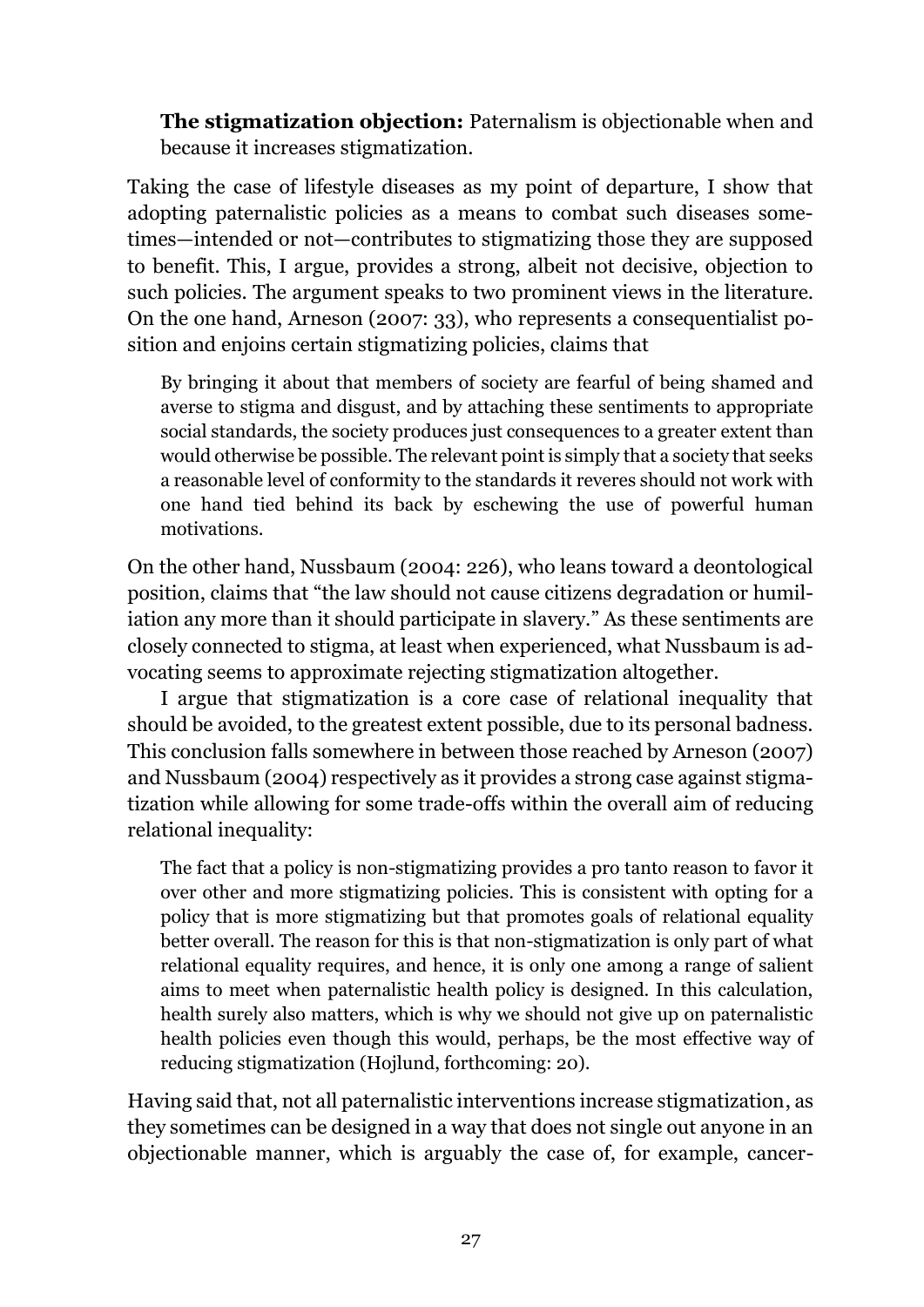screening programs as they are currently practiced. Thus, not all paternalism is objectionable for reasons having to do with stigmatization.

## <span id="page-27-0"></span>3.3. The belief objection

In "What should relational egalitarians believe?," I turn to the moral relevance of paternalistic beliefs; that is, the doxastic attitudes that make paternalistic action rational. To clarify what I mean, suppose I believe my friend is completely competent and likely to effectively further their own good in the context of making an important decision about saving for retirement. All else equal, it would not make much sense for me to intervene to ensure that they will end up with a savings plan that effectively furthers their good (however specified). Yet if I believe they are not competent or likely to achieve this end, or at least less so than me, this gives me a disposition to intervene paternalistically. Many take this kind of belief to account for at least part of what is objectionable about paternalism (Groll 2012: 718; Quong 2011: 80; Shiffrin 2000: 218; Tsai 2014: 86-87). For instance, Quong (2011: 80; 74) writes:

[The paternalizing] A's act is motivated by a negative judgement about [the paternalized] B's ability […] to make the right decision or manage the particular situation in a way that will effectively advance B's welfare, good, happiness, needs, interests, or values. […] I claim that it is this negative judgement regarding others that captures the distinctive nature of paternalism.

Yet, as Enoch (2016) has pointed out, it is not clear that paternalism could ever be morally objectionable for reasons that have to do with belief (or judgment). The problem is this:

Paternalism, if it is wrong, is morally wrong; but it is far from obvious that beliefs or judgements can be morally wrong at all. The norms that (directly) govern beliefs are epistemic norms, not moral (or other practical) ones. And so, if you want to include something about the relevant judgements in your characterization of paternalism or what is typically objectionable about it, you should have something to say about the relations between epistemic and moral norms, or between the moral status of beliefs and action (Enoch 2016: 23).

Against this backdrop, I set out to answer Enoch's challenge by appealing to moral encroachment, which, admittedly, is a controversial view not immune to criticism. By encroachment, I refer to the view that whether a person has knowledge of a proposition sometimes depends on considerations that do not bear on the truth or likelihood of the proposition (Fritz 2020: 3051). In turn, such considerations can be of a moral sort. I argue that moral considerations of relational equality can have a bearing on what we should believe about others when facing evidence that they are unable or unlikely to effectively further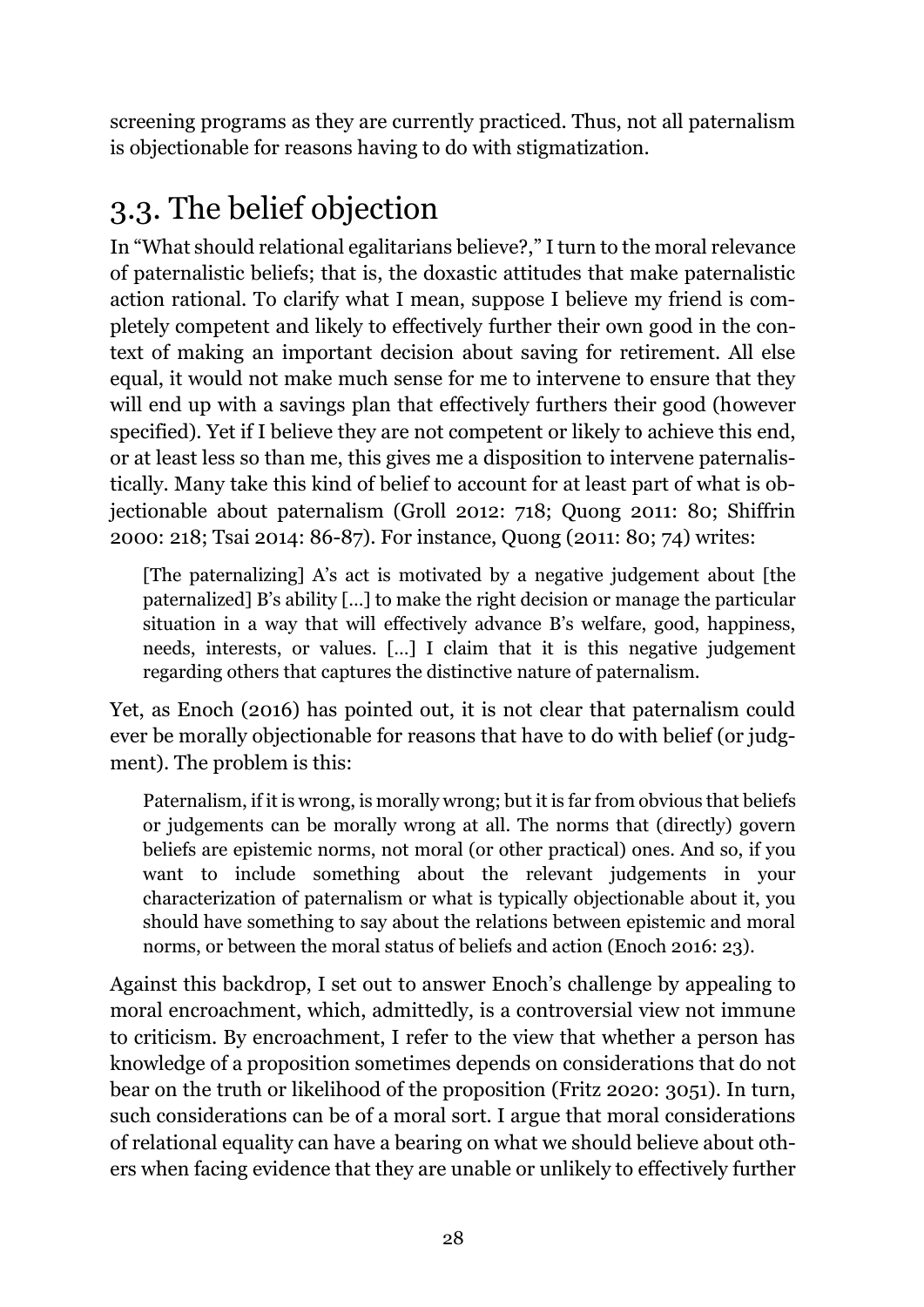their own good. Recall that relating to others as equals requires both regarding and treating them as such. From this core commitment it follows that if holding beliefs about others in a certain way is at odds with regarding them as equals in terms of their moral standing, then relational equality seems to engender epistemic implications. Hence:

**The belief objection:** Paternalism is objectionable when and because it is at odds with regarding others as moral equals.

Arguably, all paternalism involves beliefs that make it objectionable in this sense. However, sometimes we should believe paternalistically about others after all. This is because relating to others as equals sometimes requires paternalistic action, and paternalistic beliefs are dispositions to paternalistic action. Thus, while the belief objection to paternalism targets all paternalistic interventions, in some cases it can be defeated by other considerations of relational equality, such as securing critical goods.

At this point, we are left with the following picture: Sometimes, the three objections to paternalism—the expressivist objection, the stigmatization objection and the belief objection—can be defeated, at least to the extent that we should not always oppose it.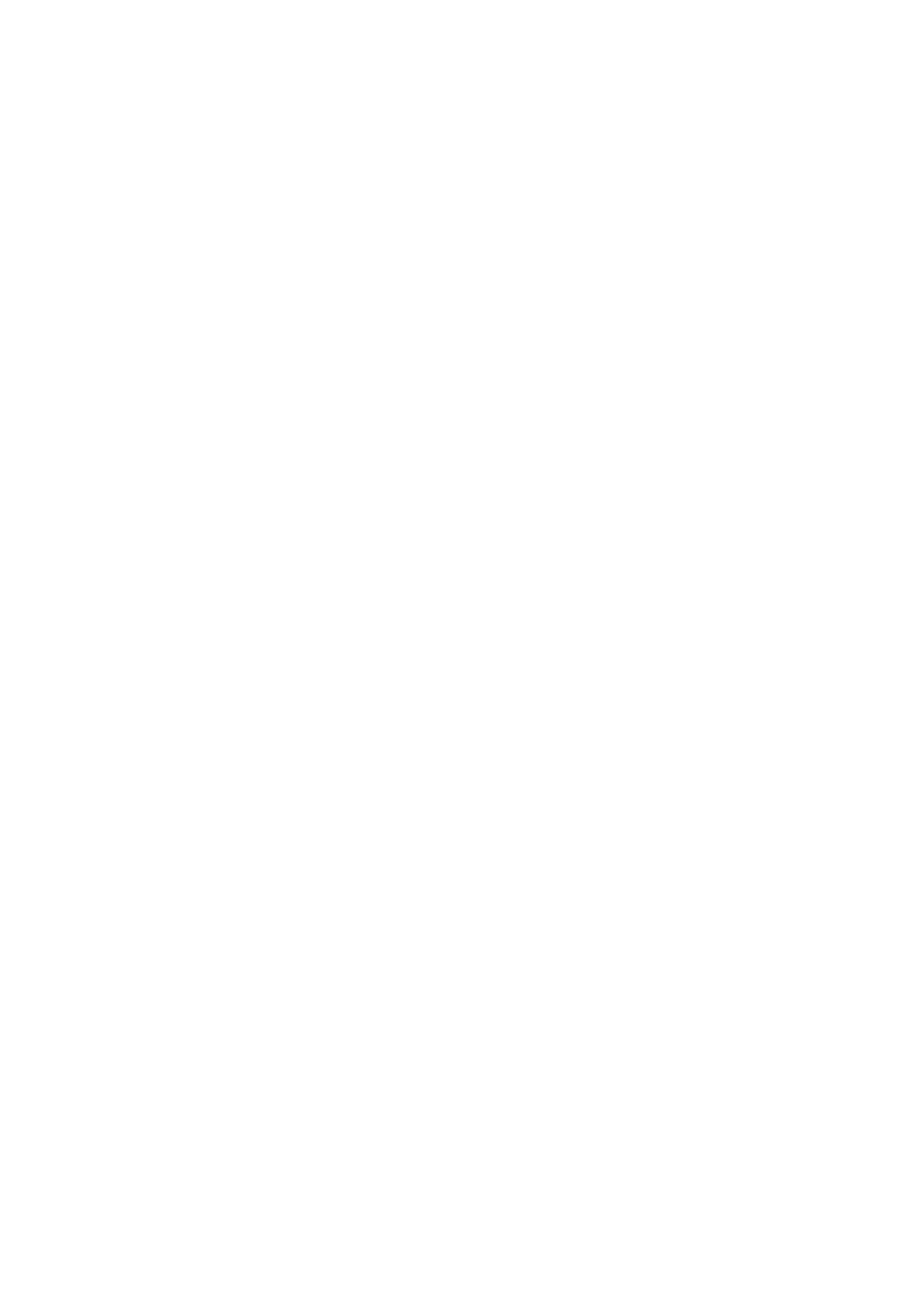# <span id="page-30-0"></span>4. Does relational egalitarianism require paternalism? The case of political voice

Thus far, I have shown that the three objections to paternalism can be defeated, under certain conditions. This suffices to provide an affirmative answer to the research question: Under certain conditions, paternalism is compatible with relational egalitarianism. In this chapter, I take a step further and argue that, sometimes, intervening paternalistically might even be required by relational egalitarianism. For current purposes, I focus on the case of political voice understood as activities undertaken with the intent and/or effect of influencing government action through expressions of preferences (Schlozman et al. 2018: 24). In "Mitigating servility," I look into servility as a cause of inequality in political voice and show that certain paternalistic policies may serve as means to combat it. Yet in this paper, I do not argue at length for why less controversial measures could not do the job just as well or perhaps even better. I do so in "The wrongs and remedies." Here I explore the potential of three different policies in the context of equalizing voter turnout and conclude that paternalism is effective when less controversial alternatives fall short. Together, the two papers make a strong case for the distinctive equality-enhancing potential of certain paternalistic policies.

## <span id="page-30-1"></span>4.1. Political speaking situations

Most work on relational egalitarianism takes as its point of departure cases in which a person or a group of people fail to relate to another person or group of people on a footing of equality. Paradigmatic cases of this sort include discrimination, marginalization, domination and exploitation (e.g. Young 1990). Such relationships are obviously objectionable from the perspective of relational egalitarianism, and many believe that the primary negative aim of relational egalitarianism is to eradicate or protect against them. For instance, Schemmel (2012: 142, italics in original) writes:

[According to] a liberal relational egalitarian account of social justice, […] institutions treat individuals with the proper attitude when they offer them adequate and equal structural protection against unjust treatment by *other individuals*, against ending up on the wrong end of inegalitarian relationships. Such a view would, for example, make sure that individuals are not dominated by others, that others cannot interfere with their choices in an arbitrary manner.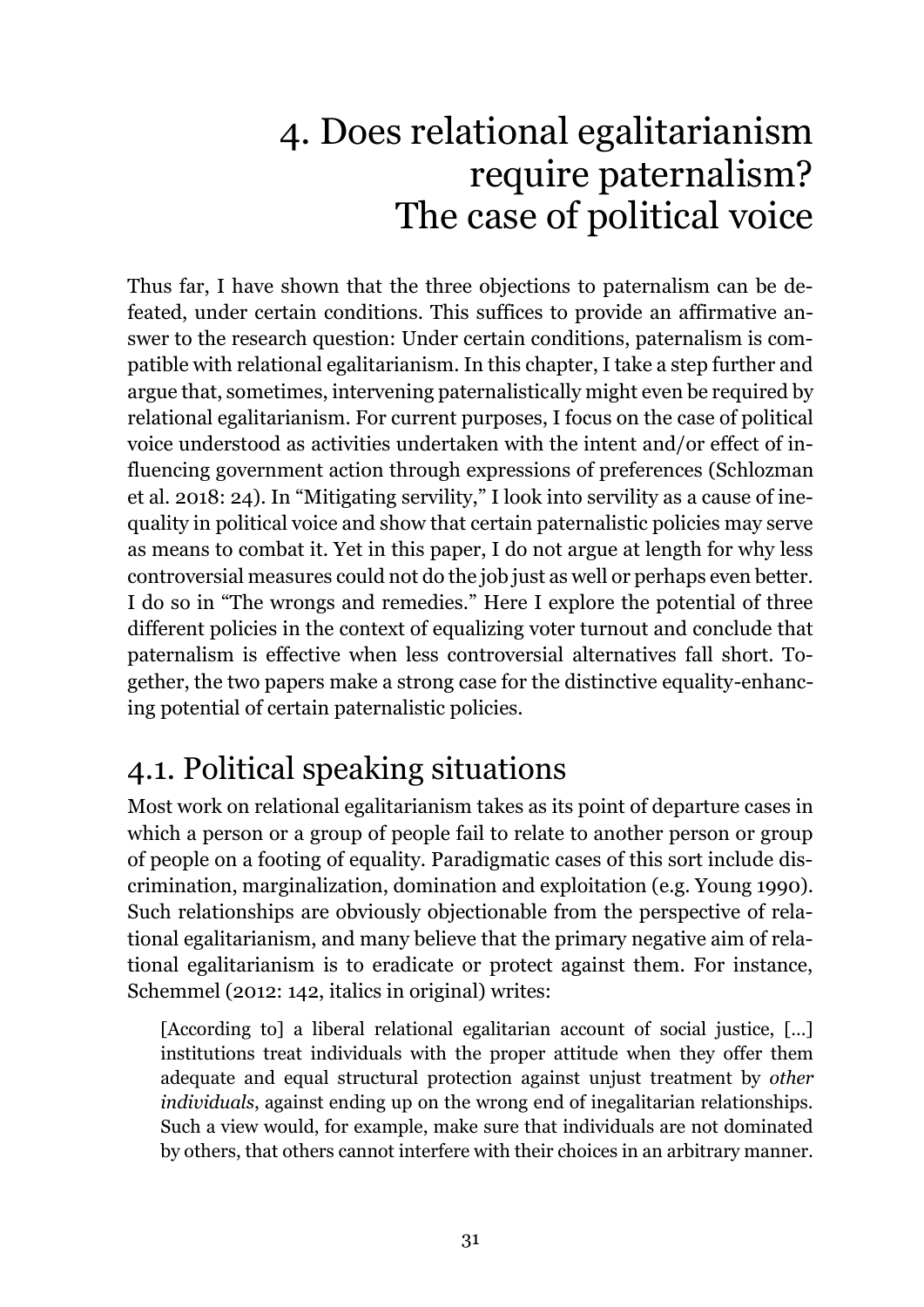In many cases, failures to relate to others as equals have distributive implications. To see how that is so, think of university applicants who are discriminated against and face comparatively worse educational prospects as a result. Or think of workers who are being exploited and not paid what they are due. The close connection between such inequalities gives rise to thinking that we should find objectionable not only inegalitarian relations as such but also the inegalitarian outcomes they are intertwined with. According to Anderson (2010a: 18, italics in original),

An inequality in the distribution of some good is unjust if it *embodies* unjust social relations, is *caused* by unjust relations (interactions, processes) among people, or *causes* such unjust relations. This standard enables us to assess as unjust various group inequalities that might not be severe enough to count as forms of oppression, although they violate democratic demands for social equality. (It also reminds us that whether an inequality in the distribution of some good is unjust usually depends on the processes that produce or maintain it.)

In "Mitigating servility," I explore whether the same is true in the context of failure to relate to *oneself* as an equal. That is, whether failure to relate to oneself as an equal as well as the inegalitarian outcomes that are closely connected to it are objectionable. In brief, I argue that servility constitutes a deviation from the ideal of relational equality that is personally bad in much the same way as deviations from relational equality that are due to failures on the part of others. On this basis, I explore what can be done to mitigate servility as well as its adverse distributive effects in the context of political voice. Relational egalitarians have paid attention to the importance of equality in the political domain (Kolodny 2014; Viehoff 2014; Bengtson 2020), and some have defended differential voting weights (Bengtson 2020) and elective quotas (Bengtson MS) as equalizing measures. In "Mitigating servility," I build a novel argument for the adoption of certain paternalistic interventions in the form of rotation schemes in political speaking situations, arguing that such measures are likely to be effective in targeting attitudinal barriers to political voice. This is not to say that they can replace differential voting weights and elective quotas, but rather that they are well suited to address the share of inequality in political voice that is due to servility (and related attitudes).

The upshot of the paper is that adopting paternalistic rotation schemes is likely to help combat servility as well as the resulting inequality in political voice. In turn, this provides a strong pro tanto case for relational egalitarians to endorse the measure.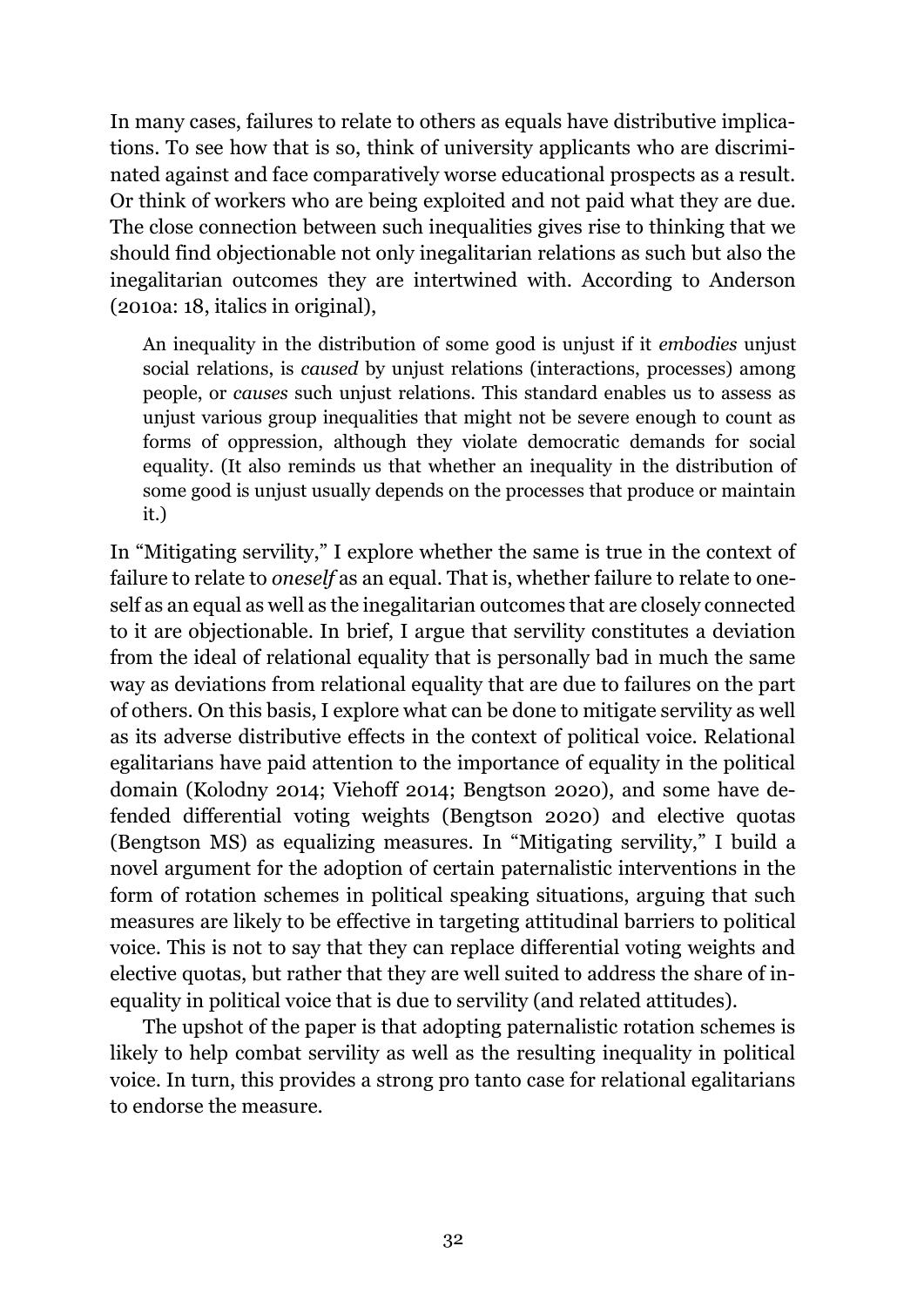#### <span id="page-32-0"></span>4.2. Voter turnout

While in "Mitigating servility," I show that certain paternalistic measures are likely to be effective in reducing inequality in the political domain, in "The wrongs and remedies" I take a step further in arguing that they are sometimes required by relational egalitarianism. To that end, I ask whether certain paternalistic measures are not only likely to be effective in reducing inequality but considerably more so than less controversial alternatives.

In answering this question, I turn to the case of voter turnout, which has been shown to vary significantly across ethnic groups (K. M. Hansen 2017; Schlozman et al. 2018), age groups (Irwin 1974; Print 2007) and socioeconomic groups (Schlozman et al. 2018). Drawing on empirical research, I show that compulsory voting is an effective means to reduce inequality in voter turnout substantially—something that has not been achieved by less controversial measures such as removing barriers to voting and adopting affirmative action in the form of outreach policies and preference policies. On this basis, I defend compulsory voting as a case of paternalism against three objections from relational egalitarianism.

So what is the broader relevance of this argument? One might ask then if we should adopt compulsory voting in real-life politics. In response to this point, it should be noted that the task I have taken on me is to answer whether relational egalitarianism requires compulsory voting under non-ideal circumstances. This entails showing that compulsory voting promotes some aspects of relational equality better than alternative schemes might plausibly do without compromising other aspects to an unacceptable degree. Answering whether compulsory voting compromises *other* values to an unacceptable degree goes beyond the scope of the paper. Admittedly, in the broader moral picture, making voting compulsory is a more controversial policy than introducing rotation schemes in political speaking situations as I discussed above. Compulsory voting is a coercive policy, which means that people can be fined if they do not comply. By contrast, introducing rotation schemes in political speaking situations is a nudge, and people can opt out of speaking if they find it very costly, or if they simply do not want to. Those who believe that concerns of relational equality should be balanced against concerns of autonomy might thus find compulsory voting unacceptably restrictive. Indeed, some people might have a good reason not to vote, or they might want to spend their lives pursuing other ends than political participation. From an autonomy perspective, making voting compulsory might be hard to justify to these people. However, this does not change the fact that compulsory voting is required to promote equality in the political domain. Hence, while the argument does not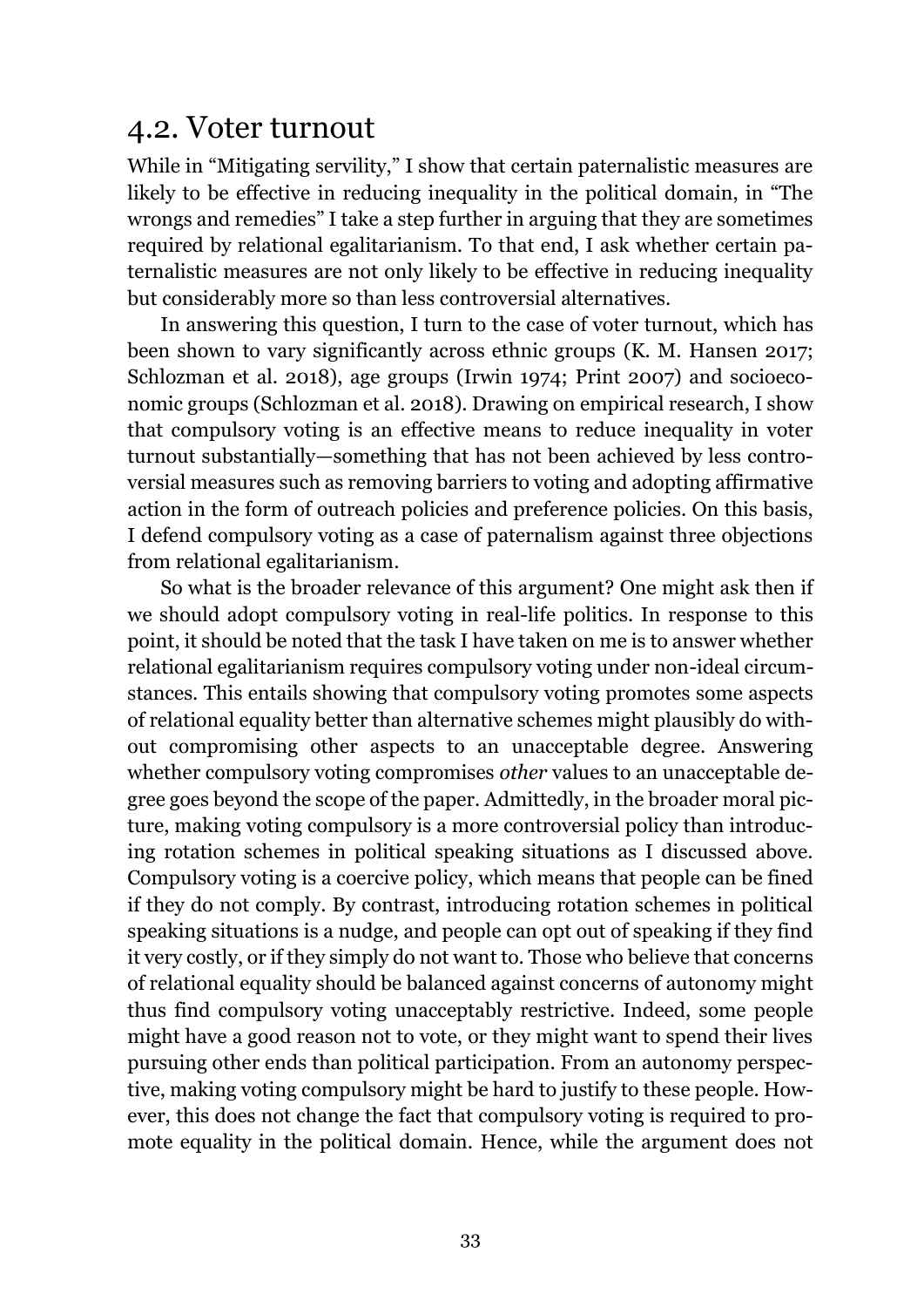ground a complete policy recommendation, it suffices to establish the conclusion that sometimes achieving relational equality does in fact require paternalism.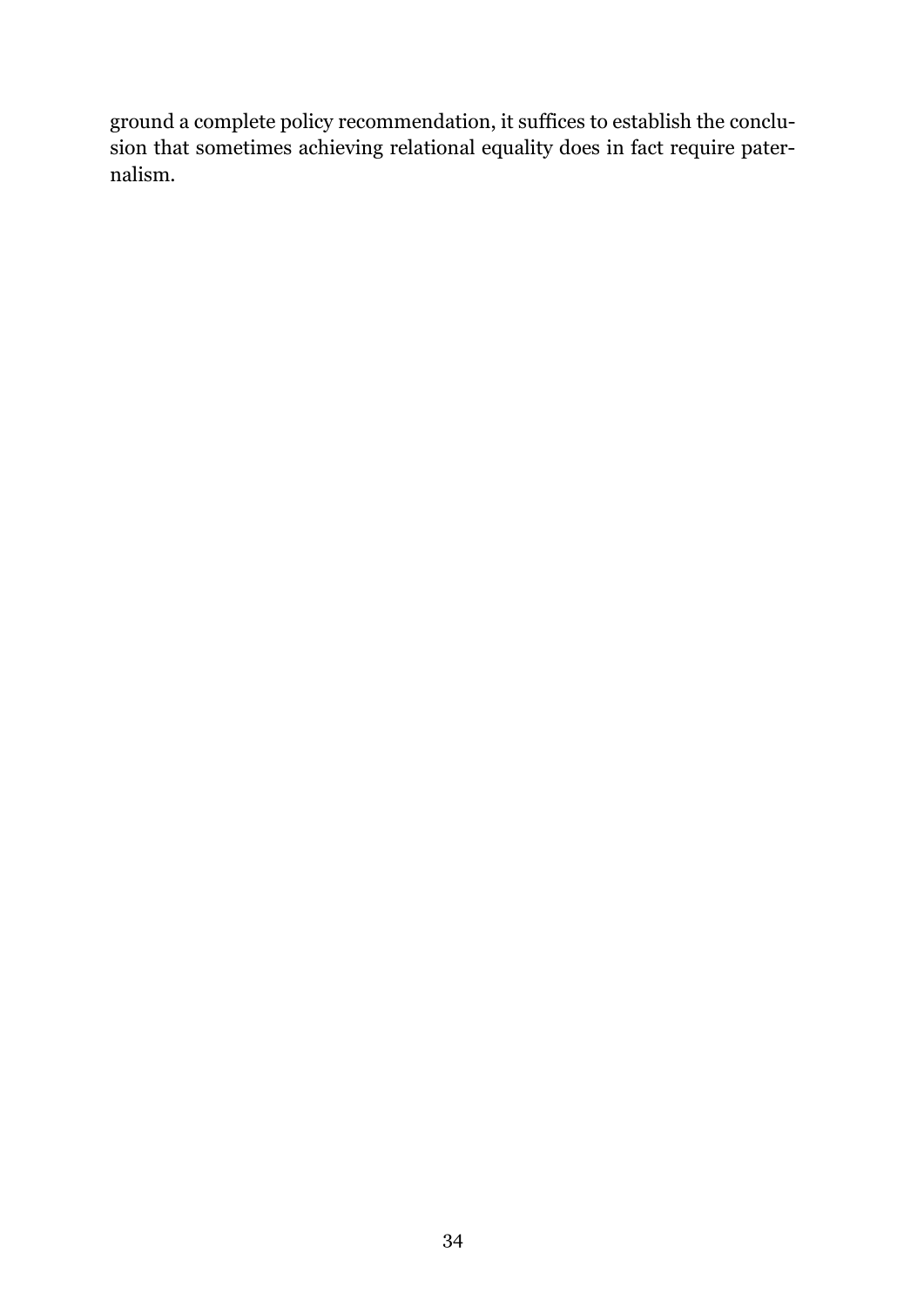# 5. Reflections on methodology

<span id="page-34-0"></span>Having summarized my work on whether paternalism is compatible with relational egalitarianism, I will dedicate this final chapter to some reflections on how I have reached my conclusions. Within contemporary analytical political theory, it is common to rely on the methodology known as "reflective equilibrium." Roughly, we have achieved reflective equilibrium when there is coherence between our normative principles on the one hand and our considered judgments with respect to particular cases on the other. In the context of this dissertation, we have achieved a reflective equilibrium of a narrow sort when there is coherence between central facets of relational egalitarianism and our considered judgments with respect to paternalism. The goal of reflective equilibrium is to build a grand mutually supportive system in which the truth or reasonableness of each proposition depends on its being coherent with the others (Hansen and Midtgaard 2016; List and Valentini 2016; Knight 2017). Indeed, this rather abstract ideal does not say much about how to practice analytical political theory. In the following, I will therefore try to be as concrete as possible by outlining three practical guidelines or "methods" that I have used in building my arguments. Notably, these guidelines are not sufficient to achieve reflective equilibrium, which is a very ambitious task, even if it is to be of a narrow sort. Nevertheless, the practical guidelines contribute to achieving this goal as well as to translating relational egalitarian principles into policy.

### <span id="page-34-1"></span>5.1. Conceptual analysis

When political theorists work on "freedom" or "democracy," they often do so out of a fundamental conviction that these concepts denote something that is desirable. Similarly, many, including myself, are persuaded that this is the case of "relational equality." In turn, part of my motivation for working on this concept is to clarify it in order to express principles in terms of it that ultimately may provide guidance to moral agents, including policy-makers (List and Valentini 2016: 530). Achieving this goal presupposes that we know what relational (in)equality is. As Lippert-Rasmussen (2018: 61) has it, it "is impossible to answer the pressing question of why it is desirable to relate as equals without being able to say what relational equality is." Similarly, it is impossible to answer the question of whether paternalism is compatible with relational egalitarianism without being able to say what relational equality is.

The answer to the research question thus depends on how we conceptualize each of the core concepts: paternalism and relational (in)equality. While I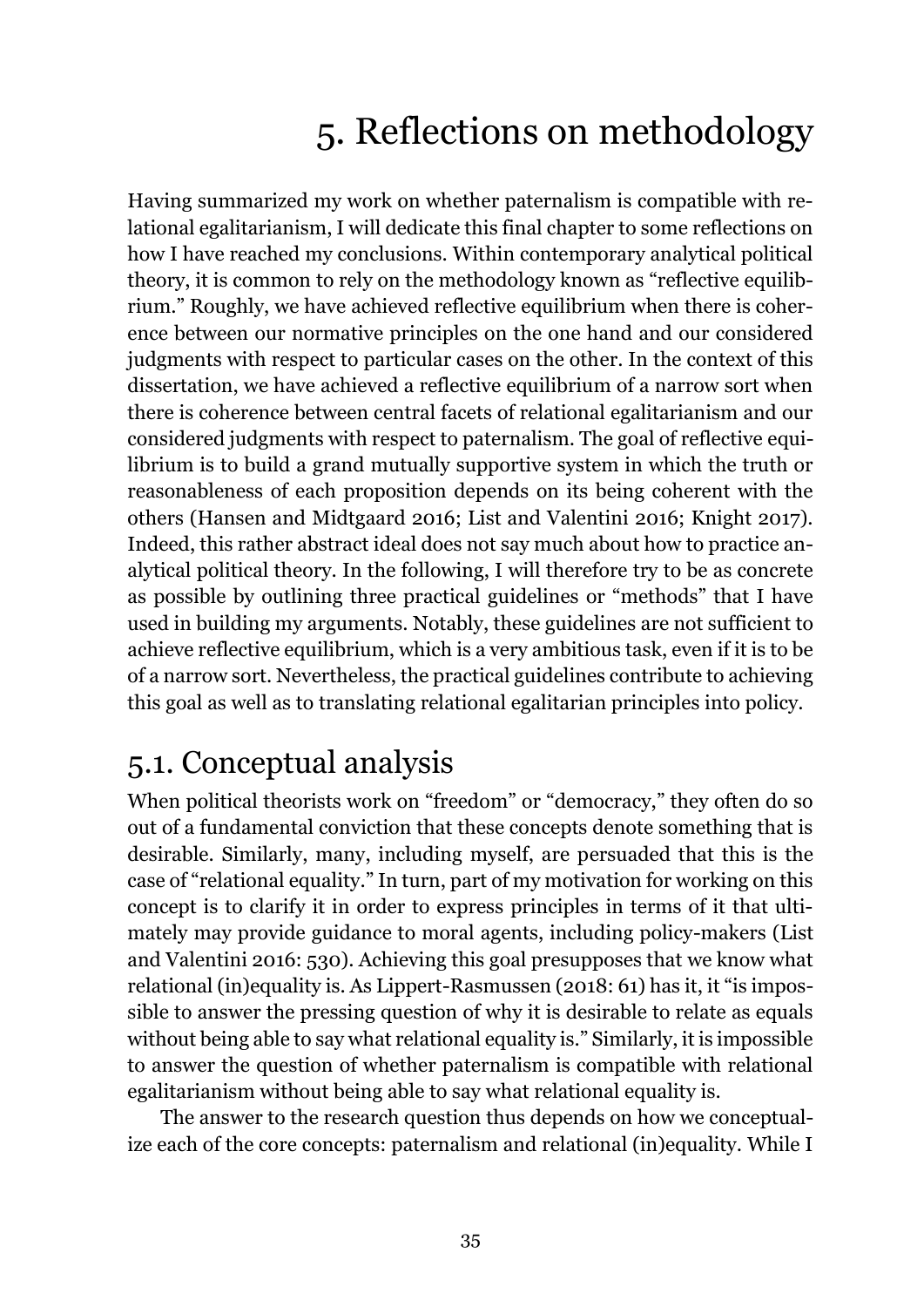have deliberately worked from a very inclusive notion of paternalism,<sup>18</sup> part of the contribution of the dissertation consists of developing a plausible notion of relational (in)equality. As a starting point, I have asked in which domains we should relate as equals. Intuitively, we do not want our notion of relational (in)equality to include inequalities of people's height or abilities to solve complex mathematical problems. Rather, we want a notion of relational (in)equality that enables us to identify, for example, sexist, racist and homophobic relations as objectionable. To that end, I have focused on relational (in)equality in terms of moral standing (while remaining agnostic with respect to whether we should also relate as equals in other domains). In turn, I have argued that moral standing entails both an interests dimension and an agency dimension. I develop this idea in "What should egalitarian policies express?" and use it as a foundation for the subsequent papers. In the next section, I elaborate on the role adopting this dual understanding of moral standing has played in building my arguments for a conditional endorsement of paternalism—something that is closely connected to consistency considerations.<sup>19</sup>

#### <span id="page-35-0"></span>5.2. Consistency

 $\overline{a}$ 

Consistency is a general methodological requirement that applies to all scientific disciplines, including political theory (Holtug 2011: 282), and more broadly to beliefs as such. To bring out the idea of consistency, say that a principle P entails the implication I. If we accept P, we must also accept I, or else we run into inconsistency. This is a problem since nothing follows from an inconsistent set of statements (List and Valentini 2016: 539). That is, a set of statements containing P and ~I, and where P entails I is of no use. In the broader picture, analyzing whether P and I are consistent is a way of moving towards reflective equilibrium. That is, if P and I turn out not to be consistent, we should revise at least one of the statements (or accept that they are simply inconsistent).

In several of the papers comprising this dissertation, I make use of consistency analysis to show that relational egalitarians who qua relational egalitarians endorse anti-paternalism occupy an unstable position. This is because a commitment to relational egalitarianism is inconsistent with a principled rejection of paternalism. As I have shown, sometimes rejecting paternalism

<sup>&</sup>lt;sup>18</sup> To clarify, this choice does not result from a conceptual analysis. Rather, I employ an inclusive definition of paternalism given the purposes of the dissertation.

<sup>19</sup> Notably, consistency also plays a crucial role for the conceptual work on "relational equality," as conceptual analysis, like other modes of analysis, should respect consistency requirements.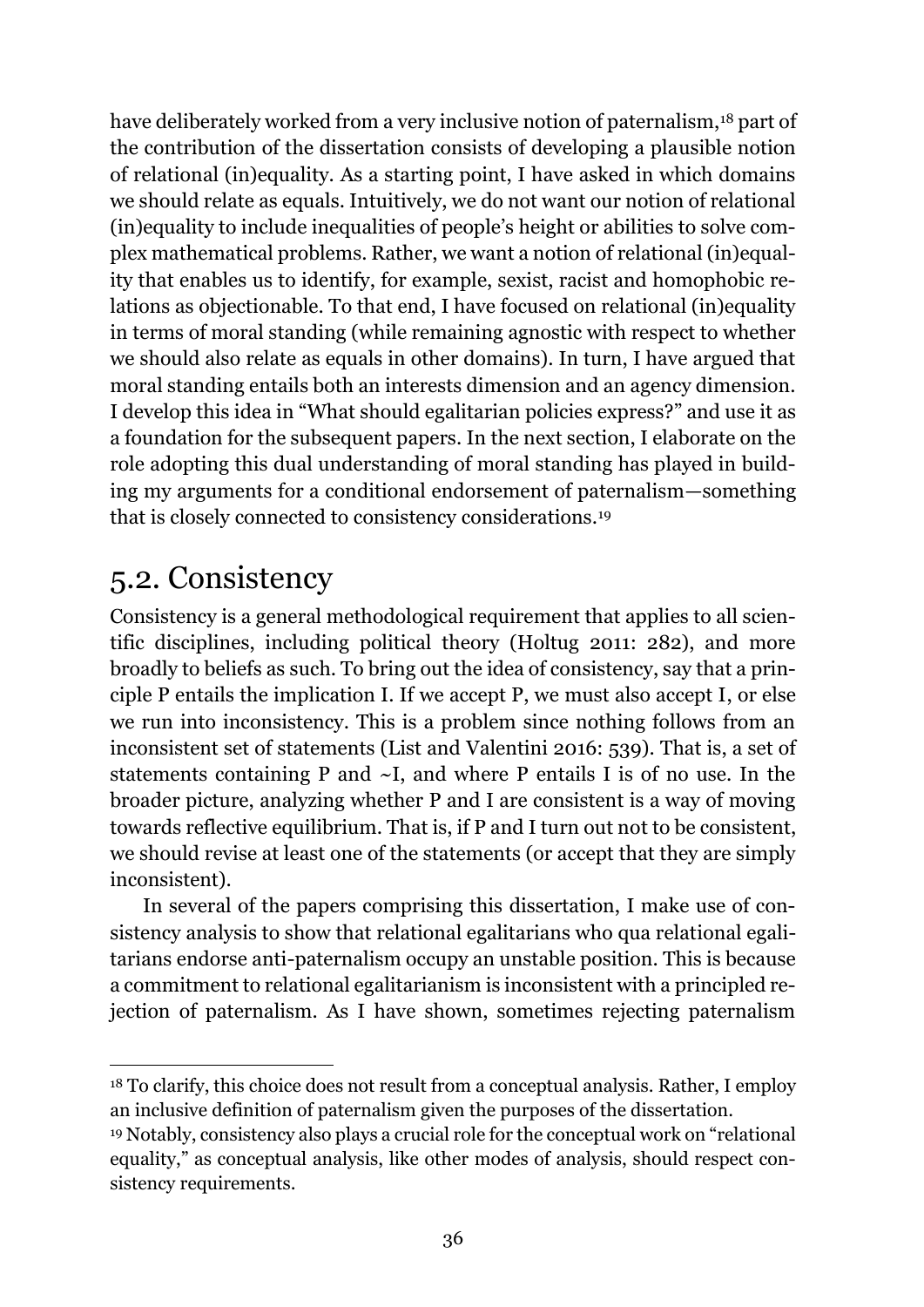leads to relational inequality, just as, sometimes, adopting paternalism promotes relational equality (or reduces relational inequality). To put it formally, if anti-paternalism (P) entails relational inequality (I), and we want to achieve relational equality  $(-I)$ , we end up with an inconsistent set of statements. The conceptual work on what it takes to relate as equals in terms of moral standing provides the groundwork for the consistency analysis: I show that when we adopt a dual understanding of what it takes to relate to others as equals in terms of moral standing—that accounts for both the agency and the interests dimension—consistency requires that relational egalitarians sometimes endorse paternalistic measures.

### <span id="page-36-0"></span>5.3. Comparisons

Paternalism comes in many shapes. This means that whether relational egalitarianism is compatible with or even requires paternalism might depend on the kind of intervention in question. Notably, comparing different kinds of interventions as I do in some of the papers is not so much a matter of achieving reflective equilibrium among a set of normative statements as it is a matter of settling what kind of paternalistic intervention to implement in a given practical context. One issue is whether an intervention is effective in promoting a given aspect of relational equality. Another issue is whether the intervention, if effective, is vulnerable to the three principled objections from relational egalitarianism, namely the expressivist objection, the belief objection and the stigmatization objection.

In "What should egalitarian policies express?" and "Avoiding stigmatization," I show that while some paternalistic interventions are highly vulnerable to the expressivist objection and the stigmatization objection, this is not the case for other interventions. To that end, I develop sets of evaluative dimensions that enable us to compare different policy proposals. For example, I suggest that the extent to which a paternalistic health intervention is likely to increase stigmatization of those subjected to it depends on whether it relies on stigma effects, whether it singles out particular groups, whether it aims at preventing or discovering disease, and whether compliance is guaranteed. With these four dimensions in hand, we can compare different proposals that each provide a solution to a given problem and decide which one is preferable in terms of avoiding or minimizing stigmatization. Similarly, in "What should egalitarian policies express?," I suggest that the expressive content of a paternalistic intervention depends on how it is designed. In "Mitigating servility," I compare different policies in terms of how likely they are to be effective in making people pursue valuable opportunities they would otherwise have for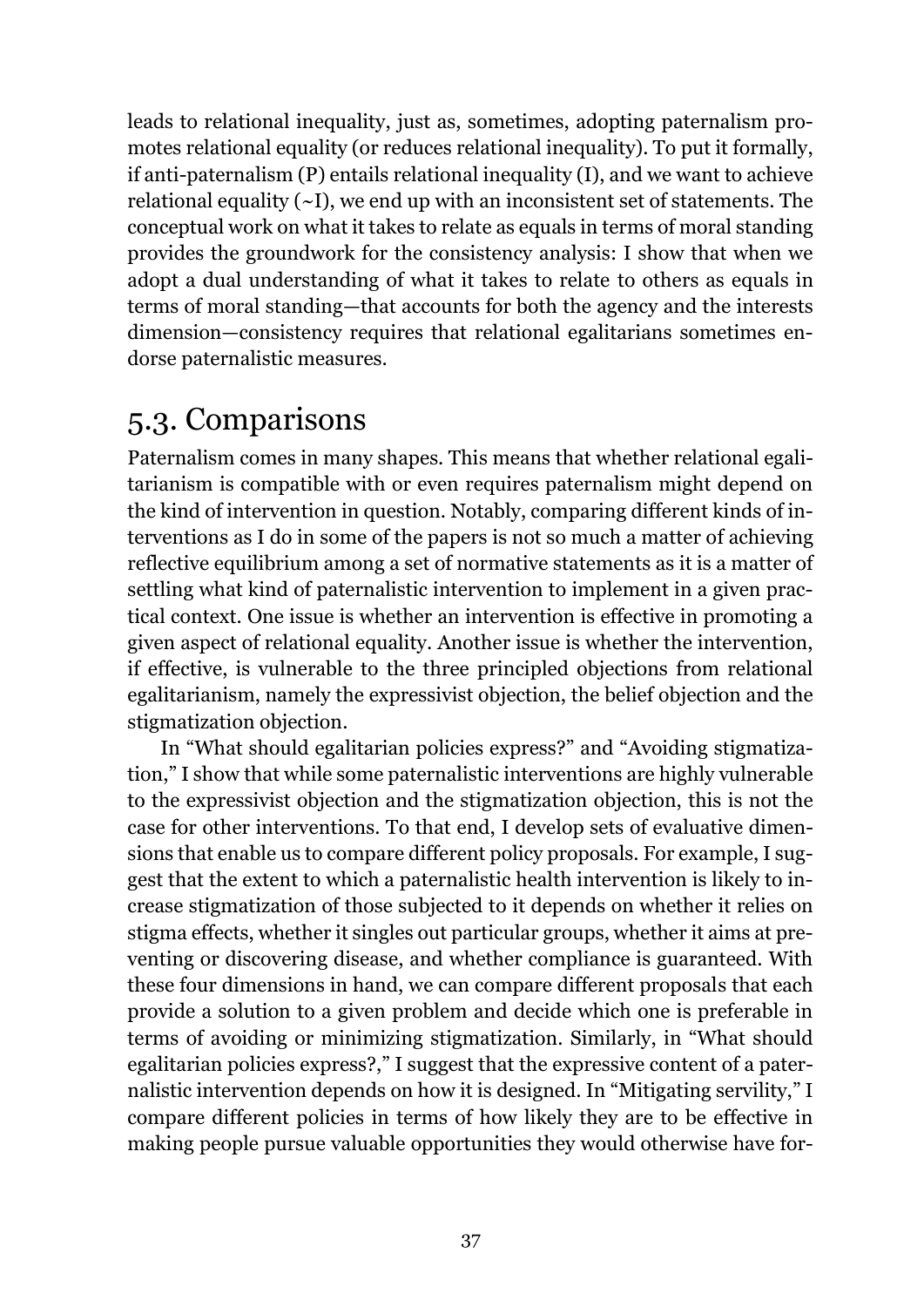feited. I distinguish between policies that work through agency-mediated effects and policies that work through non-agency-mediated effects and argue that the latter are more effective in achieving goals of relational equality (Hojlund 2021b: 6-7). This is important, because even if a policy escapes the relevant objections, it would not be of any practical relevance if it were not, at the same time, effective in combatting the problem at hand.

This concludes my reflections on the methodology as well as the practical guidelines employed in the dissertation.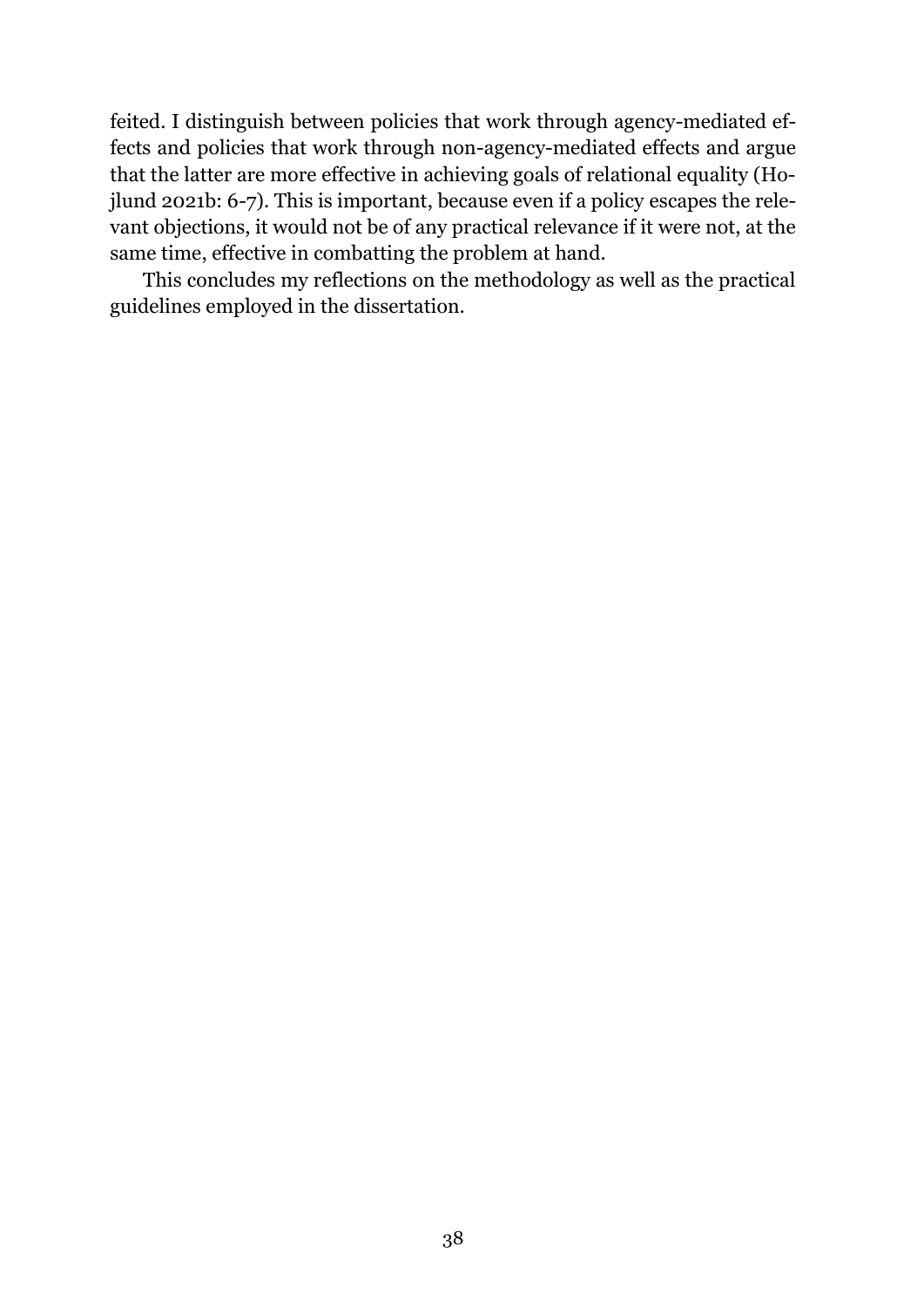# 6. Conclusion

<span id="page-38-0"></span>This dissertation seeks to make progress on the question of whether paternalism is compatible with relational egalitarianism. In contrast to earlier work, it does so by catering to both the negative and the positive side of the issue. First, it (re)constructs three objections to paternalism from a principled commitment to relational egalitarianism: the expressivist objection, the stigmatization objection and the belief objection. While each of the three objections provides strong pro tanto reasons against paternalism, it is shown that they can be defeated under certain conditions. Second, the dissertation argues that, sometimes, relational egalitarianism might even require paternalism. That is, in some cases, paternalism is not only compatible with relational egalitarianism in the sense that the reasons against it can be defeated. Indeed, in these cases, there are reasons of relational egalitarianism in favor of paternalism that do not apply (at least not to the same extent) to alternative measures. These are important findings that contribute significantly to ongoing debates on paternalism.

Philosophically, many have rejected paternalism on the grounds of relational egalitarianism (or closely related grounds). If my findings are sound, these authors occupy an unstable position that needs revision. Indeed, if we are truly committed to the view that justice requires that people relate as equals in terms of moral standing, sometimes paternalism is called for. Surely, some will find this an unattractive implication that lessens the plausibility of relational egalitarianism. Yet I think we should find the alternative much worse. Indeed, as I have shown, a hands-off policy of standing idly by in situations where people risk jeopardizing their equal moral standing does not seem like a promising path to take for proponents of relational egalitarianism. In addition to casting light on the moral status of paternalism, the dissertation contributes to developing relational egalitarianism as a theory of justice. For example, it defends the novel claims that relational egalitarianism engenders epistemic implications, that we should relate to ourselves as equals just as we should to others, and that a plausible notion of equality of moral standing must account for interests in addition to agency.

Politically, the dissertation provides guidance as to when paternalism is a suitable measure to mitigate relational inequality and, more concretely, how to design policies that meet this aim at the smallest possible cost (in terms of relational equality). While relational equality is obviously not all that matters when designing policies, it is an important value that should figure accordingly. Thus, the dissertation provides important, albeit not exhaustive, insights into the context of combatting inequality in practice.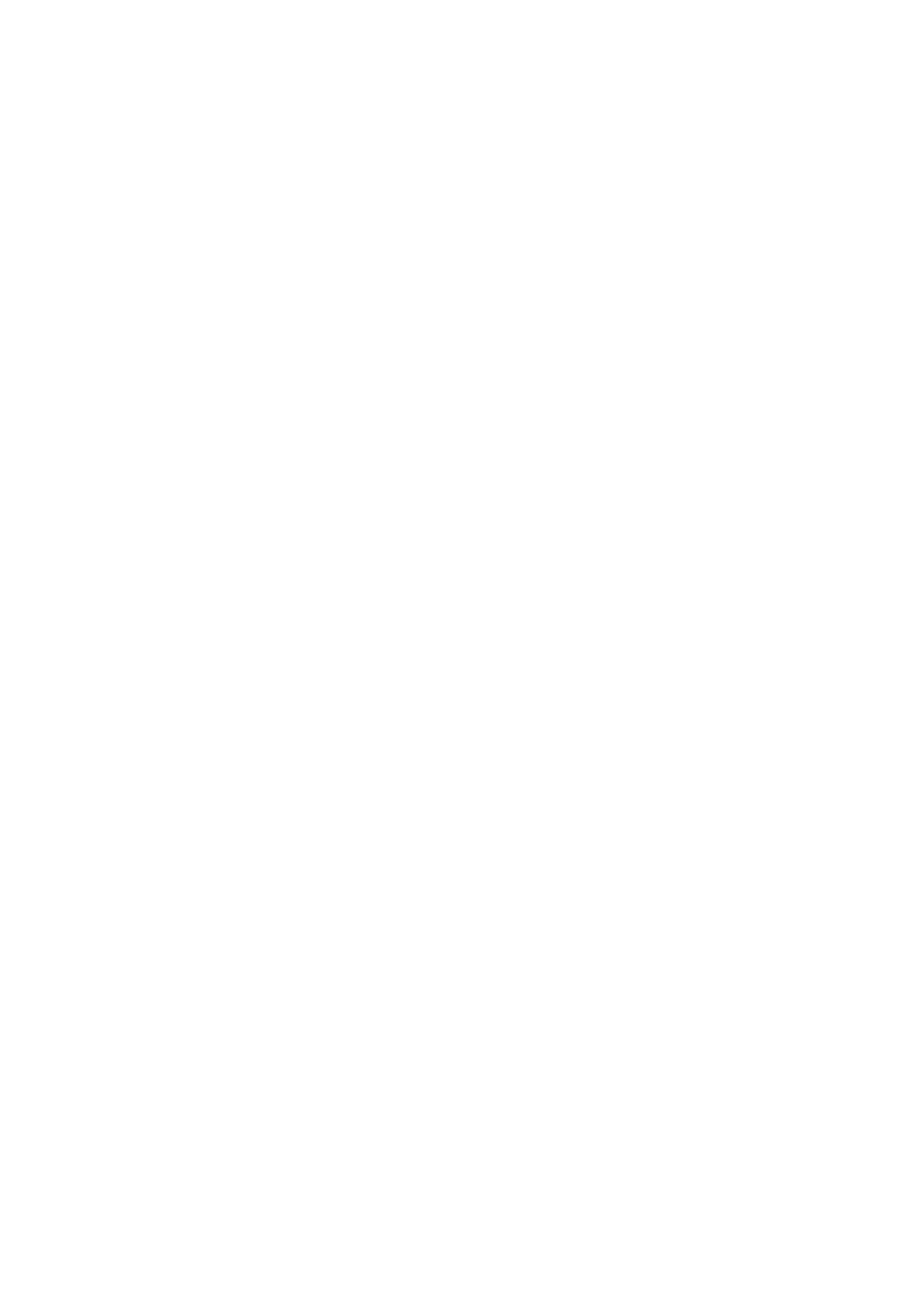# 7. References

- <span id="page-40-0"></span>Abrassart, Aurélien and Stefan Wolter. 2020. Investigating the image deficit of vocational education and training: Occupational prestige ranking depending on the educational requirements and the skill content of occupations. *European Journal of Social Policy*, 30, 2, 221-236.
- Andersen, Didde Boisen. 2021. May I give my heart away? On the permissibility of living vital organ donation. *Bioethics*, 35, 8, 812-818.
- Anderson, Elizabeth and Richard Pildes. 2000. Expressive theories of law: A general restatement. *University of Pennsylvania Law Review*, 148, 5, 1503- 1575.
- Anderson, Elizabeth. 1999. What is the point of equality? *Ethics,* 109, 2, 287-337.
- Anderson, Elizabeth. 2008. Expanding the egalitarian toolbox: Equality of bureaucracy. *Proceedings of the Aristotelian Society*, LXXXII, 139-160.
- Anderson, Elizabeth. 2010a. *The Imperative of Integration*. Oxford: Princeton University Press.
- Anderson, Elizabeth. 2010b. The fundamental disagreement between luck egalitarians and relational egalitarians. *Canadian Journal of Philosophy*, supplementary volume 36, 1-23.
- Arneson, Richard. 1980. Mill versus paternalism. *Ethics*, 90, 4, 470-489.
- Arneson, Richard. 1989. Paternalism, utility and fairness. *Revue Internationale de Philosophie*, 43, 170, 409-437.
- Arneson, Richard. 1999. Human flourishing versus desire satisfaction. *Social Philosophy & Policy*, 16, 1, 113-142.
- Arneson, Richard. 2000. Perfectionism and politics. *Ethics*, 111, 1, 37-63.
- Arneson, Richard. 2005. Joel Feinberg and the justification of hard paternalism. *Legal Theory*, 11, 3, 259-284.
- Arneson, Richard. 2007. Shame, stigma and disgust in the decent society. *Journal of Ethics*, 11, 1, 31-63.
- Axelsen, David and Juliana Bidadanure. 2019. Unequally egalitarian? Defending the credentials of social egalitarianism. *Critical Review of International Social and Political Philosophy*, 22, 3, 335-351.
- Basu, Rima. 2019. The wrongs of racist beliefs. *Philosophical Studies,* 176, 9, 2497- 2515.
- Bengtson, Andreas. 2020. Differential voting weights and relational egalitarianism. *Political Studies*, 68, 4, 1054–1070.
- Bengtson, Andreas. Affirmative action in the political domain. Unpublished manuscript.
- Bidadanure, Juliana. 2016. Making sense of age-group justice: A time for relational equality? *Politics, Philosophy & Economics,* 15, 3, 234-260.
- Cohen, Gerald Allan. 1989. On the currency of egalitarian justice. *Ethics*, 99, 4, 906-944.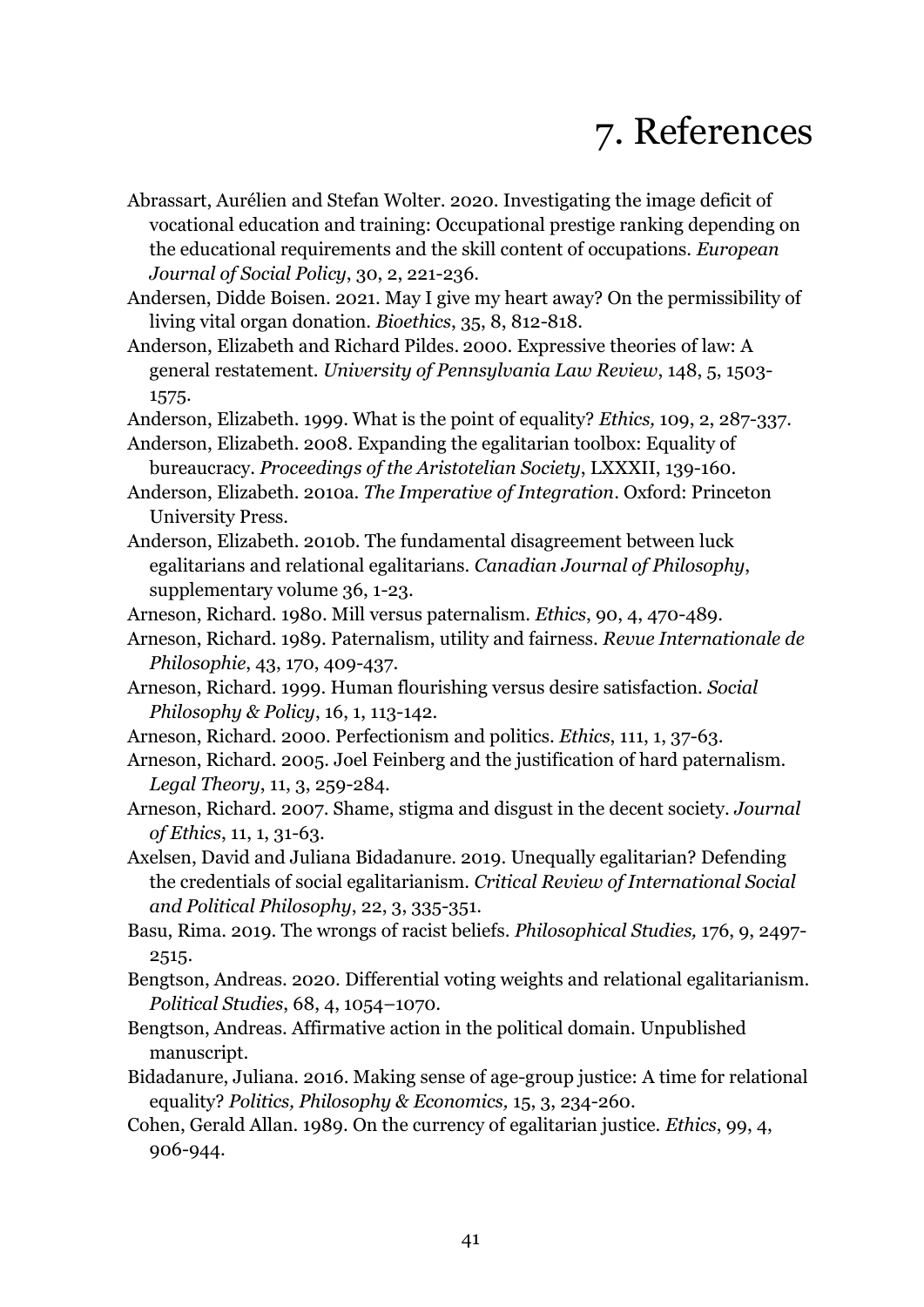- Conly, Sarah. 2012. *Against Autonomy: Justifying Coercive Paternalism*. Cambridge: Cambridge University Press.
- Cornell, Nicolas. 2015. A third theory of paternalism. *Michigan Law Review*, 113, 1295-1336.
- De Marneffe, Peter. 2006. Avoiding paternalism. *Philosophy & Public Affairs*, 34, 1, 68-94.
- Dworkin, Gerald. 1971. Paternalism. Pp. 181-188 in Richard Wasserstrom (ed.), *Morality and the Law*. Belmont: Wadsworth Publishing Company.
- Dworkin, Gerald. 2019. *Paternalism*. The Stanford Encyclopedia of Philosophy.
- Dworkin, Ronald. 1981. What is equality? Part two: Equality of resources. *Philosophy & Public Affairs*, 10, 4, 283-345.
- Dworkin, Ronald. 2002. *Sovereign Virtue: The Theory and Practice of Equality*. Cambridge: Harvard University Press.
- Enoch, David. 2016. What's wrong with paternalism: Autonomy, belief, and action. *Proceedings of the Aristotelian Society*, CXVI, 21-48.
- Feinberg, Joel. 1986. *Harm to Self*. Oxford: Oxford University Press.
- Flanigan, Jessica. 2016. Seat belt mandates and paternalism. *Journal of Moral Philosophy*, 14, 3, 1-24.
- Fourie, Carina, Fabian Schuppert and Ivo Wallimann-Helmner (eds.). 2015. *Social Equality*. Oxford: Oxford University Press.
- Fox, Richard, and Jennifer Lawless. 2011. Gendered perceptions and political candidacies: A central barrier to women's equality in electoral politics. *American Journal of Political Science*, 55, 1, 59-73.
- Fox, Richard, and Jennifer Lawless. 2014. Uncovering the origins of the gender gap in political ambition. *American Political Science Review*, 108, 3, 499-519.
- Fox, Richard, and Jennifer Pate. 2018. Getting past the gender gap in political ambition. *Journal of Economic Behavior and Organization*, 156, 166-183.
- Fricker, Miranda. 2007. *Testimonial Injustice: Power and the Ethics of Knowing*. Oxford: Oxford University Press.
- Fritz, James. 2020. Moral encroachment and reasons of the wrong kind. *Philosophical Studies*, 177, 10, 3051-3070.
- Gert, Bernard and Charles Culver. 1976. Paternalistic behavior. *Philosophy & Public Affairs*, 6, 1, 45-57.
- Grill, Kalle. 2017. Incentives, equity and the able chooser problem. *Journal of Medical Ethics*, 43, 3, 157-161.
- Groll, Daniel. 2012. Paternalism, respect and the will. *Ethics*, 122, 4, 692-720.
- Hansen, Kasper Møller. 2017. *Oprør fra udkanten – Folketingsvalget 2015*. Copenhagen: Djøf forlag.
- Hansen, Rasmus and Søren Flinch Midtgaard (eds.). 2016. *Metode i normativ politisk teori*. Frederiksberg: Samfundslitteratur.
- Hatzenbuehler, Mark, Jo Phelan, and Bruce Link. 2013. Stigma as a fundamental cause of population health inequalities. *American Journal of Public Health*, 103, 5, 813-821.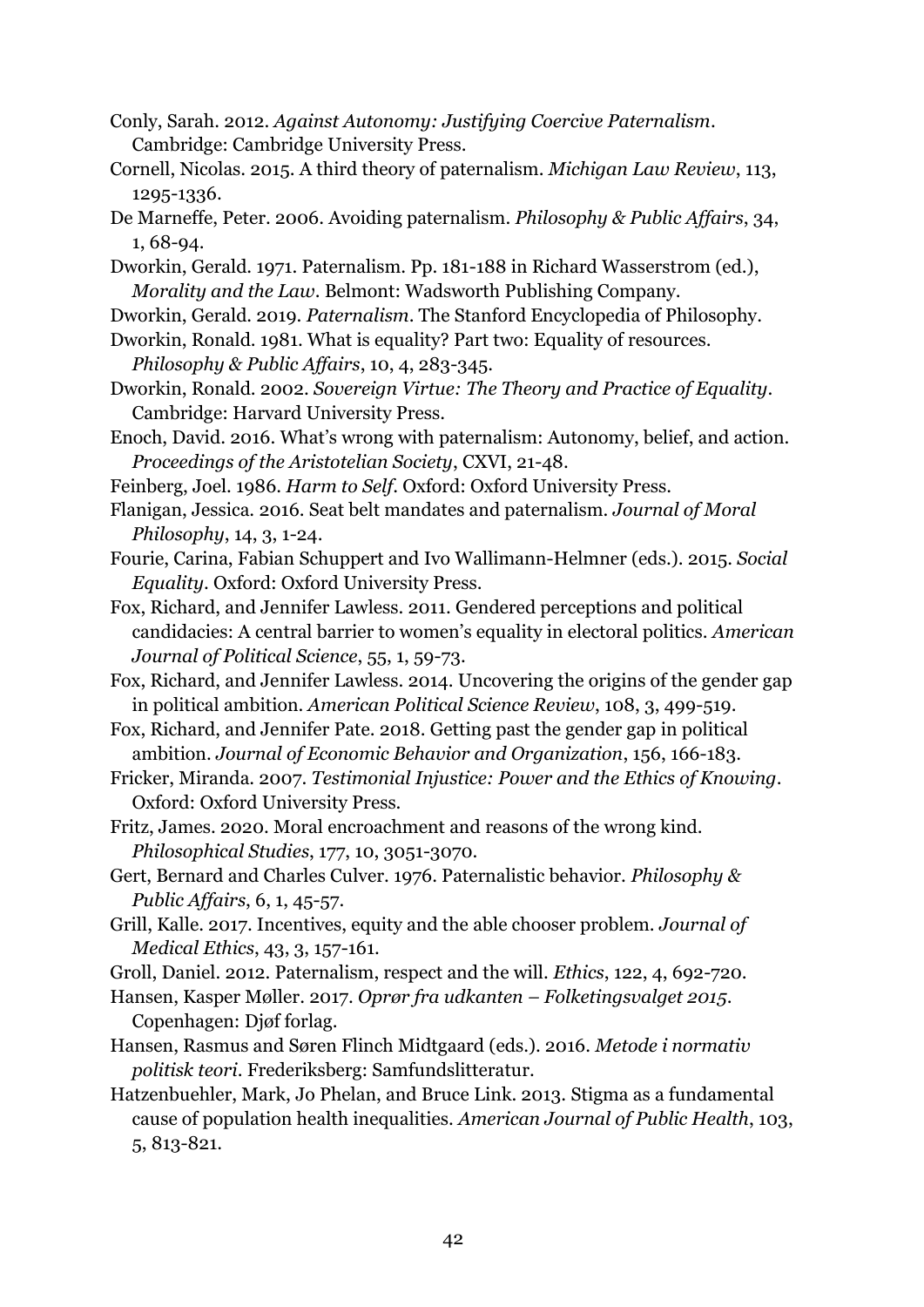- Hellman, Deborah. 2008. *When is Discrimination Wrong?* Cambridge: Harvard University Press.
- Hojlund, Anne-Sofie Greisen. 2021a. What should egalitarian policies express? The case of paternalism. *Journal of Political Philosophy*, 29, 4, 519-538.
- Hojlund, Anne-Sofie Greisen. 2021b. Mitigating servility: Policies of egalitarian self-relations. Online first in *British Journal of Political Science*.
- Hojlund, Anne-Sofie Greisen. 2021c. What should relational egalitarians believe? Online first in *Politics, Philosophy & Economics*.
- Hojlund, Anne-Sofie Greisen. Avoiding stigmatization in paternalistic health policy. Forthcoming in *Social Theory and Practice*.
- Hojlund, Anne-Sofie Greisen. The wrongs and remedies of political inequality. Unpublished manuscript.
- Holtug, Nils. 2011. Metode i politisk filosofi. *Politica*, 43, 3, 277-295.
- Hosein, Omar. 2018. Racial profiling and a reasonable sense of inferior political status. *Journal of Political Philosophy*, 26, 3, 1-20.
- Husak, Douglas. 1981. Paternalism and autonomy. *Philosophy & Public Affairs*, 10, 1, 27-46.
- Irwin, Galen. 1974. Compulsory voting legislation: Impact on voter turnout in the Netherlands. *Comparative Political Studies*, 7, 3, 292-315.
- Kahneman, Daniel. 2011. *Thinking Fast and Slow*. London: Penguin Books.
- Knight, Carl. 2017. Reflective equilibrium. Pp. 46-64 in Adrian Blau (ed.), *Methods in Analytical Political Theory*. Cambridge: Cambridge University Press.
- Knight, Carl. 2021. An argument for all-luck egalitarianism. Online first in *Philosophy & Public Affairs*.
- Kolodny, Niko. 2014. Rule over none II: Social equality and the justification of democracy. *Philosophy & Public Affairs*, 42, 4, 287-336.
- Koulaidis, Vasilis, Kostas Dimopoulos, Anna Tsatsaroni and Athanassios Katsis. 2006. Young people's relationship to education: The case of Greek youth. *Educational Studies*, 32, 4, 343-359.
- Le Grand, Julian and Bill New. 2015. *Government Paternalism: Nanny State or Helpful Friend?* Princeton: Princeton University Press.
- Lever, Annabelle. 2011. Treating people as equals: Ethical objections to racial profiling and the composition of juries. *The Journal of Ethics*, 15, 1/2, 61-78.
- Lippert-Rasmussen, Kasper. 2015. *Luck Egalitarianism*. London: Bloomsbury Academic.
- Lippert-Rasmussen, Kasper. 2018. *Relational Egalitarianism: Living Together as Equals*. Cambridge: Cambridge University Press.
- List, Christian and Laura Valentini. 2016. The methodology of political theory. Pp. 525-553 in Herman Cappelen, Tamar Szabó Gendler and John Hawthorne (eds.), *The Oxford Handbook of Philosophical Methodology*. Oxford: Oxford University Press.
- Marmot, Michael. 2005. Social determinants of health inequalities. *The Lancet*, 365, 9464, 19-25.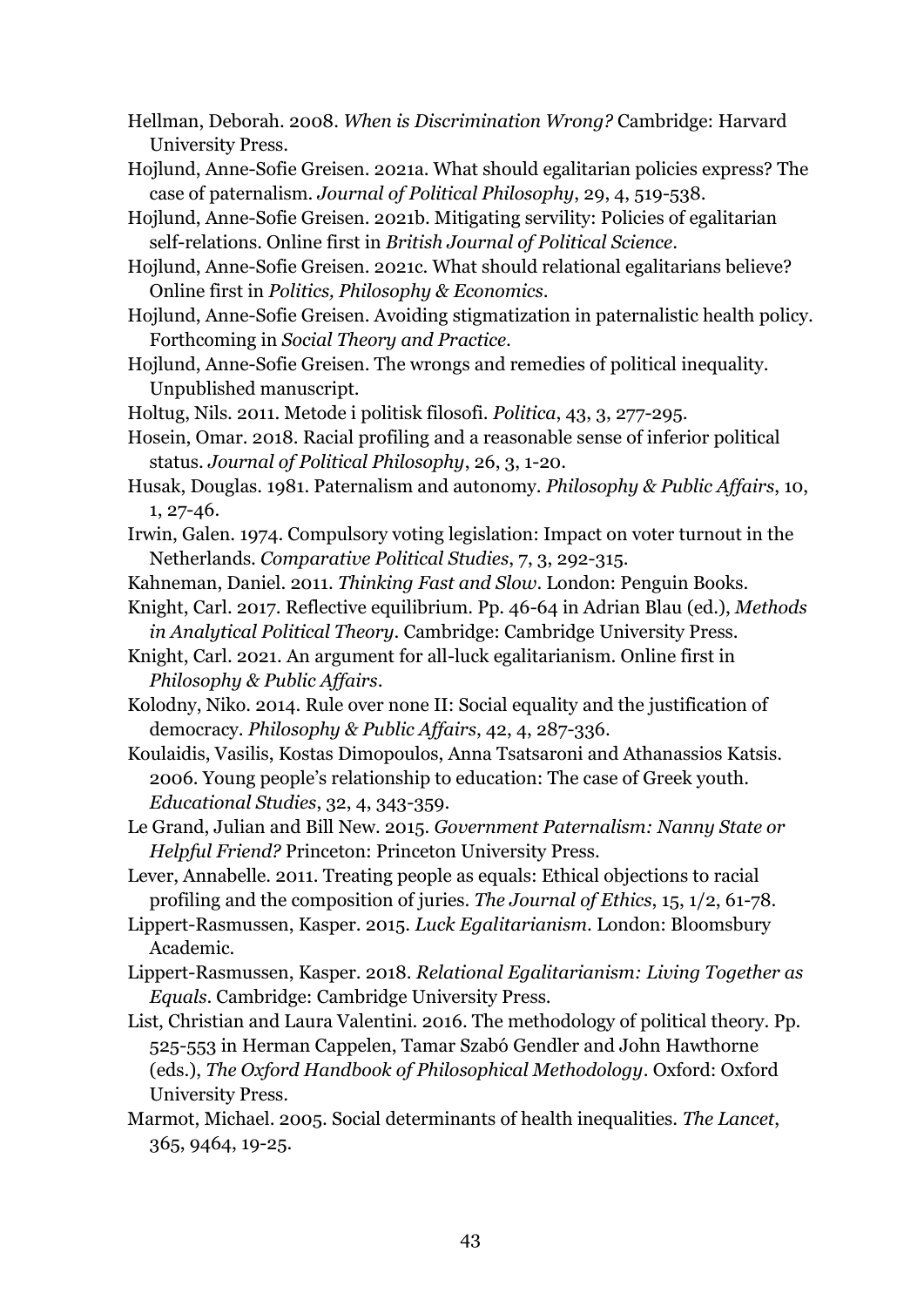- Marmot, Michael. 2017. Social justice, epidemiology and health inequalities. *European Journal of Epidemiology*, 32, 7, 537-546.
- Marmot, Michael, and Richard Wilkinson. 1999. *Social Determinants of Health*. Oxford: Oxford University Press.
- Mason, Andrew. 2007. Appearance, discrimination and reaction qualifications. *Journal of Political Philosophy*, 21, 1, 48-71.
- Mason, Andrew. 2021. What's wrong with everyday lookism. Online first in *Politics, Philosophy & Economics*.
- Mason, Andrew and Francesca Minerva. 2020. Should the Equality Act 2010 be extended to prohibit appearance discrimination? Online first in *Political Studies*.
- McTernan, Emily. 2018. Microaggressions, equality and social practices. *Journal of Political Philosophy*, 26, 3, 261-281.
- Medina, José. 2012. Hermeneutical injustice and polyphonic contextualism: Social silences and shared hermeneutical responsibilities. *Social Epistemology*, 26, 2, 201-220.
- Mill, John Stuart. 1909. *On Liberty*. The Floating Press.
- Miller, David. 1997. Equality and justice. *Ratio*, 10, 3, 222-237.
- Minerva, Francesca. 2017. The invisible discrimination before our eyes. *Bioethics*, 31, 3, 180-189.
- Moles, Andres, and Tom Parr. 2018. Distributions and relations: A hybrid account. *Political Studies*, 67, 1, 132-148.
- Moreau, Sophia. 2020. *Faces of Inequality: A Theory of Wrongful Discrimination*. Oxford: Oxford University Press.
- Nussbaum, Martha. 2004. *Hiding from Humanity: Disgust, Shame and the Law*. Princeton: Princeton University Press.
- O'Neill, Martin. 2008. What should egalitarians believe? *Philosophy & Public Affairs*, 36, 2, 119-156.
- Parfit, Derek. 1998. Equality and priority. Pp. 1-20 in Andrew Mason (ed.), *Ideals of Equality*. Oxford: Blackwell.
- Pedersen, Viki Møller Lyngby and Søren Flinch Midtgaard. 2018. Is antipaternalism enough? *Political Studies*, 66, 3, 771-785.
- Pedersen, Viki Møller Lyngby. 2019. On the anti-paternalist project of reconciliation. *Utilitas*, 31, 1, 20-37.
- Pfanzelt, Hannah, and Dennis Spies. 2019. The gender gap in youth political participation: Evidence from Germany. *Political Research Quarterly*, 72, 1, 34- 48.
- Print, Murray. 2007. Citizenship education and youth participation in democracy. *British Journal of Educational Studies*, 55, 3, 325-345.
- Quong, Jonathan. 2011. *Liberalism without Perfection*. Oxford: Oxford University Press.
- Rakowski, Eric. 1991. *Equal Justice*. Oxford: Clarendon.
- Rawls, John. 1971. *A Theory of Justice*. London: The Belknap Press.
- Rawls, John. 2005. *Political liberalism*. New York: Columbia University Press.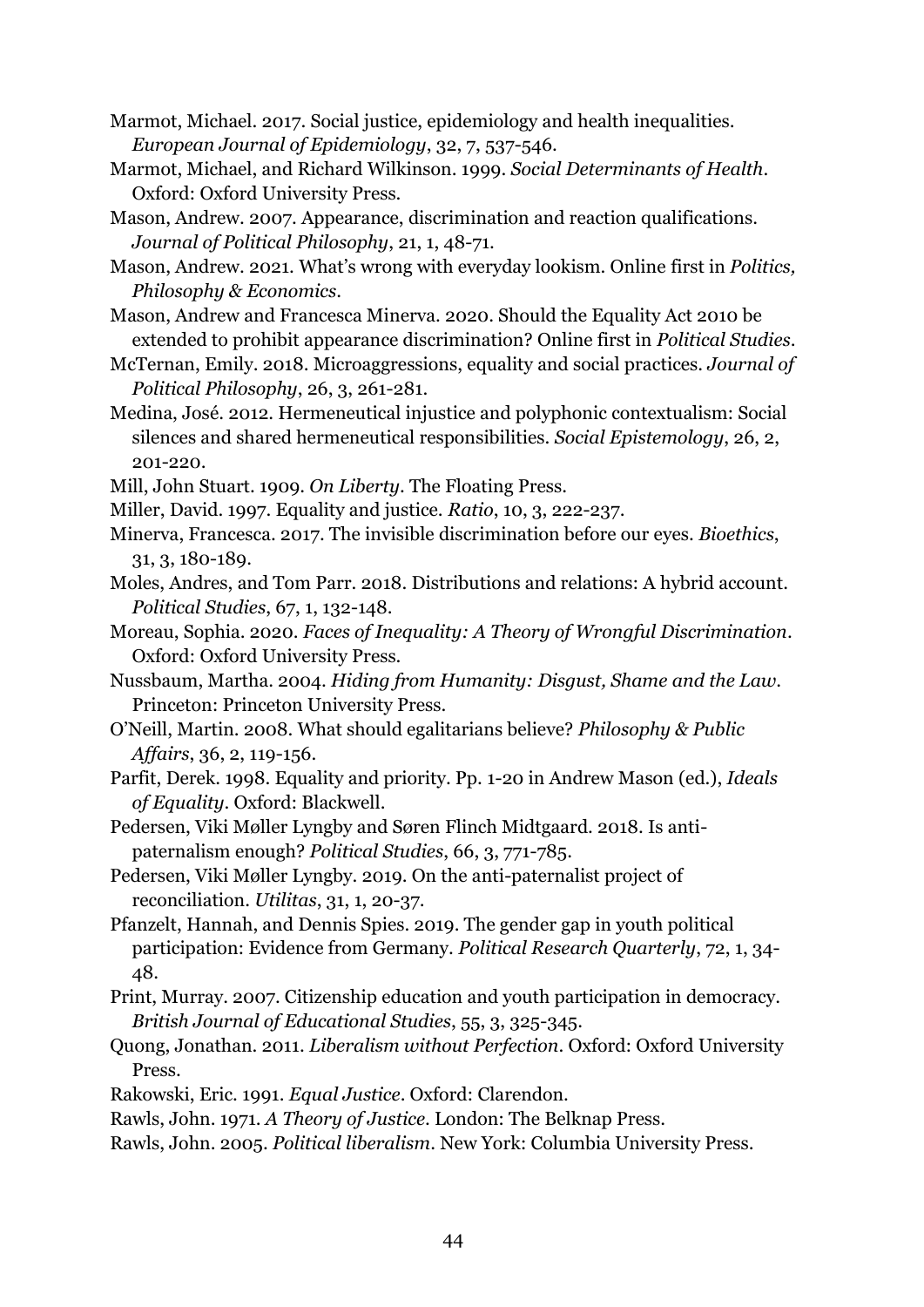Roemer, John. 1996. *Theories of Distributive Justice*. Cambridge: Harvard University Press.

- Scanlon, Thomas. 2003. The diversity of objections to inequality. Pp. 202-218 in Thomas Scanlon (ed.), *The Difficulty of Tolerance: Essays in Political Philosophy*. Cambridge: Cambridge University Press.
- Scheffler, Samuel. 2003. What is egalitarianism? *Philosophy & Public Affairs*, 31, 1, 5-39.
- Scheffler, Samuel. 2005. Choice, circumstance and the value of equality. *Politics, Philosophy & Economics*, 4, 4, 5-28.
- Scheffler, Samuel. 2015. The practice of equality. Pp. 21-44 in Carina Fourie, Fabian Schuppert and Ivo Wallimann-Helmner (eds.), *Social Equality: On What it Means to be Equals*. Oxford: Oxford University Press.
- Schemmel, Christian. 2011. Why relational egalitarians should care about distributions. *Social Theory and Practice*, 37, 3, 365-390.
- Schemmel, Christian. 2012. Distributive and relational equality. *Politics, Philosophy & Economics*, 11, 2, 123-148.
- Schlozman, Kay Lehman, Henry Brady and Sidney Verba. 2018. *Unequal and Unrepresented: Political Inequality and the People's Voice in the New Gilded Age*. Princeton: Princeton University Press.
- Scoccia, Danny. 2008. In defense of hard paternalism. *Law and Philosophy*, 27, 4, 351-381.
- Sen, Amartya. 1980. Equality of what? Pp. 195-220 in Sterling McMurrin (ed.), *Tanner Lectures on Human Values*. Cambridge: Cambridge University Press.
- Sher, George. 1997. *Beyond Neutrality: Perfectionism and Politics*. Cambridge: Cambridge University Press.
- Segall, Shlomi. 2009. *Health, Luck and Justice*. Princeton: Princeton University Press.
- Shiffrin, Seana. 2000. Paternalism, unconscionability doctrine and accommodation. *Philosophy & Public Affairs*, 29, 3, 205-250.
- Smith, George, Martin Shipley, and Geoffrey Rose. 1990. Magnitude and causes of socioeconomic differentials in mortality: Further evidence from the Whitehall Study. *Journal of Epidemiology and Community Health*, 44, 4, 265-270.
- Thaler, Richard and Cass Sunstein. 2003. Libertarian paternalism is not an oxymoron. *The University of Chicago Law Review*, 70, 4, 1159-1202.
- Thaler, Richard and Cass Sunstein. 2009. *Nudge*. London: Penguin Books.
- Tomlin Patrick. 2015. What is the point of egalitarian social relationships? Pp. 151- 179 in Alexander Kaufman (ed.), *Distributive Justice and Access to Advantage*. Cambridge: Cambridge University Press.
- Tsai, George. 2014. Rational persuasion as paternalism. *Philosophy & Public Affairs*, 42, 1, 78-112.
- Vandeveer, Donald. 1986. *Paternalistic Intervention*. Princeton: Princeton University Press.
- Viehoff, Daniel. 2014. Democratic equality and political authority. *Philosophy & Public Affairs*, 42, 4, 337-375.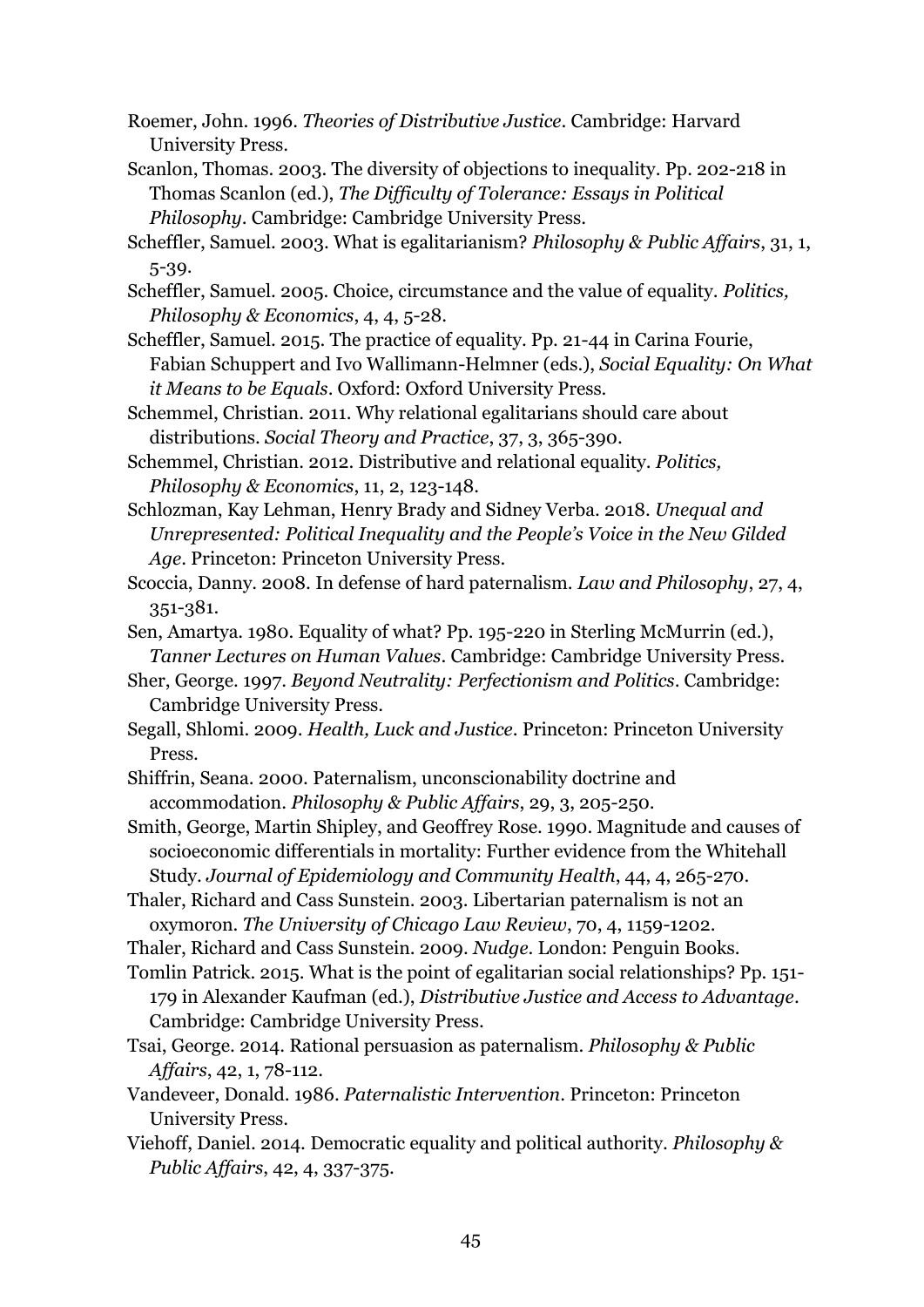- Voigt, Kristin. 2018. Relational equality and the expressive dimension of state action. *Social Theory and Practice*, 44, 3, 437-467.
- Weiner, Rachel. 2013. The New York City soda ban explained. The Washington Post. Retrieved from https://www.washingtonpost.com/news/thefix/wp/2013/03/11/the-new-york-city-soda-ban-explained/.
- Wolf, Alison. 2011. *Review of Vocational Education*. London: Department of Education.
- Wolff, Jonathan and Avner de-Shalit. 2007. *Disadvantage*. Oxford Scholarship Online.
- Young, Iris Marion. 1990. *Justice and the Politics of Difference*. Princeton: Princeton University Press.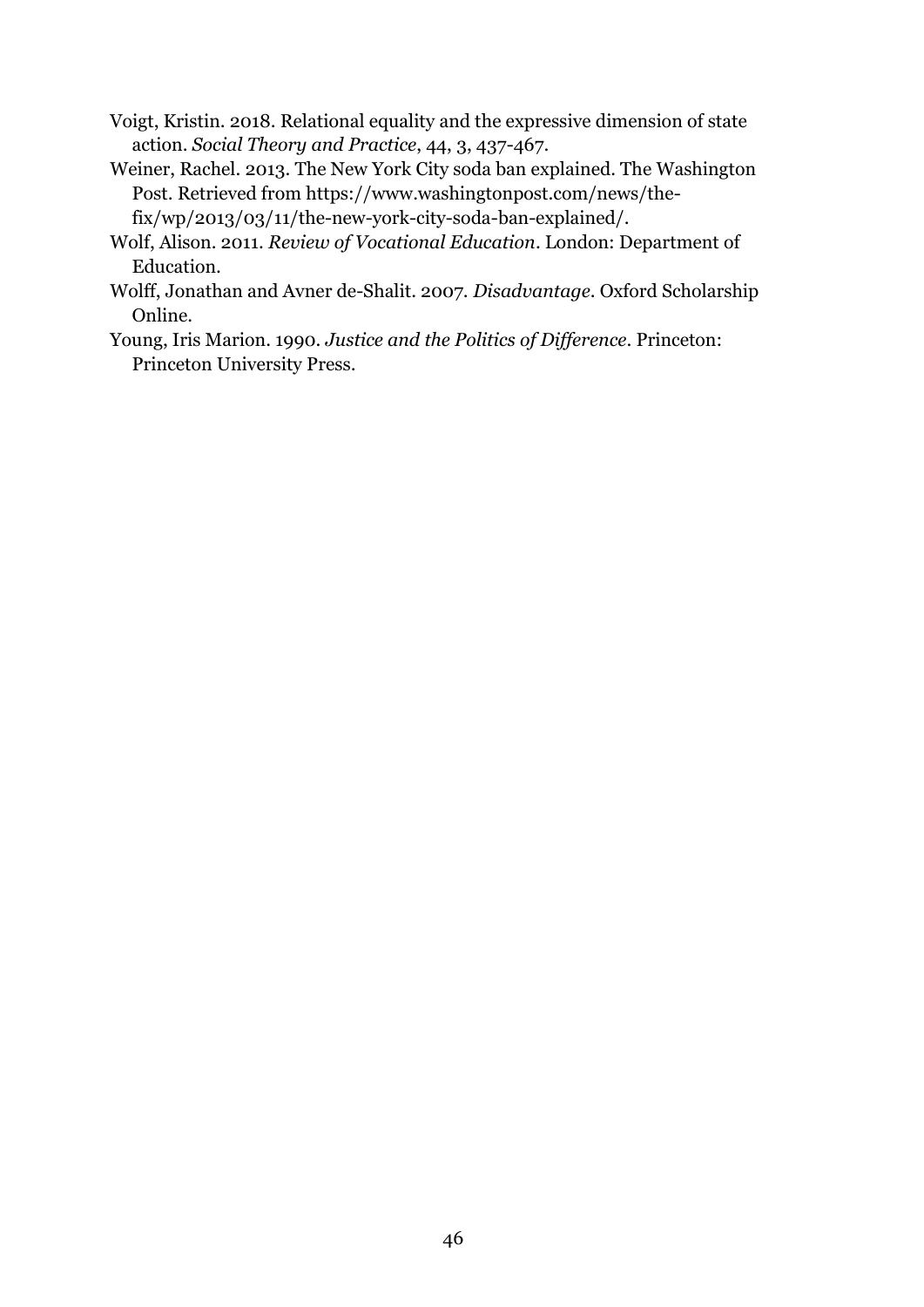# 8. Summary

<span id="page-46-0"></span>This dissertation seeks to make progress on the question of whether paternalism is compatible with relational egalitarianism. In contrast to earlier work, it does so by catering to both the negative and the positive side of the issue. First, it (re)constructs three objections to paternalism from a principled commitment to relational egalitarianism: the expressivist objection, the stigmatization objection and the belief objection. While each of the three objections provides strong pro tanto reasons against paternalism, it is shown that they can be defeated under certain conditions. Second, the dissertation argues that, sometimes, relational egalitarianism might even require paternalism. That is, in some cases, paternalism is not only compatible with relational egalitarianism in the sense that the reasons against it can be defeated. Indeed, in these cases, there are reasons of relational egalitarianism in favor of paternalism that do not apply (at least not to the same extent) to alternative measures.